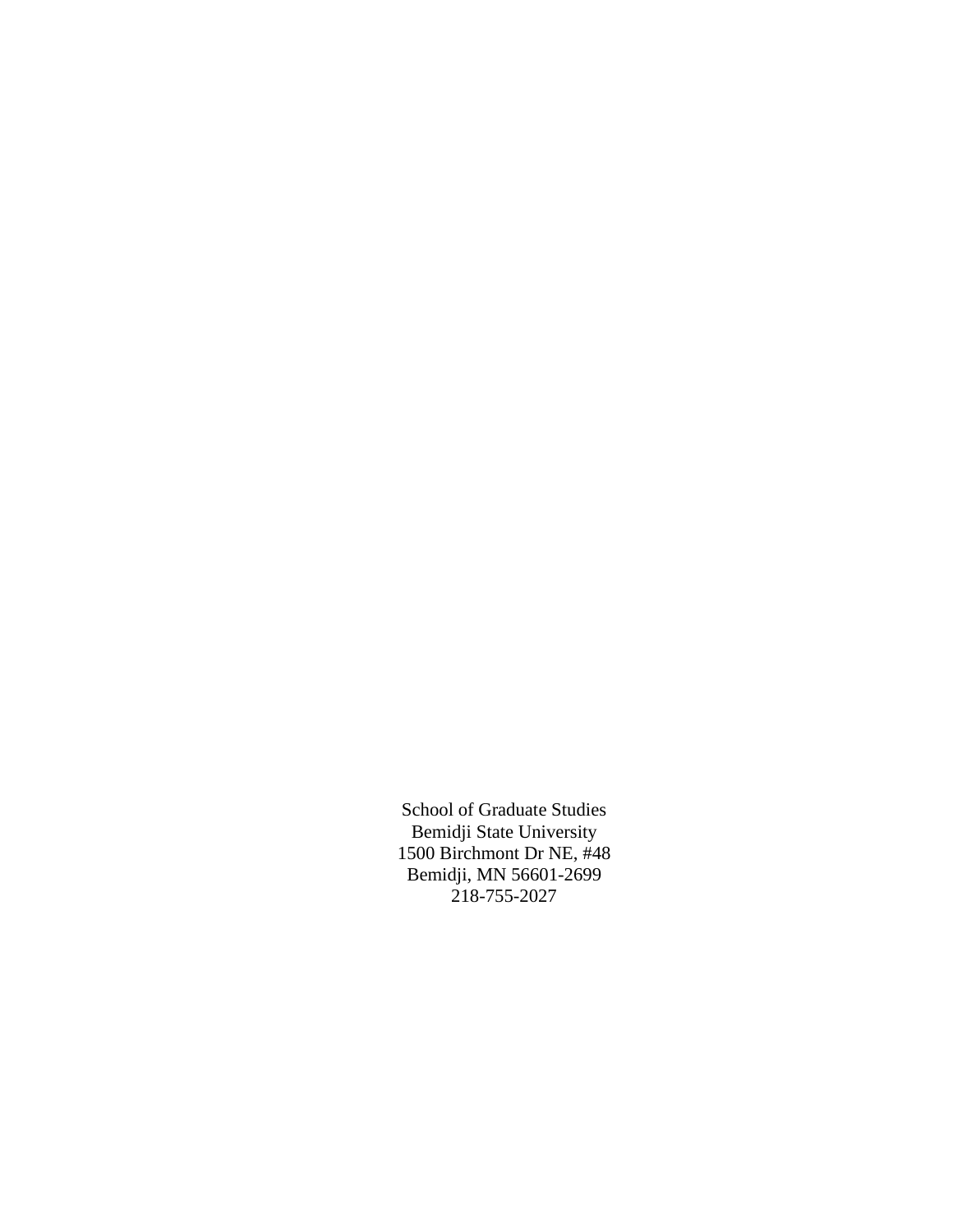## **FEEDING PATTERNS AND DIET OVERLAP OF MUSKELLUNGE AND CO-OCCURRING PISCIVORES IN MINNESOTA LAKES**

by

**Kamden Glade**

\_\_\_\_\_\_\_\_\_\_\_\_\_\_\_\_\_\_\_\_

A Thesis Submitted to the Faculty of the DEPARTMENT OF BIOLOGY

In Partial Fulfillment of the Requirements For the Degree of

Master of Science in Biology

BEMIDJI STATE UNIVERSITY Bemidji, Minnesota, USA

December 2021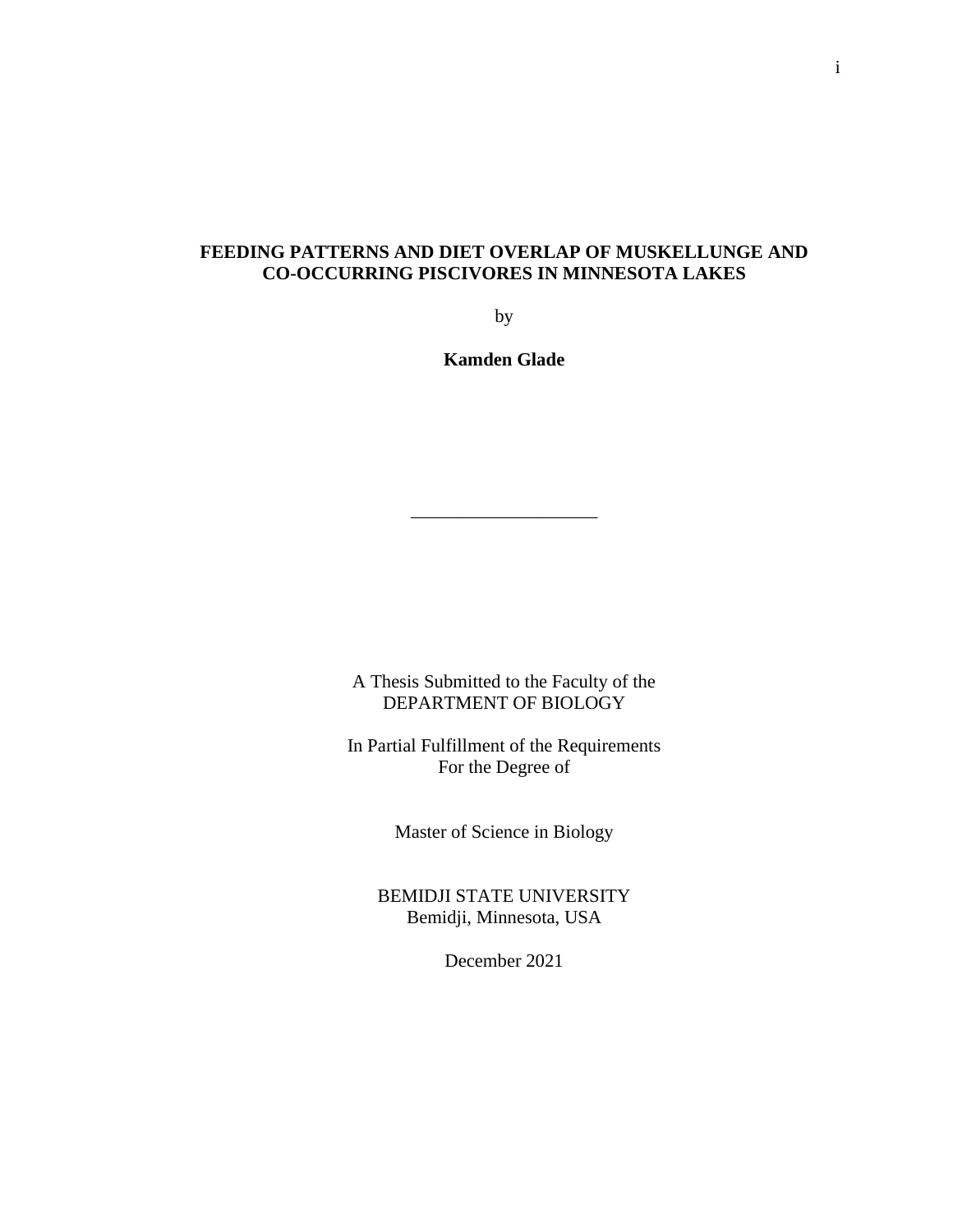## STATEMENT BY THE AUTHOR

This thesis has been submitted in partial fulfillment of requirements for an advanced degree at Bemidji State University and is deposited in the University Library to be made available to borrowers under the rules of the library.

Brief quotations from this thesis are allowable without special permission, provided accurate acknowledgement of the source is indicated. Requests for permission to use extended quotations or to reproduce the manuscript in whole or in part may be granted by the Department of Biology or the Dean, College of Business, Mathematics & Sciences when the proposed purpose is in the interest of scholarship. In all other instances, however, permission must be obtained from the author.

Lamplan C. Delover Signed:  $\prime$ 

## APPROVAL BY THESIS ADVISOR

THIS THESIS HAS BEEN APPROVED ON THE DATE SHOWN BELOW:

Andrew W. Hafs, Ph.D. Committee Chair Professor of Biology

Dean, College of Business, Mathematics & Sciences

Dec 2021 Date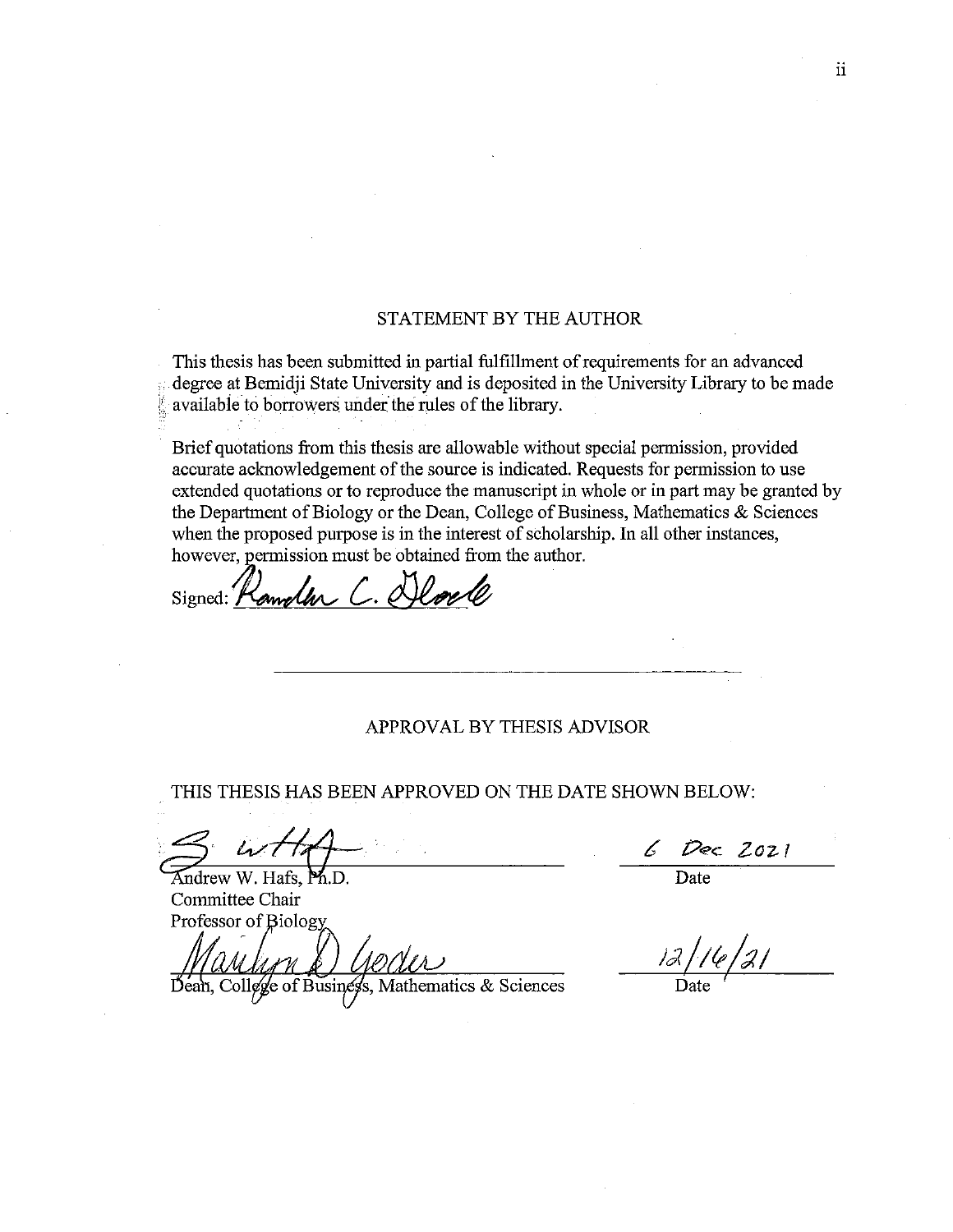## **FEEDING PATTERNS AND DIET OVERLAP OF MUSKELLUNGE AND CO-OCCURRING PISCIVORES IN MINNESOTA LAKES**

## Kamden Glade

Muskellunge *Esox masquinongy* are the largest member of the family Esocidae found in Minnesota and are managed for trophy angling opportunities with large minimum size requirements, limited harvest, and stocking to support existing populations or expand angling opportunities. While Muskellunge impacts at the community level appear minimal based on available literature, relatively little is known about Muskellunge diets. particularly in Minnesota. In this study, we used gastric lavage to examine gut contents of Muskellunge, Northern Pike Esox lucius, Walleye Sander vitreus, and Largemouth Bass *Micropterus salmoides.* Diets were quantified using an index of relative importance (IRI) and diet overlap among species was determined using Pianka's index of niche overlap and non-parametric multi-dimensional scaling (NMDS) ordinations. Our experimental design focuses on how the presence or absence of Cisco Coregonus artedi impacts diet and overlap, while lakes without Muskellunge were also sampled to compare diets of other piscivores in their presence or absence. Yellow Perch Perca flavescens and various centrarchids were important prey items across all lakes for Muskellunge, Northern Pike, and Walleye, while crayfish *Faxonius* spp. and other aquatic invertebrates were critical for Largemouth Bass. Pianka's index of niche overlap indicates that Muskellunge had low levels of dietary overlap with other predators, while Northern Pike and Walleye had relatively high levels of dietary overlap. Additionally, diet overlap tended to be lower among all species when Cisco were present, even though direct predation on Cisco was rarely observed. These results corroborate existing research on diets of Muskellunge, Northern Pike, Walleye, and Largemouth Bass in their native range.

Approved by:

Committee Chair

Committee Member

'ommittee Membr

Dec 2021 Date

Graduate Faculty Representative

iii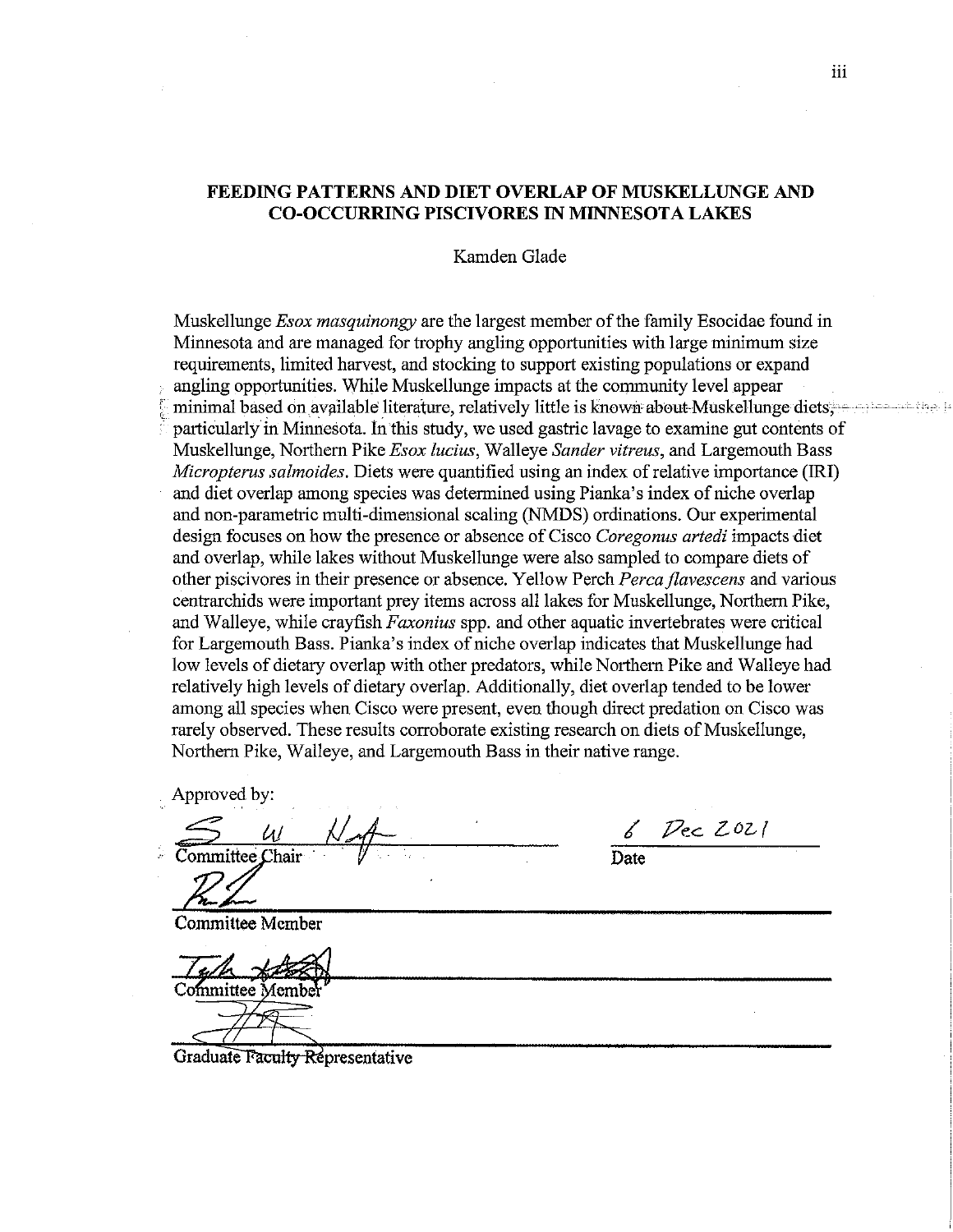## **ACKNOWLEDGMENTS**

I would like to thank Andrew Hafs, Brian Herwig, and Tyler Ahrenstorff for providing mentoring and project guidance; Kendra Fink, Erin Haws, Jay Holland, Madison Irons, and Marissa Pribyl for their assistance in the field and lab; the other members of the Hafs lab for their help and support; Jeff Reed, Kyle Zimmer, and students in the Zimmer lab for additional insight and assistance in the field; Loren Miller for his genetic sleuthing; and my family and friends for encouraging my passion for fish long before I studied them. A special thanks to my wife, Alison, for encouraging me to always pursue my passions and for undying love and support when stresses mount. Funding for this project was provided by Bemidji State University and the Federal Aid in Sport Fish Restoration Fund.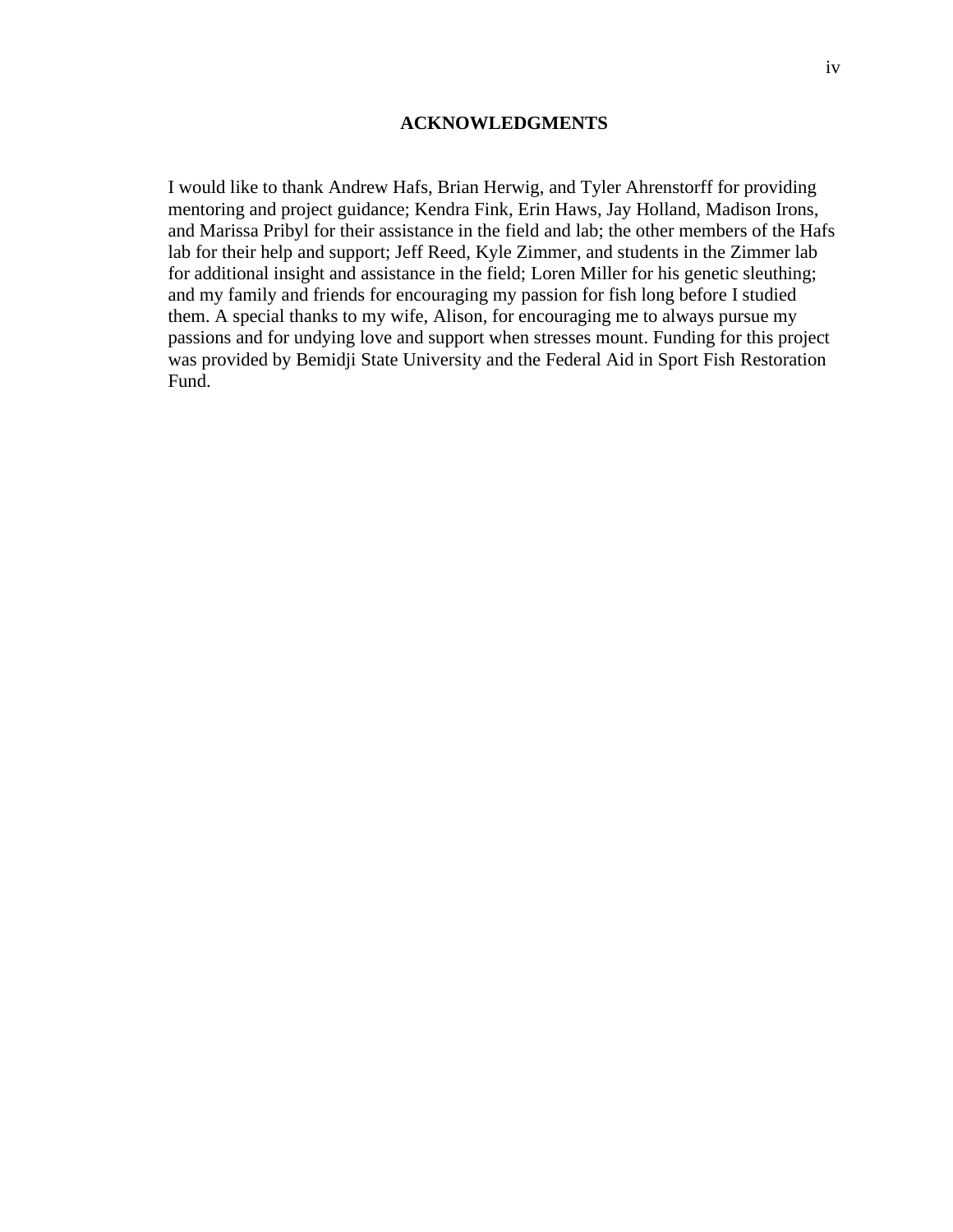# **TABLE OF CONTENTS**

| Chapter 1: FEEDING PATTERNS AND DIET OVERLAP OF MUSKELLUNGE AND |  |
|-----------------------------------------------------------------|--|
|                                                                 |  |
|                                                                 |  |
|                                                                 |  |
|                                                                 |  |
|                                                                 |  |
|                                                                 |  |
|                                                                 |  |
|                                                                 |  |
|                                                                 |  |
|                                                                 |  |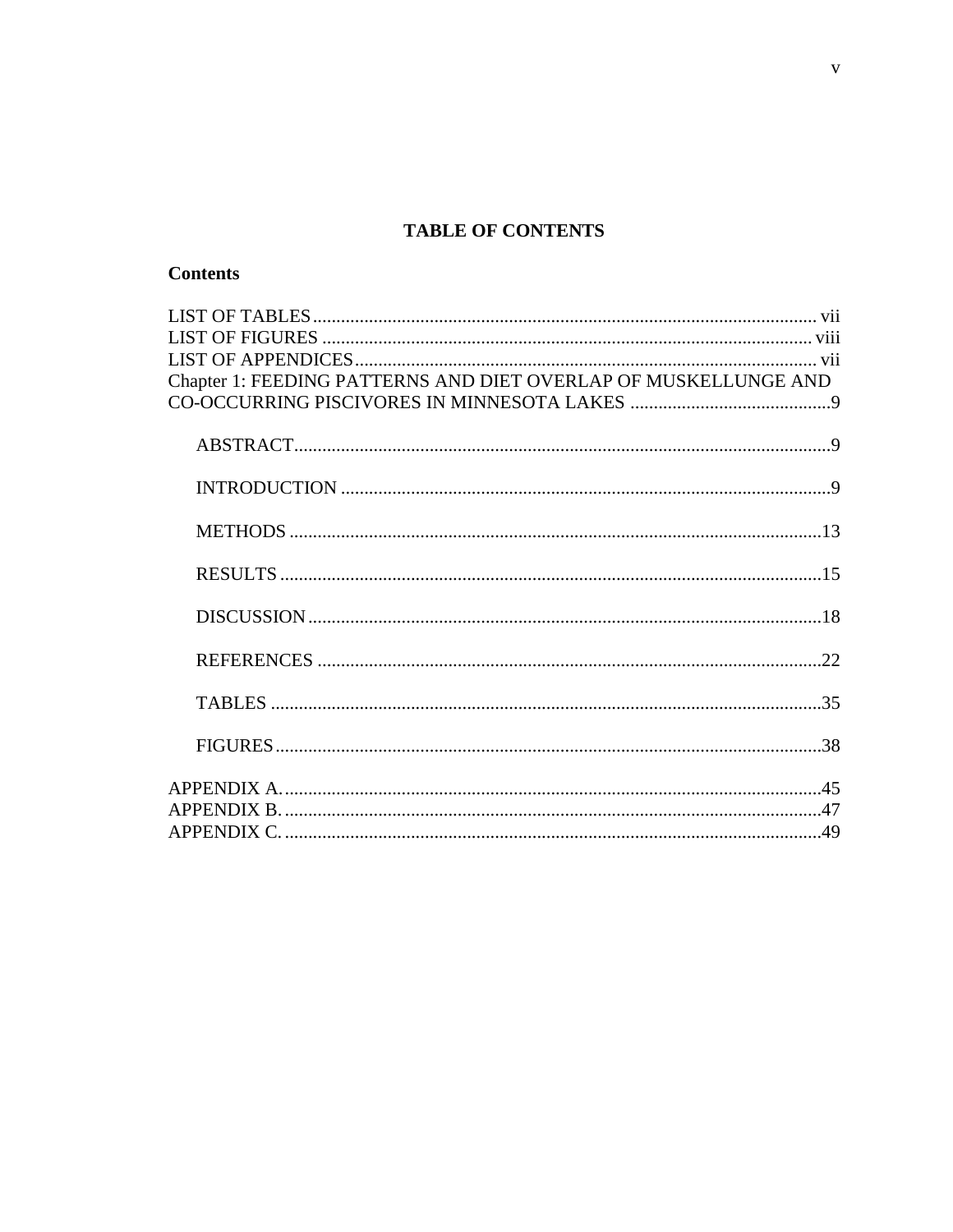# **LIST OF TABLES**

| Table 1. Surface area (ha), maximum depth (m), and lake group, as well as total sample  |
|-----------------------------------------------------------------------------------------|
| sizes $(N)$ and mean TLs (mm) with SDs (in parentheses) for Muskellunge, Northern Pike, |
| Walleye, and Largemouth Bass collected in 2019 and 2020. Lakes are in one of four       |
| treatment groups: Muskellunge and Cisco Present (BP), Muskellunge present/Cisco         |
| absent (MO), Muskellunge absent/Cisco present (CO), Muskellunge and Cisco absent        |
|                                                                                         |
| Table 2. Common names and abbreviations used to represent 29 prey categories            |
| observed in diets of Muskellunge, Northern Pike, Walleye, and Largemouth Bass in        |
|                                                                                         |
| Table 3. Pianka's index of niche overlap for predator species pairs in different lake   |
|                                                                                         |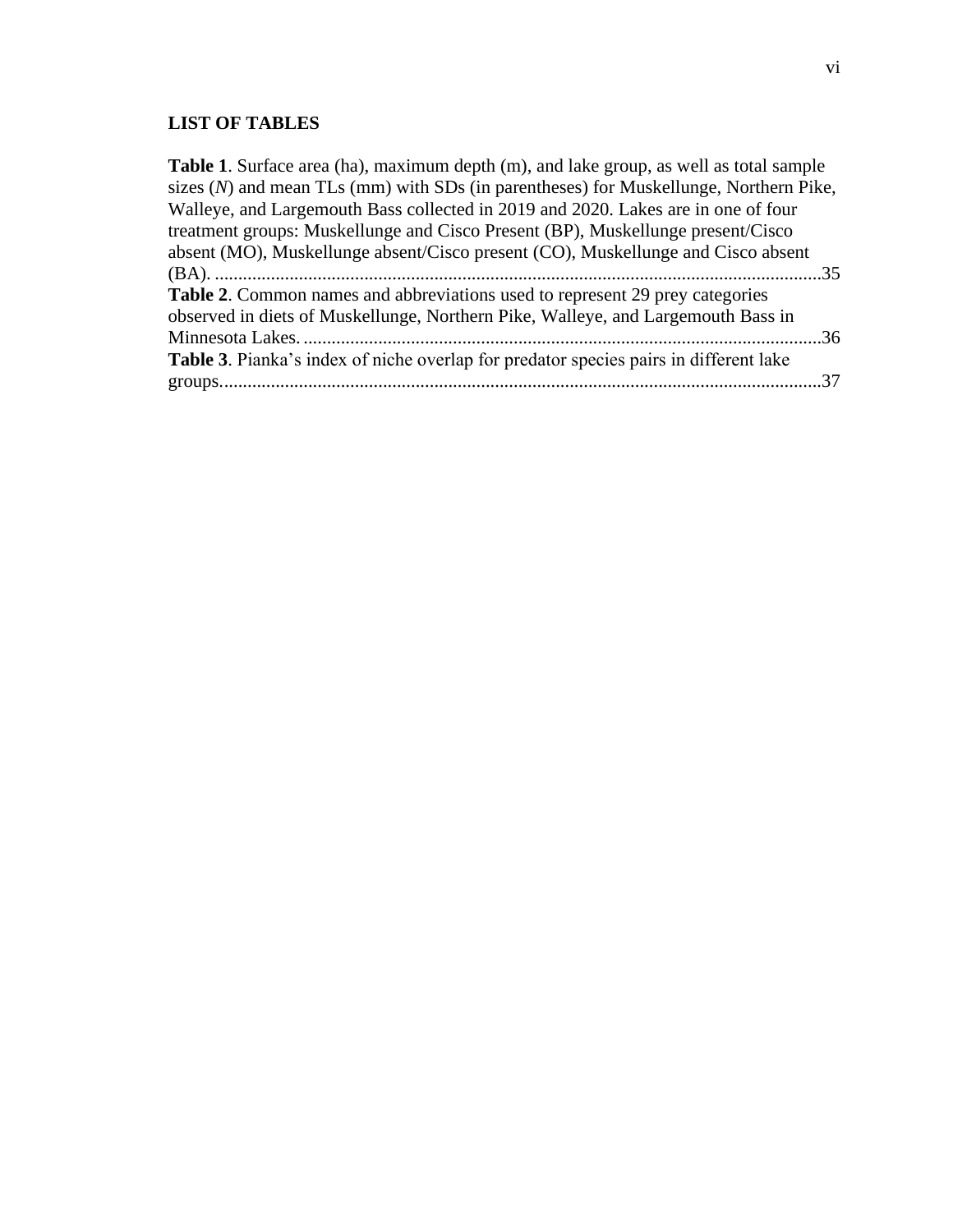## **LIST OF FIGURES**

**Figure 1**. Map of Minnesota showing the locations of eight study lakes where piscivore stomach contents were collected........................................................................................38 **Figure 2**. Experimental design where Muskellunge (present/absent) is crossed with Cisco (present/absent)..................................................................................................................39 **Figure 3**. Number of stomachs examined from fish collected via angling (A), electrofishing (EF), gill nets (GN), and trap nets (TN).............................................................................40 **Figure 4**. Percent Index of Relative Importance (IRI) values for common prey categories in piscivore diets. Error bars represent 95% confidence intervals calculated using bootstrapping methods.......................................................................................................41 **Figure 5**. Percent Index of Relative Importance (IRI) values for common prey categories in piscivore diets compared across most common gears. Error bars represent 95% confidence intervals calculated using bootstrapping methods...........................................42 **Figure 6**. Pianka's index of niche overlap for Muskellunge (MUE), Northern Pike (NOP), Walleye (WAE), and Largemouth Bass (LMB) collected from eight Minnesota lakes in 2019-2020. Error bars represent 95% confidence intervals calculated by bootstrapping method. Horizontal lines at 0.75 (red) and 0.40 (blue) represent high and low diet overlap, respectively, following the methods of Kelling et al. (2016). ...........................................43 **Figure 7**. Non-metric multi-dimensional scaling (NMDS) ordinations based on number of items in each prey category for Muskellunge (MUE), Northern Pike (NOP), Walleye (WAE), and Largemouth Bass (LMB). Species codes represent the centroid of each species diet, and ellipses represent 95% confidence intervals. ......................................................44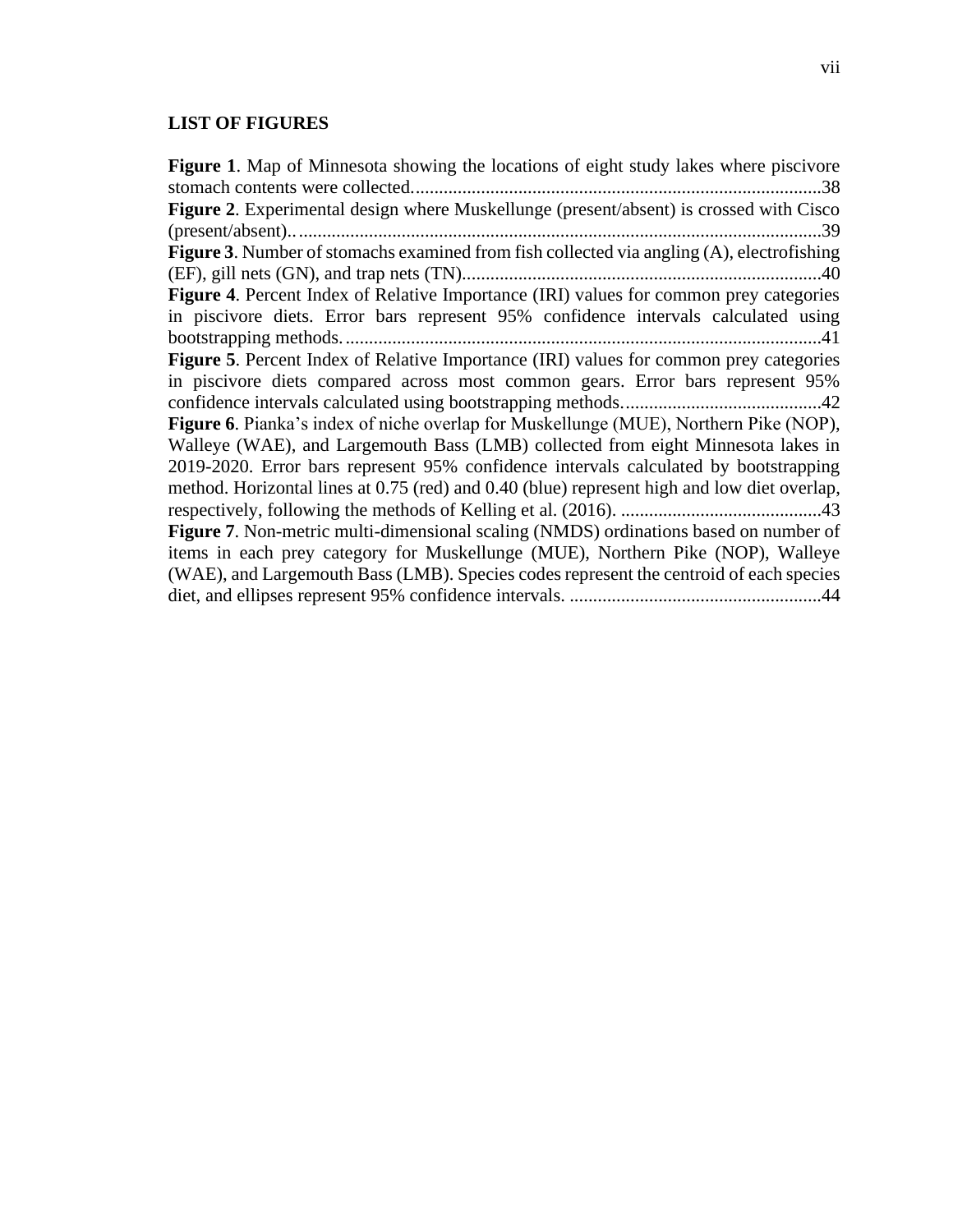# **LIST OF APPENDICES**

| Appendix A. Prey category, scientific name, and coefficients for equations used to             |
|------------------------------------------------------------------------------------------------|
| estimate weight $(W, g)$ from total length $(TL, mm)$ for fish prey. The standard equation is: |
|                                                                                                |
| Appendix B. Prey taxa, weight equations, and dry: wet weight conversions (if applicable)       |
|                                                                                                |
| Appendix C. Body part measured, units of length measurements, and units of mass                |
|                                                                                                |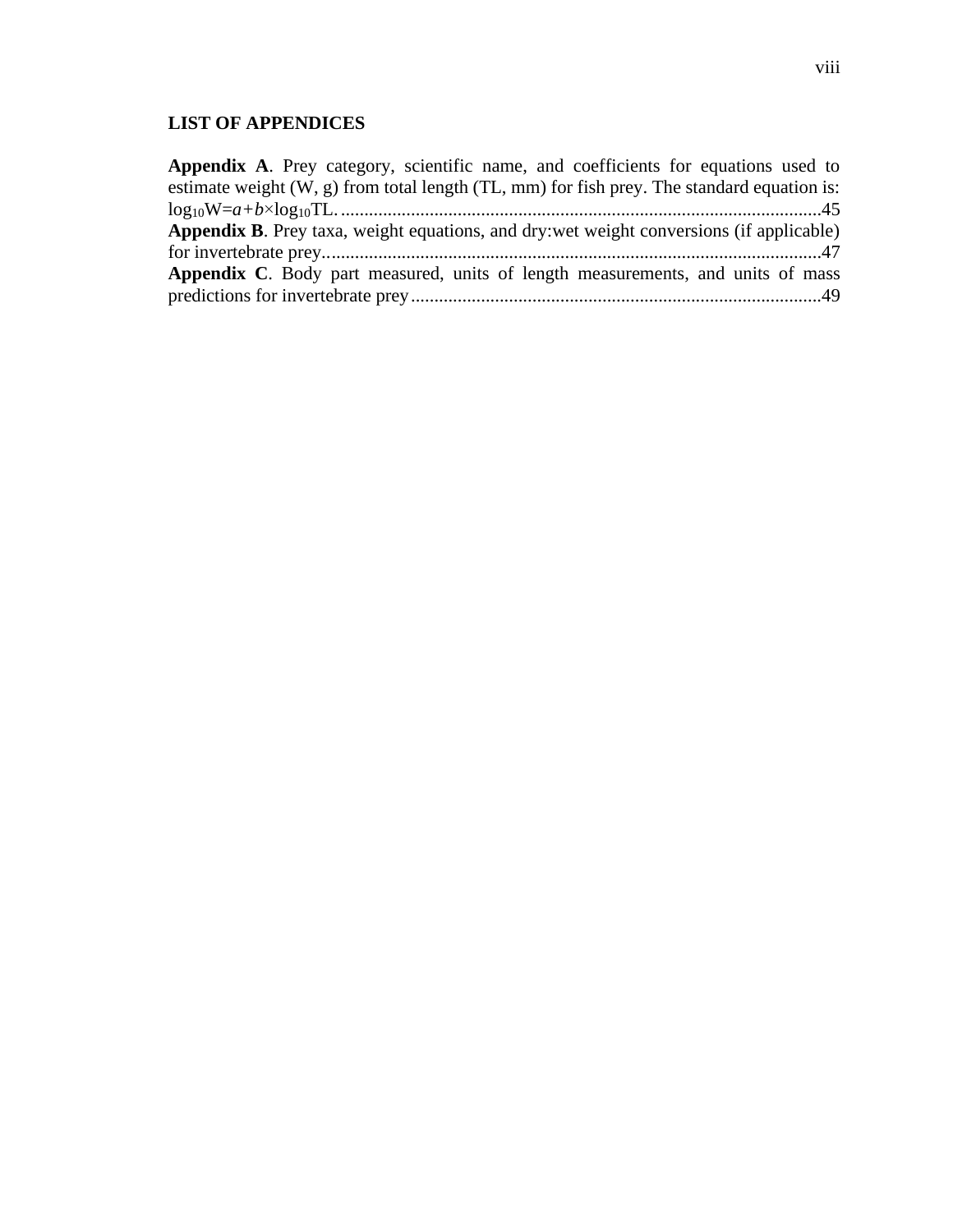### **Chapter 1: FEEDING PATTERNS AND DIET OVERLAP OF MUSKELLUNGE**

### **AND CO-OCCURRING PISCIVORES IN MINNESOTA LAKES**

*Abstract*.- Muskellunge *Esox masquinongy* are the largest member of the family Esocidae found in Minnesota and are managed for trophy angling opportunities with large minimum size requirements, limited harvest, and stocking to support existing populations or expand angling opportunities. While Muskellunge impacts at the community level appear minimal based on available literature, relatively little is known about Muskellunge diets, particularly in Minnesota. In this study, we used gastric lavage to examine gut contents of Muskellunge, Northern Pike *E. lucius*, Walleye *Sander vitreus*, and Largemouth Bass *Micropterus salmoides*. Diets were quantified using an index of relative importance (IRI) and diet overlap among species was determined using Pianka's index of niche overlap and nonparametric multi-dimensional scaling (NMDS) ordinations. Our experimental design focuses on how the presence or absence of Cisco *Coregonus artedi* impacts diet and overlap, while lakes without Muskellunge were also sampled to compare diets of other piscivores in their presence or absence. Yellow Perch *Perca flavescens* and various Centrarchids were important prey items across all lakes for Muskellunge, Northern Pike, and Walleye, while crayfish *Faxonius* spp. and other aquatic invertebrates were critical for Largemouth Bass. Pianka's index of niche overlap indicates that Muskellunge had low levels of dietary overlap with other predators, while Northern Pike and Walleye had relatively high levels of dietary overlap. Additionally, diet overlap tended to be lower among all species when Cisco were present, even though direct predation on Cisco was rarely observed. These results corroborate existing research on diets of Muskellunge, Northern Pike, Walleye, and Largemouth Bass in their native range.

## **Introduction**

Muskellunge *Esox masquinongy* are the largest member of the family Esocidae found in Minnesota and are managed for trophy angling opportunities with large minimum size requirements and low bag limits. Additional management strategies include supplemental stocking in native Muskellunge waters, as well as new introductions to expand angling opportunities and disperse angling pressure throughout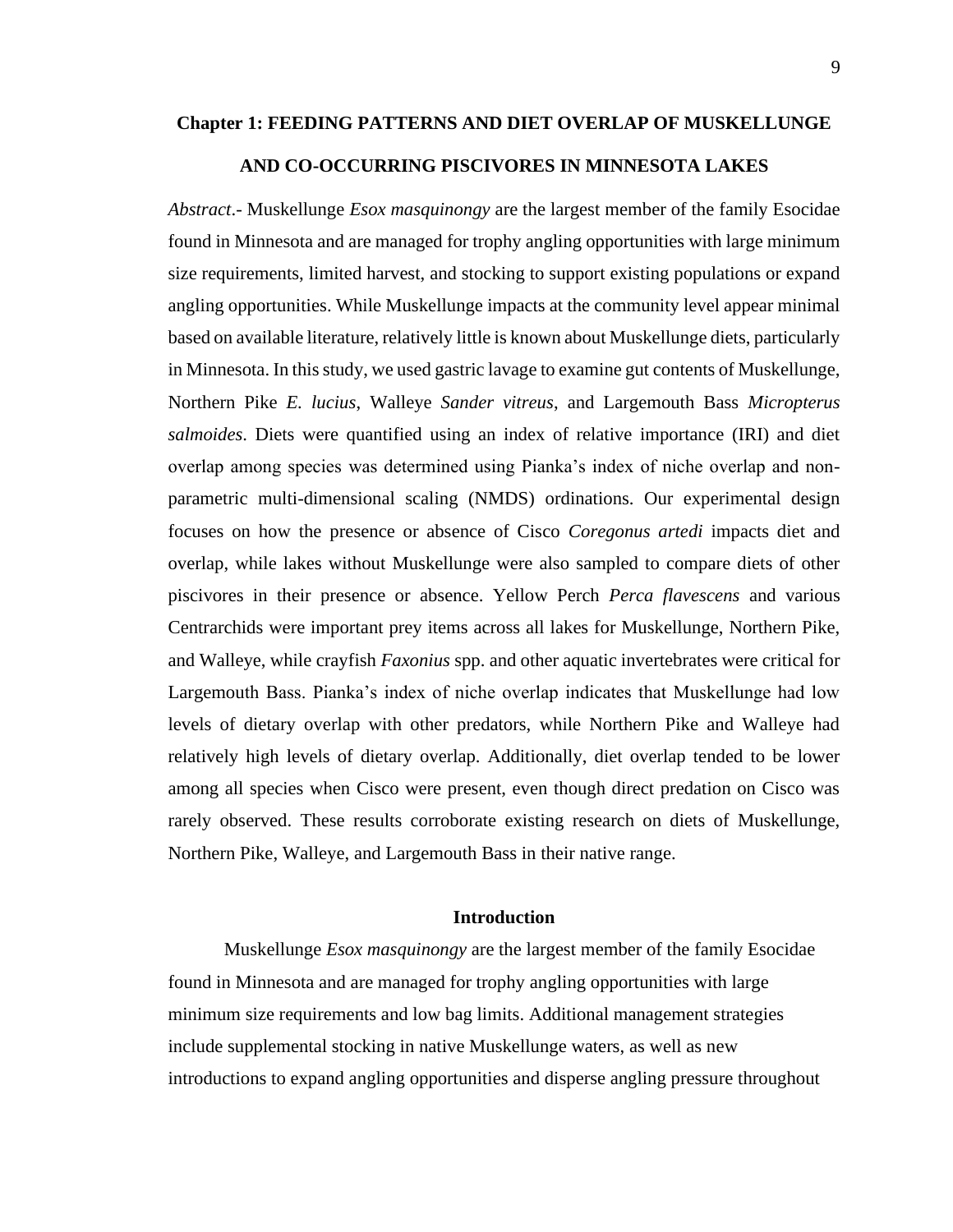the state (MN DNR 2008; MN DNR 2016). However, anglers and biologists have expressed concern over how new introductions might impact resident sport and prey fish communities (Kerr 2016). While Muskellunge impacts at the community level appear to be minimal (Knapp et al. 2012, 2020), relatively little is known about Muskellunge feeding behavior in Minnesota.

Muskellunge are a popular sport fish throughout their range with around 100 waters containing native or stocked Muskellunge (including hybrids) in Minnesota alone (MN DNR 2016). However, relatively little research has been done on their diets, and a large percentage of fish sampled in diet studies are captured with empty stomachs (Bozek et al. 1999; Kerr 2016). While a variety of aquatic and terrestrial organisms have been found in Muskellunge diets, fish comprise the largest portion (Anderson 1948; Scott and Crossman 1973; Bozek et al. 1999). Young Muskellunge primarily feed on invertebrates, cyprinids, and young-of-the-year sunfish (Krska and Applegate 1982; Kapuscinski et al. 2012). As Muskellunge reach adulthood, larger prey items such as catastomids become increasingly important (Brenden et al. 2004; Woomer et al. 2012). In northern Wisconsin, Yellow Perch *Perca flavescens* and White Sucker *Catostomus commersonii* were the most important prey items in Muskellunge diets in 34 lakes over a three year study (Bozek et al. 1999). However, soft-rayed prey were shown to be preferred by Muskellunge in a lab setting (Wahl and Stein 1988). These findings were supported by a high proportion of Gizzard Shad *Dorosoma cepedianum* present in diets from Illinois and Ohio reservoirs (Wahl and Stein 1991; Wolter et al. 2012), and an apparent selection for catostomids and cyprinids in Lake St. Clair (Spooner 2016). While various studies show Muskellunge will consume Cisco *Coregonus artedi* when present (Oehmcke et al. 1958; Bozek et al. 1999; Kerr and Grant 2000) and Cisco presence positively impacts Muskellunge size structure (VanderBloemen et al. 2020), few studies have specifically examined Muskellunge predation on Cisco (Kerr 2016).

Northern Pike *Esox lucius* are opportunistic predators, feeding on a wide variety of organisms depending on prey availability (Lawler 1965; Mann 1982; Sammons et al. 1994). Diet composition varies widely based on geographic location reflecting differences in dominant regional prey faunas, and consumption of invertebrates is not uncommon (Chapman et al. 1989; Beaudoin et al. 1999; Venturelli and Tonn 2006). In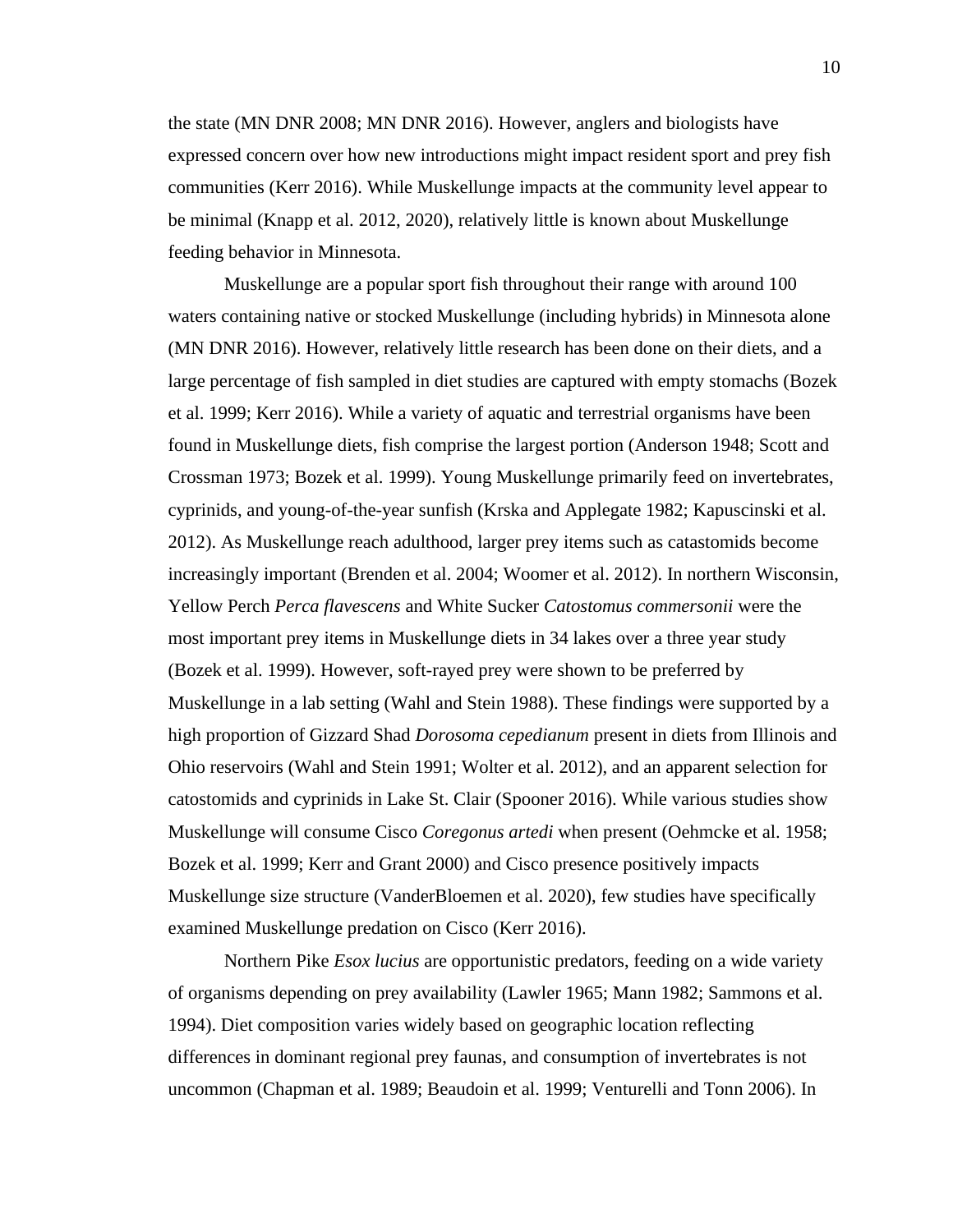western lakes and reservoirs, various salmonid species compose a large portion of nonnative Northern Pike diets (Walrath et al. 2015; Scheibel et al. 2016). Centrarchids can also be an important diet item in lakes where they are abundant, although evidence suggests Northern Pike are not able to reduce high population densities of stunted sunfishes (*Lepomis* spp.; Beyerle 1971; Margenau et al. 1998). Additionally, lab and field research has shown Northern Pike will selectively feed on soft-rayed fish, such as Gizzard Shad, even when centrarchids are present (Wahl and Stein 1988; Wahl and Stein 1999). In large Minnesota lakes with clear water, Cisco may also be an important prey item, especially for large Northern Pike (Jacobson 1992; Kennedy et al. 2018). However, studies across the Northern Pike range in North America indicate Yellow Perch tend to be the dominant prey item whenever present (Diana 1979; Pierce et al. 2003; Liao et al. 2002, 2004).

Although stomach samples from adult Walleye *Sander vitreus* frequently contain invertebrates (Liao et al. 2002, 2004; Frey et al. 2003), a shift to a piscivorous diet can occur within months, if not weeks, of hatching (Ward et al. 2008). Common prey fishes vary greatly across the Walleye's range depending on dominant prey fish communities in the area. In western rivers and reservoirs, Walleye feed heavily on a variety of salmonid, cyprinid, and sculpin species (Zimmerman 1999). In lakes where they are abundant, softrayed fishes such as Gizzard Shad and Alewife *Alosa pseudoharengus* are much more common in Walleye diets (Hartman and Margraf 1992; Knight and Vondracek 1993; Porath and Peters 1997; Olson 2004). In the prairie pothole region of western Minnesota, stocked Walleye primarily fed on invertebrates and Fathead Minnow *Pimephales promelas*, consuming enough minnows to improve the water quality of shallow wetlands (Herwig et al. 2004). In many Minnesota lakes, Walleye primarily prey upon Yellow Perch, with the two species often experiencing fluctuations in abundance and size structure due to the predator-prey relationship (Pierce and Tomcko 2003; Pierce et al. 2006). Additionally, Cisco appear to be an important prey item in lakes where they are present and may increase the overall growth potential of Walleye that consume them (Jacobson 1994; Kaufman et al. 2009).

Largemouth Bass *Micropterus salmoides* are known to be highly opportunistic generalist predators, consuming a wide variety of fish, aquatic invertebrates, and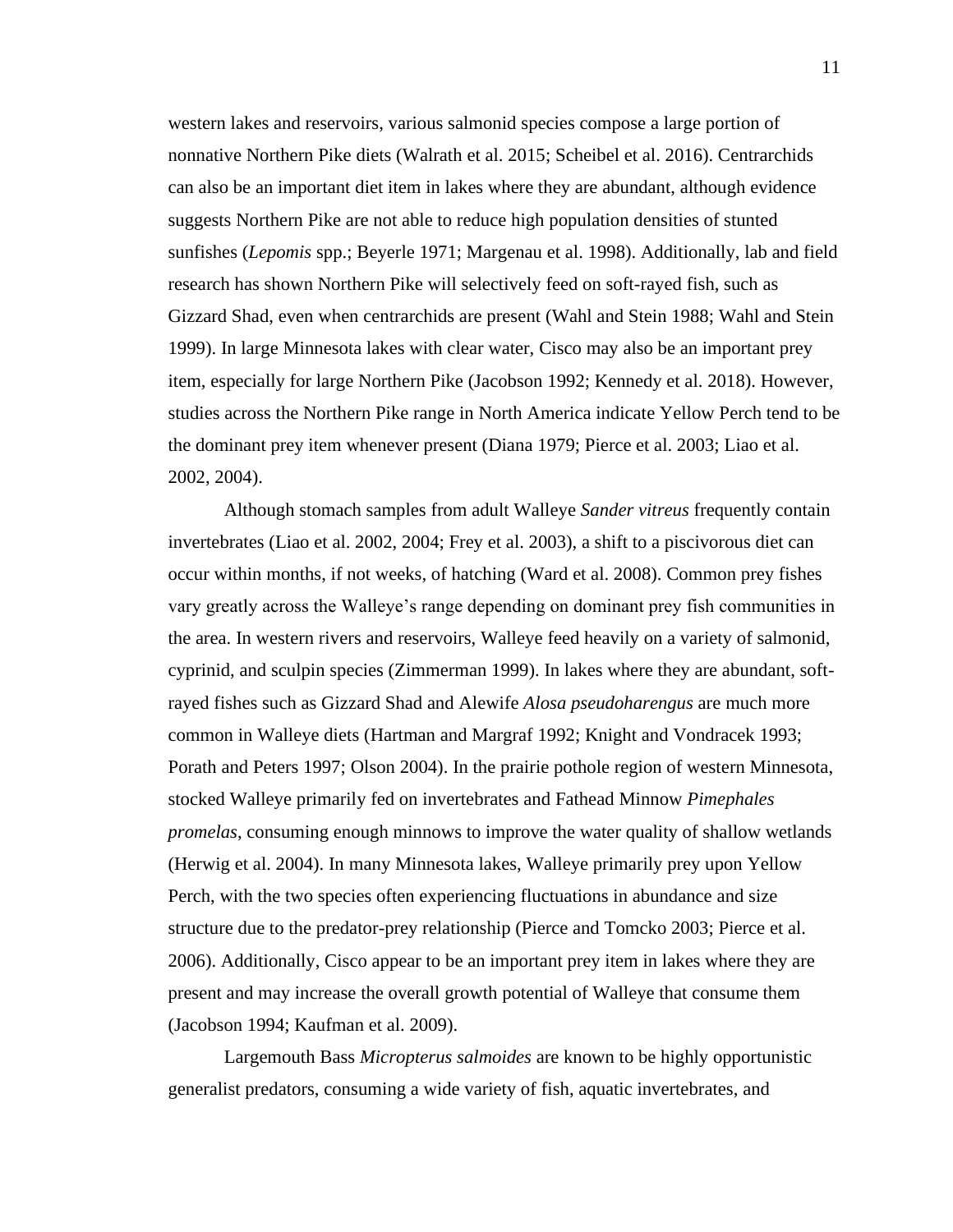terrestrial organisms (Hodgson and Kitchell 1987; Ahrenstorff et al. 2009). Although relatively rare in occurrence, terrestrial vertebrates have been shown to comprise a large portion of the overall biomass consumed (Hodgson and Hansen 2005, Sass et al. 2011). Similarly, crayfish contribute a relatively large portion of biomass consumed in lakes where this group of crustaceans are common (Kelling 2014; Kelling et al. 2016). Sunfishes (Dibble and Harrel 1997; Pothoven et al. 1999), Yellow Perch (Reed and Parsons 1996), and shads (Miranda and Pugh 1997) are common prey fish throughout the Midwest. Less common prey fish include Fathead Minnow (Dibble and Harrel 1997), White Sucker, and Black Crappie *Pomoxis nigromaculatus* (Kelling et al. 2016). Additionally, cannibalism is relatively common in Largemouth Bass populations (Reed and Parsons 1996; Dibble and Harrel 1997). Furthermore, predation on stocked Walleye has been documented, although the impact of Largemouth Bass predation appears to be negligible (Freedman et al. 2012).

Management of large piscivores, especially those introduced into new water bodies, can be a contentious issue due to potential impacts on native fish species (McMahon and Bennett 1996; Doss 2017). In Minnesota, debates over management of stocked Muskellunge center on potential impacts on Walleye and other game fish (Schroeder et al. 2007; Kerr 2011) and culminated in legislation proposing to suspend all Muskellunge stocking throughout the state and allow counties to determine stocking quotas (S.F. 3319, 2018). While declines in certain fish populations have been documented following initial stocking of Muskellunge (Siler and Beyerle 1986), multiple studies across the Muskellunge range have indicated that the community effects of introduced Muskellunge are minimal. Fayram et al. (2005) indicated no negative impacts on stocked Walleye populations, finding a positive relationship between Walleye catch per unit effort (CPUE) and Muskellunge CPUE. In Minnesota, CPUE of seven different fish species was monitored before and after Muskellunge stocking, with no significant decrease in CPUE for any species across the set of 41 lakes (Knapp et al. 2012). Further examination with additional lakes and years of data indicated that Yellow Perch relative abundance and Northern Pike average weight were both higher in lakes that were stocked with Muskellunge than in unstocked reference lakes (Knapp et al. 2020). No decreases were observed for game species following Muskellunge stocking, with the exception of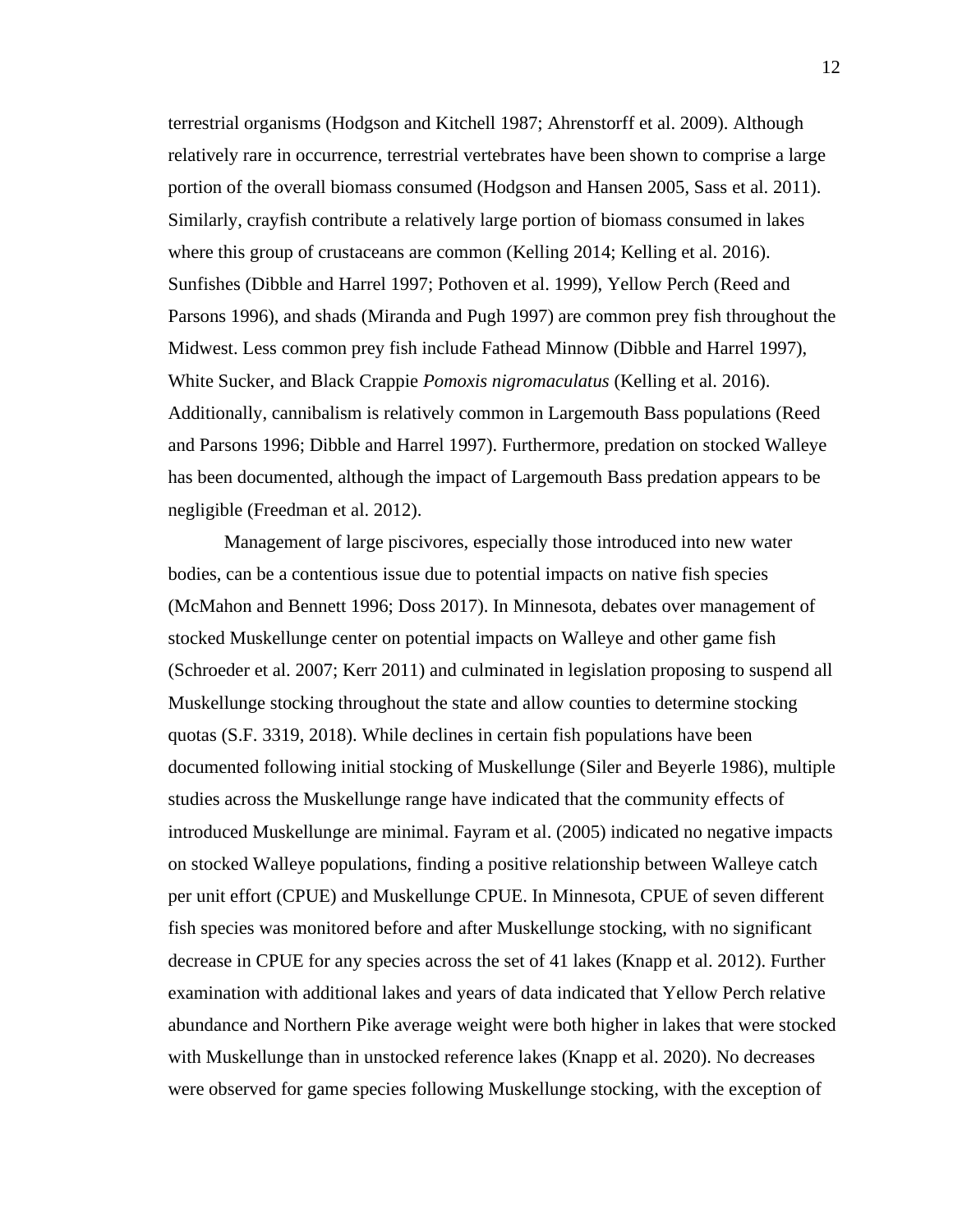Northern Pike, which exhibited lower CPUE in lakes after the introduction and management of Muskellunge. Furthermore, an extensive review by Kerr (2016) found very little evidence to suggest negative impacts of Muskellunge on other sport fish species.

The objectives of this study were to (1) quantify diet patterns of Muskellunge, Northern Pike, Walleye, and Largemouth Bass, and (2) compare dietary overlap between these piscivores in a set of Minnesota lakes with a variety of prey fish assemblages. Emphasis was given to how the presence or absence of Cisco impacted diet patterns and niche overlap. Additionally, lakes without Muskellunge were also sampled to determine how Muskellunge presence impacts the diets of the other three targeted species.

#### **Methods**

## *Data Collection*

Muskellunge, Northern Pike, Walleye, and Largemouth Bass were sampled from eight different Minnesota lakes (N=5 in 2019 and N=3 in 2020) during spring (Aprilearly June), summer (July-August), and fall (September-October; Figure 1). Selected lakes were split between four treatment groups: Muskellunge and Cisco Present (Both present; BP), Muskellunge present/Cisco absent (Muskellunge only; MO), Muskellunge absent/Cisco present (Cisco only; CO), Muskellunge and Cisco absent (Both absent; BA, Table 1; Figure 2). Fish were primarily collected by boat electrofishing in shallow waters (<3 m in depth). A variety of habitats were sampled in each lake, including shoreline areas and any other shallow structure (i.e. islands, reefs, etc.). Other gears (trap nets, gill nets, and angling) were also used as part of other Department of Natural Resources standard lake surveys or to bolster sample size when electrofishing was not effective (Figure 3). All sampled fish were identified to species and measured to the nearest mm total length. Gastric lavage (Foster 1977, Kamler and Pope 2001) was used to flush stomachs of live fishes using a handmade device consisting of a battery-operated bilge pump and a garden hose with a trigger-nozzle to control pressure, similar to the design of Crossman and Hamilton (1978). Following the gastric lavage procedure, all fish were released alive. When fish were sampled in a lethal gear type (i.e. gill nets), the stomach was removed in lieu of performing gastric lavage. Furthermore, all fish collected in 2020 were euthanized via cranial concussion (AVMA 2020) and stomachs removed because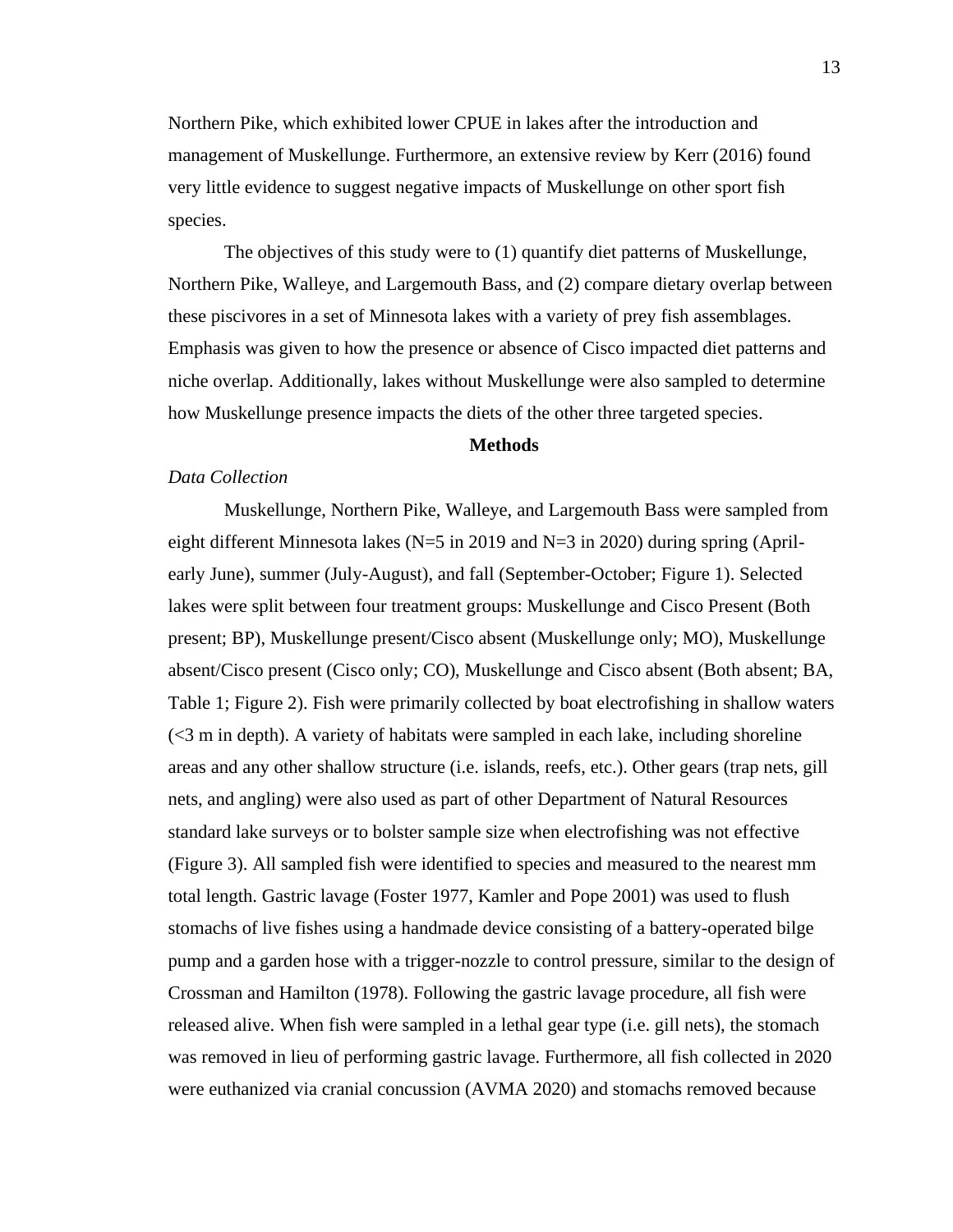the close proximity of crew members required to perform gastric lavage was not in accordance with COVID-19 prevention protocols. Additional fish were euthanized in a similar manner when freshly consumed prey items could not be removed without causing serious injury to the fish. Stomach contents were placed in a Whirl-Pak bag labeled with a unique code indicating which lake and fish the diet came from and preserved in ethanol. Total length, gear type, lake, and date of sampling were recorded on data sheets with corresponding diet codes.

In the lab, all prey items were identified to the lowest possible taxonomic group using taxonomic keys, cleithra (Traynor et al. 2010), or otoliths (Ross et al. 2005; Rypel 2008). Fish prey were measured to the nearest mm by total length, backbone length, cleithra length, or otolith length, depending on the extent of digestion. Relationships between backbone length-total length, cleithra length-total length, and otolith length-total length were developed to estimate total length of digested prey items. Length-weight regressions were then used to estimate wet weight of all fish prey items (Table 2). Invertebrate components of fish diets were processed in the lab using an image analysis system. For macroinvertebrates and zooplankton, the lengths of the first 30 individuals for each diet taxa were measured, and average length was used to estimate average wet weight based on published length-weight regressions. Average wet weight was multiplied by the number of individual prey items for each taxa in the diet to obtain total wet mass of each invertebrate taxa consumed. Prey items from each sample were then grouped by lowest possible taxon and counted to determine proportion of diet items. Up to 100 unidentifiable prey fish each year were preserved in 95% non-denatured ethanol and sent to the Aquatic Genetics Lab at the University of Minnesota for genetic sequencing (Kelling et al. 2016; L.M. Miller, Minnesota Department of Natural Resources, personal communication). Muskellunge diets were highest priority due to difficulty in reaching our targeted sample size, while other species with smaller sample size in a given lake were chosen secondarily. Prey items that could not be identified visually or by genetic sequencing were classified as "unidentifiable fish". Any prey items that were unmeasurable due to digestion were assigned the mean wet weight of other prey items of the same taxa that were consumed from the same lake.

*Data Analysis*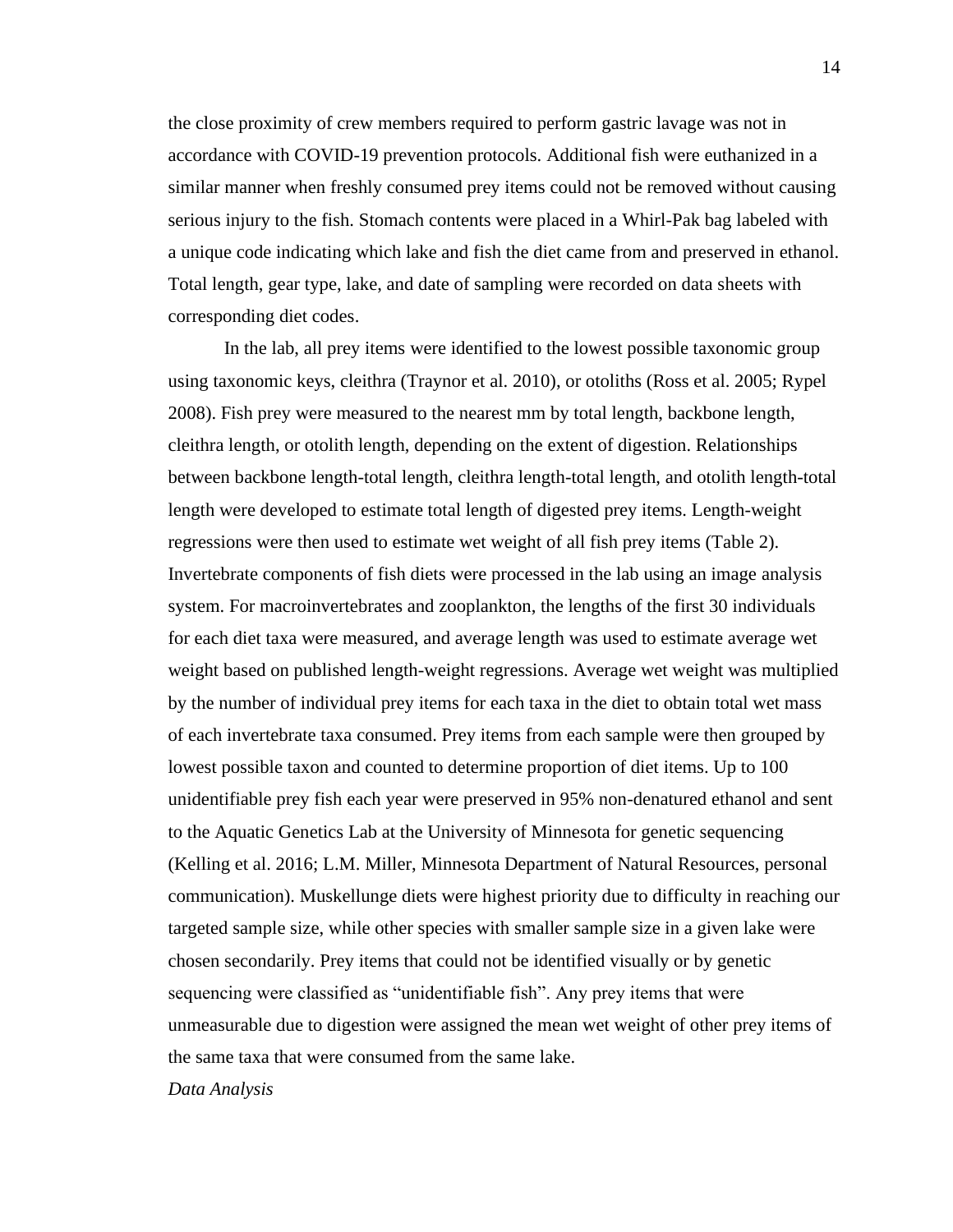Predator diets were pooled by lake group and season and analyzed using program R (R Core Team 2021). To quantify diet patterns of piscivores, an index of relative importance (IRI, Pinkas et al. 1971; Martin et al. 1996) was calculated for each prey category as

$$
IRI=\%F\times(\%N+\%M)
$$

where F is the frequency of occurrence, N is the prey number, and M is the prey mass. The resulting IRI value indicates 'importance' for each prey category (West et al. 2003) while reducing potential bias of 'rare and large' or 'small and abundant' prey (Liao et al. 2001). The IRI value was then scaled as a percentage to allow for comparisons among predators and lake types, and 95% confidence intervals were calculated using bootstrapping methods in the boot package (Canty and Ripley 2021).

In addition to quantifying diet patterns, diet overlap among piscivores was calculated using Pianka's (1974) index of niche overlap. Overlap was calculated as

$$
O_{ij} = \frac{\sum_{i}^{n} P_{ij} P_{ik}}{\sqrt{\sum_{i}^{n} P_{ij}^{2} \sum_{i}^{n} P_{ik}^{2}}}
$$

where  $P_{ij}$  is the average proportion of prey type *i* in the diets of species *j*,  $P_{ik}$  is the average proportion of prey type *i* in the diets of species *k*, and *n* is the total number of prey types observed in the diets of both species (Pianka 1974; Kelling et al. 2016). A separate calculation was used for each different pairing of piscivores in each lake, resulting in index values between 0 and 1 for each pair. Each calculation was bootstrapped 1000 times to provide 95% confidence intervals using the pgirmess package (Giraudoux 2021). Index values greater than 0.75 indicated high diet overlap, whereas values less than 0.40 indicated low overlap (Matthews et al. 1982; Ross 1986; Kelling et al. 2016). Finally, non-parametric multi-dimensional scaling (NMDS) ordinations were used to visualize niche size and overlap among piscivores in each prey category. All piscivores with at least one diet item were included in the ordinations, which used the number of prey items (N) consumed from each prey category. Ordination plots displayed the centroid and 95% confidence interval for each predator species and were constructed using the vegan (Oksanen et al. 2020) and ellipse (Murdoch and Chow 2020) packages.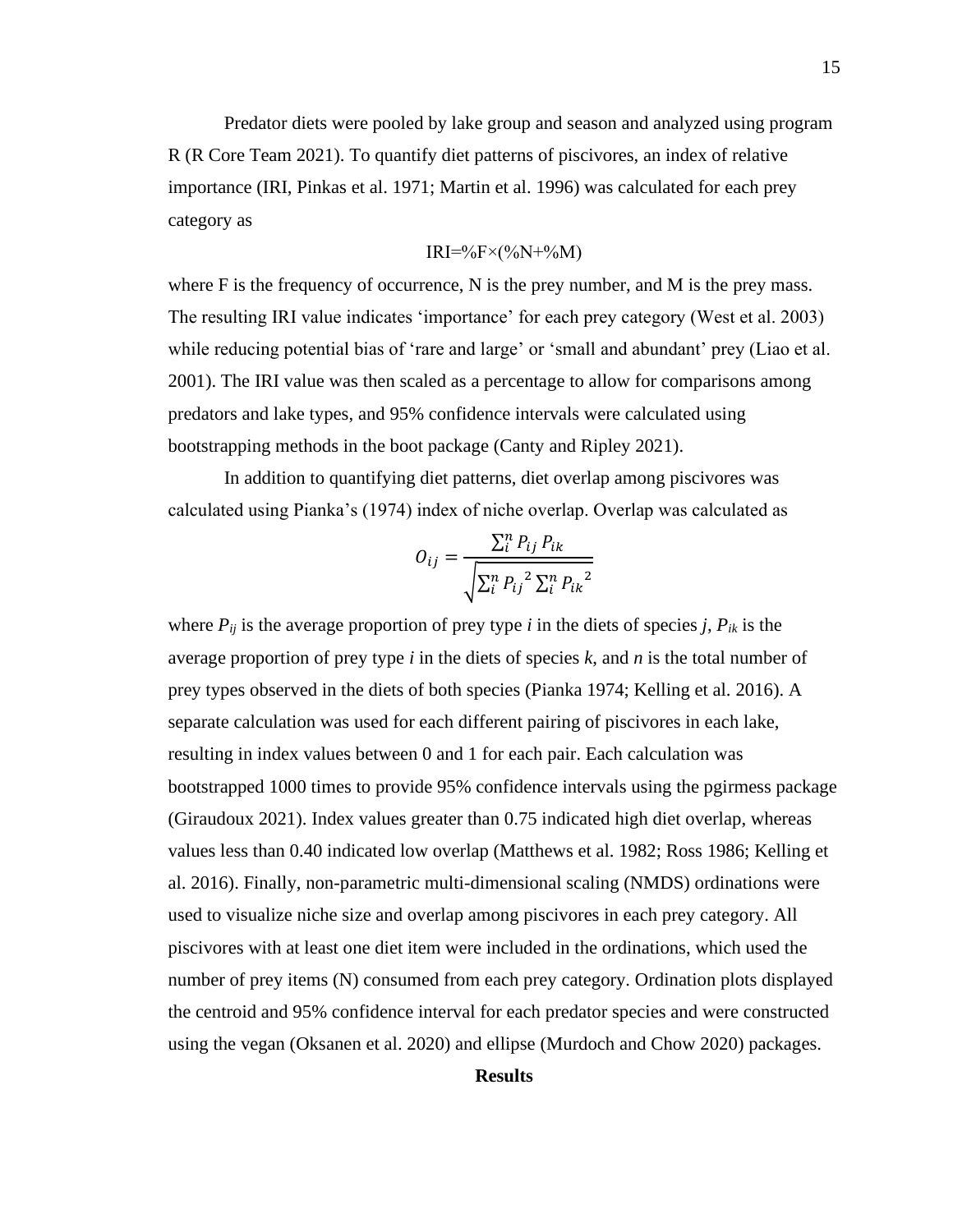Stomach contents were collected from 166 Muskellunge (285-1341 mm TL), 741 Northern Pike (144-1065 mm TL), 846 Walleye (132-770 mm TL), and 801 Largemouth Bass (104-510 mm TL) from eight Minnesota lakes. Prey items representing 29 prey categories (Table 2) were obtained from stomachs of 105 Muskellunge (63.2%), 381 Northern Pike (51.5%), 438 Walleye (51.9%), and 434 Largemouth Bass (54.4%), with up to 101 individual prey items present in a single stomach. Fish and aquatic invertebrates were by far the most important prey groups in each lake category (Figure 4); however, other organisms consumed include frogs (family Ranidae), muskrats *Ondatra zibethicus*, a ring-billed gull *Larus delawarensis*, and one mallard *Anas platyrhynchos* duckling. Relative importance of prey categories was similar between the most frequently used gears for Muskellunge, Northern Pike, and Walleye (Figure 5). Contributions of other gear types were minor and considered negligible. Similarly, other gears were rarely used to capture Largemouth Bass and any difference among gear types was considered negligible.

### *Quantification of Piscivore Diets*

In BP lakes, Yellow Perch were the dominant prey species for Muskellunge (62.34% IRI). Other important prey categories include *Micropterus* spp. (9.18%), White Sucker (8.53%), and unidentifiable fish (8.23%). Other prey items included *Ameiurus* spp. (2.85%) and aquatic invertebrates (2.25%). In MO lakes, Northern Pike were the most important Muskellunge forage (21.68% IRI), followed by *Lepomis* spp. (13.31%), *Micropterus* spp. (9.63%), Black Crappie (7.13%), and *Ameiurus* spp. (6.96%). Additionally, many Muskellunge diets in this lake category contained unidentifiable fish  $(36.98\%)$ .

Northern Pike diets were dominated by some combination of Yellow Perch, Black Crappie, and *Lepomis* spp. in all four lake categories. In BP lakes, the vast majority of Northern Pike diets consisted of Yellow Perch (88.39% IRI), followed by unidentifiable fish and Cisco (4.10% and 1.62%, respectively). In MO lakes, *Lepomis* spp. (62.70%) and Black Crappie (28.56%) were most important, followed by Yellow Perch (4.53%) and unidentifiable fish (2.80%). Yellow Perch (37.46%), Black Crappie (16.84%), and *Lepomis* spp. (12.45%) were once again most common in CO lakes. Other important prey categories for Northern Pike in CO lakes included Brook Stickleback *Culaea inconstans*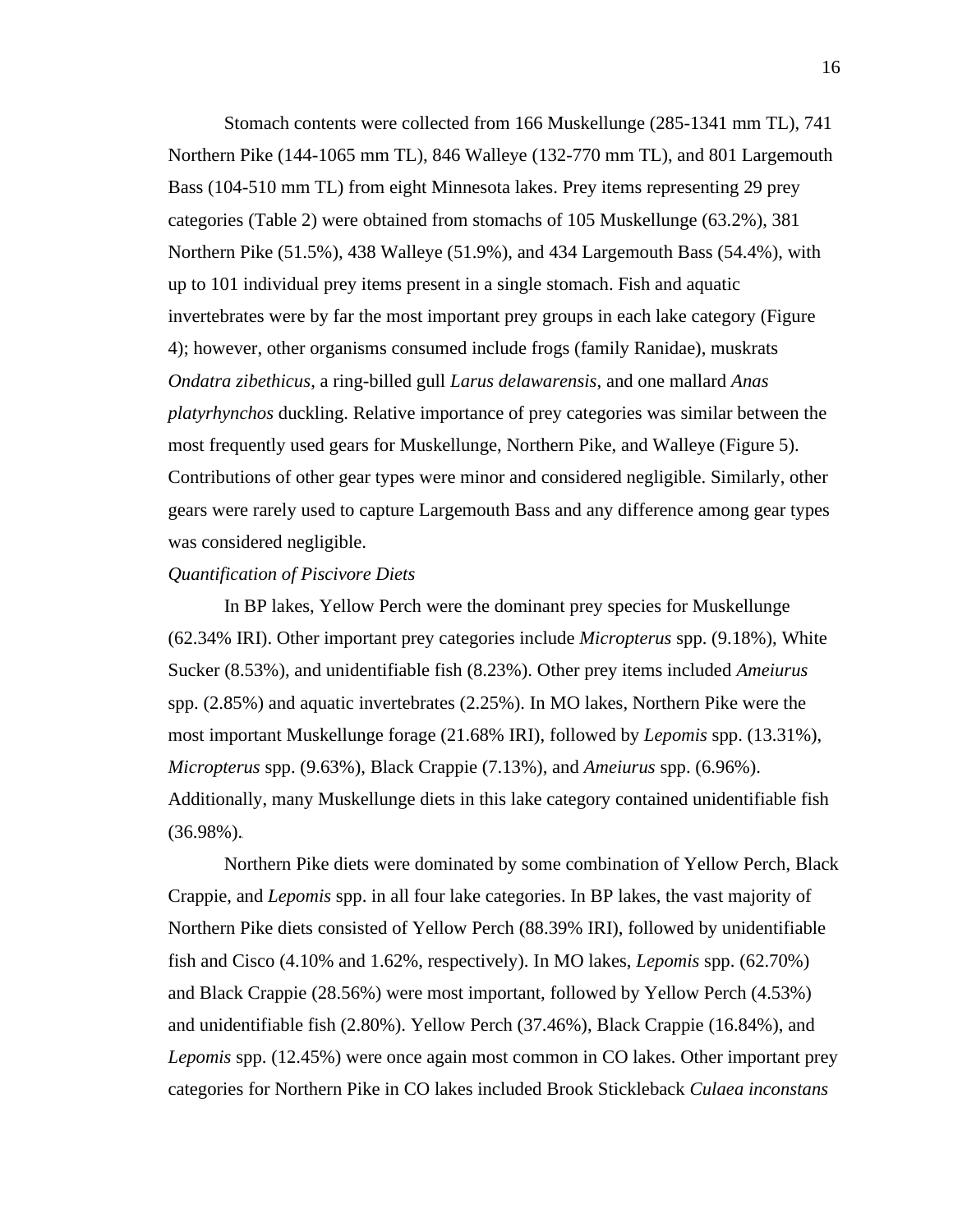(11.90%), Lake Whitefish *Coregonus clupeaformis* (9.51%), and unidentifiable fish (7.31%). The same pattern continued in BA lakes, where Northern Pike diets once again consisted primarily of Yellow Perch (47.23%) and *Lepomis* spp. (41.58%).

Similar to Northern Pike, Walleye consumed predominantly Yellow Perch, *Lepomis* spp., and Black Crappie among lake types. In BP lakes, Yellow Perch (80.98% IRI) were the most important diet item. Other prey items included unidentifiable fish (10.46%), *Lepomis* spp. (3.40%), and aquatic invertebrates (2.54%). In MO lakes, *Lepomis* spp. (69.72%) were most important, followed by Black Crappie (15.06%), Yellow Perch (5.51%), unidentifiable fish (5.34%), and cyprinids (2.09%). In CO lakes, *Lepomis* spp. (34.99%) and Yellow Perch (30.49%) were key prey sources. Unidentifiable fish (17.61%) were also common, and aquatic invertebrates (10.98%) were more important for Walleye in CO lakes than in any other lake category. In BA lakes, the majority of Walleye diets once again consisted of Yellow Perch (48.02%), and *Lepomis* spp. (31.20%).

In addition to the fish that were key prey items for the other three predator species, crayfish (*Faxonius* spp.) and other aquatic invertebrates were much more important in diets of Largemouth Bass. In BP lakes crayfish (55.46% IRI) and aquatic invertebrates (29.08%) were dominant prey taxa, followed by Tadpole Madtom *Noturus gyrinus* (6.54%) and Yellow Perch (5.90%). While *Lepomis* spp. (63.51%) were most important in MO lakes, crayfish (16.38%) and aquatic invertebrates (5.32%) were also components of Largemouth Bass diets. In CO lakes, crayfish (65.70%) and aquatic invertebrates (14.08%) were the primary prey items, followed by Yellow Perch (11.56%) and unidentifiable fish (6.38%). Similar to MO lakes, *Lepomis* spp. (68.01%) were the most important prey in BA lakes. Other prey items included aquatic invertebrates (14.99%), Yellow Perch (7.23%), unidentifiable fish (3.68%), Black Crappie (3.17%), and crayfish (2.59%).

## *Diet Overlap*

According to Pianka's index of niche overlap, diet overlap between Muskellunge and all other species was low in both BP ( $O_{ij}=0.07-0.26$ ) and MO ( $O_{ij}=0.12-0.31$ ) lake categories (Figure 6). Diet overlap was considered high between Northern Pike and Walleye in BP ( $O_{ij}$ =0.85), MO ( $O_{ij}$ =0.88), and BA ( $O_{ij}$ =0.86) lake categories.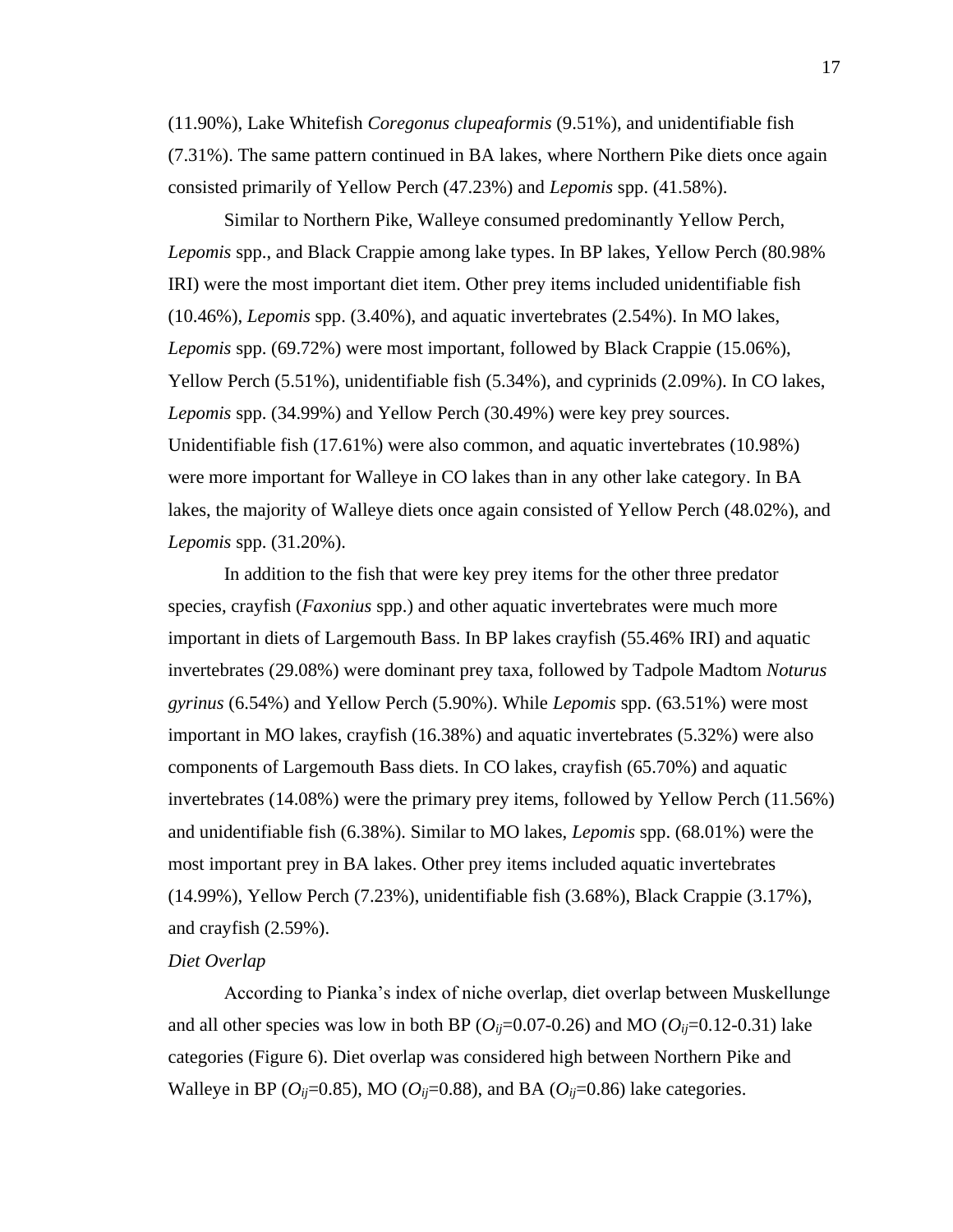Largemouth Bass displayed moderate overlap with Northern Pike and Walleye in MO  $(O_{ij}=0.42-0.64)$  and BA  $(O_{ij}=0.62-0.71)$  lake categories, while diet overlap was low among all other species pair/lake category combinations (Table 3).

NMDS ordinations indicated that the mechanism for low diet overlap between Muskellunge and the other piscivores was different in BP and MO lakes (Figure 7). In BP lakes, Muskellunge displayed a broad niche that fully encompassed the other three species. However, ellipses overlapped much less in MO lakes. Walleye and Northern Pike diets appeared similar in all lake categories, supporting the results of Pianka's index of niche overlap. Largemouth Bass diets appeared most variable in both size (breadth) and location, also supporting the results of Pianka's index.

## **Discussion**

#### *Quantification of Piscivore Diets*

Muskellunge in this study consumed a broad range of prey. Although differences in importance of prey categories were apparent between lake treatment groups, the differences were not driven by consumption of Cisco (0.10% IRI) in BP lakes. While recent research using stable isotopes indicated Cisco were a dominant prey category in a deep Minnesota lake (Herwig et al. 2022), other previous research indicated only modest levels of Muskellunge predation on Cisco (Burri 1997; Kerr and Grant 2000). Cisco are typically found in the pelagic zone of relatively deep and clear lakes and have strict requirements for oxygen, temperature, and water quality (Scott and Crossman 1973; Jacobson et al. 2008). These habitat requirements can lead to differences in the aquatic community and available forage in lakes where Cisco are found (e.g. Cross 2018), which can cause changes in prey community composition and dominant prey species in diets. Differences in Muskellunge diets between BP and MO lakes were instead driven by the difference in importance of Yellow Perch between the lake groups. Yellow Perch dominated Muskellunge diets in BP lakes (62.34% IRI) but were largely inconsequential in MO lakes (0.77%), while Northern Pike, *Lepomis* spp., Black Crappie, and *Ameiurus* spp. were of greater importance in MO lakes. Additionally, White Sucker and *Micropterus* spp. were relatively important prey categories in both lake groups. The unspecialized foraging pattern observed in Muskellunge in Minnesota lakes, especially MO lakes, is consistent with previous findings throughout their native and introduced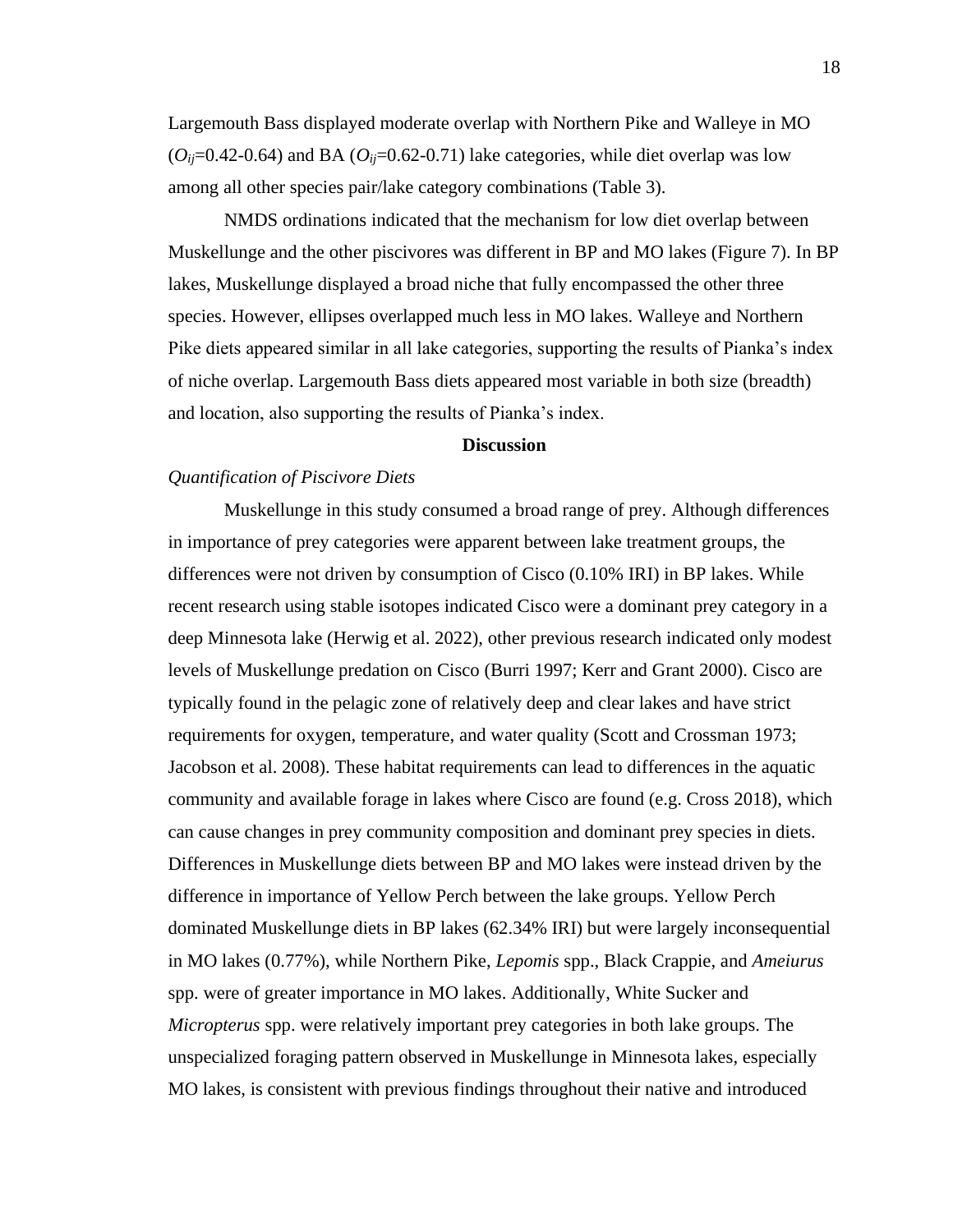range (Hourston 1952; Parsons 1959; Bozek et al. 1999; Andrews et al. 2018). Furthermore, it is entirely possible that Cisco are important forage for Muskellunge in BP lakes. As noted in Burri (1997), electrofishing is an ineffective method to capture Muskellunge in the pelagic zone of lakes where predation on Cisco is much more likely to occur.

While Muskellunge consumed a wide array of prey, diets of Northern Pike and Walleye tended to be more specialized with diets consisting predominantly of some combination of Yellow Perch, Black Crappie, and *Lepomis* spp. Yellow Perch made up over 80% of the diets of each piscivore species in BP lakes, while Black Crappie and *Lepomis* spp. accounted for over 80% of their diet in MO lakes. Northern Pike and Walleye diets were more balanced in CO and BA lakes, where 66-95% of diets consisted of a combination of the three prey categories. The importance of Yellow Perch as forage for these species is well documented (Diana 1979; Liao 2001; Kaufman et al. 2009; Herbst et al. 2016), and abundant Walleye populations in inland lakes are capable of altering Yellow Perch population abundance and size structure (Forney 1974; Pierce and Tomcko 2003; Pierce et al. 2006). Consumption of laterally compressed prey (i.e. Black Crappie and *Lepomis* spp.) is also well documented in Minnesota (Anderson and Schupp 1986; Reed and Parsons 1996) and throughout the Upper Midwest (Beyerle 1971; Sammons et al. 1994; Scheibel et al. 2016). Similar to Muskellunge, Cisco did not appear to be a critical component of Northern Pike or Walleye diets in this study (IRI < 2%). Previous studies have observed predation on Cisco by both Walleye (Kaufman et al. 2009) and Northern Pike (Margenau et al. 1998), and evidence suggests that Cisco are more important for the largest individuals of a population for both species (Herwig et al. 2022). Furthermore, stable isotope analysis of Minnesota lakes indicates a shift to littoral energy sources in lakes where zebra mussels *Dreissena polymorpha* have been introduced (McEachran et al. 2018; Morrison et al. 2021). In this study, three of the five lakes with Cisco also have zebra mussels present, which could limit pelagic productivity and prey usage by Northern Pike and Walleye.

In contrast to the other predators, Largemouth Bass depended heavily on crayfish and other aquatic invertebrates for their diets, especially in the lake groups where Cisco were present (BP and CO; 80-85% IRI). While crayfish and other aquatic invertebrates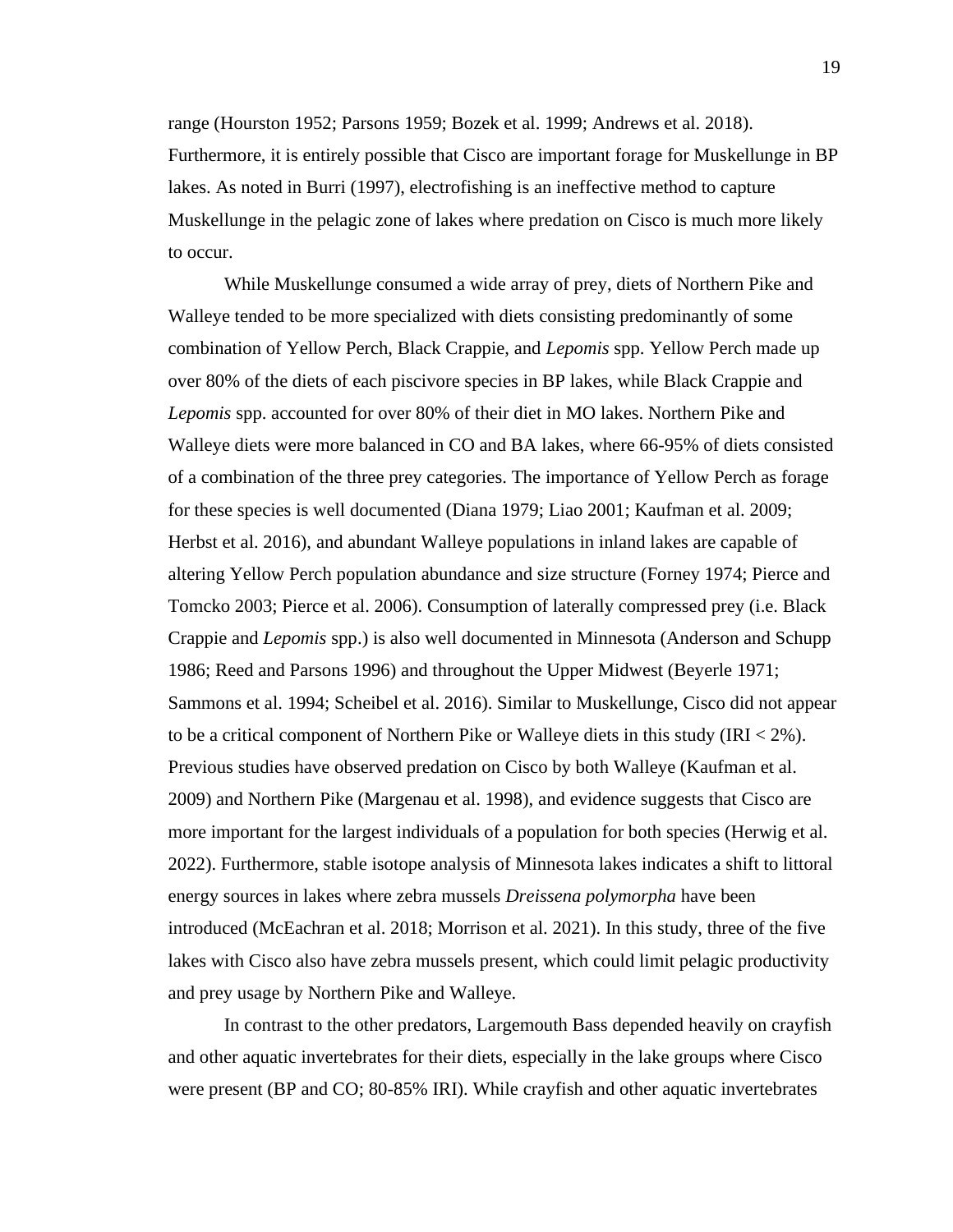were still common diet items in lakes where Cisco were absent (MO and BA lake groups; 18-22% IRI), *Lepomis* spp. were much more important components of Largemouth Bass diets in these systems (64-68%). Although several studies have indicated an ontogenetic shift to piscivory in juvenile Largemouth Bass (Olson 1996; Shoup and Broderius 2018), aquatic invertebrates remain a major diet for adults in many systems (Schindler et al. 1997; Pope et al. 2001; Becher et al. 2021). In Minnesota, preliminary stable isotope analyses indicated that Largemouth Bass occupied a lower trophic position than Walleye or Northern Pike, suggesting dependence on aquatic invertebrates for a substantial portion of their diet (Bethke and Schmalz 2020). A heavy reliance on crayfish has been documented in certain instances (Kelling et al. 2016; Nawrocki et al. 2020), and field and laboratory research suggests that Largemouth Bass select for crayfish as prey in clear water (Shoup and Lane 2015). Recent work in the Laurentian Great Lakes indicates that invasive dreissenid mussels not only increase water clarity, but also have the potential to benefit invasive rusty crayfish *Faxonius rusticus* populations (Glon et al. 2017), which could provide additional foraging options for Largemouth Bass in systems where all three exist.

Walleye are a popular sportfish throughout the Laurentian Great Lakes region (Miller 2018; OMNR 2020; Holsman and Scott 2021), and numerous studies have examined the impacts of predation on Walleye populations and stocking success (e.g. Fayram et al. 2005; Freedman et al. 2012; Grausgruber and Weber 2020, 2021). While Largemouth Bass predation on Walleye was not documented in this study, predation on Walleye was observed in Muskellunge  $(N=3)$ , Northern Pike  $(N=12)$ , and Walleye (N=5). However, importance of Walleye to predator diets was extremely low in all lake groups (%IRI=0-0.75). While Walleye have been documented in the stomachs of Muskellunge (Anderson 1948), numerous studies have indicated that Walleye are not a major component of Muskellunge diets (Bozek et al. 1999; Grausgruber and Weber 2020). On the other hand, small Walleye have been identified as marginally important diet items for Northern Pike, Largemouth Bass, and adult Walleye in some systems (Santucci and Wahl 1993; Liao et al. 2002, 2004; Grausgruber and Weber 2020, 2021). Nevertheless, results suggest Walleye are not an integral part of piscivore diets in the Minnesota lakes included in this study.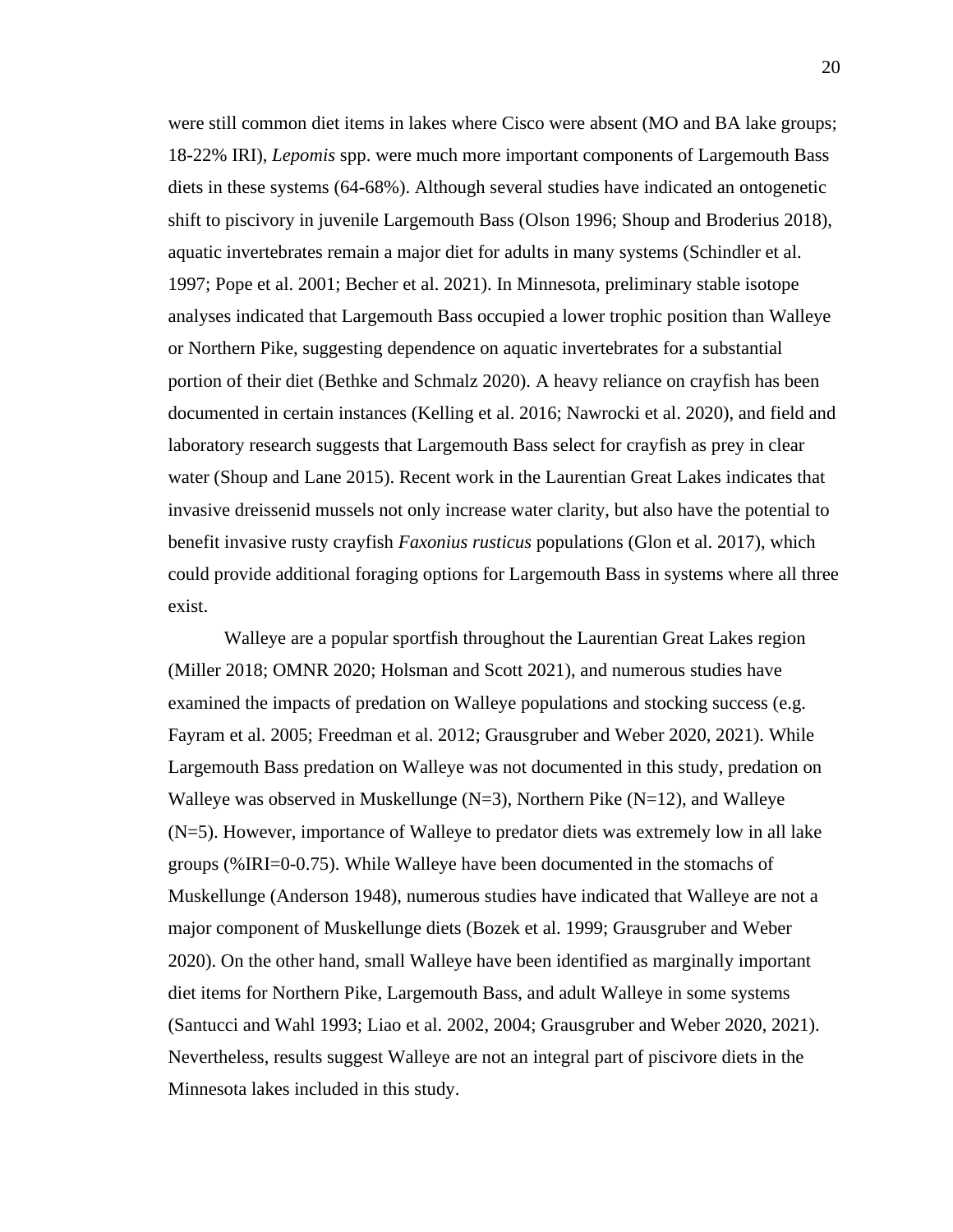#### *Diet Overlap*

While previous studies have investigated the impacts of Muskellunge predation on other species of interest (e.g. Brenden et al. 2004; Koenig et al. 2015; Andrews et al. 2018), little is known about how Muskellunge diets compare to co-existing piscivores. While NMDS ordinations indicated shared use of prey sources, diet overlap between Muskellunge and other piscivores in this study was low  $(O_{ij}=0.07-0.31)$ . This is likely due to the broad range of prey consumed by Muskellunge in comparison to the relatively narrow diets of the other predators. In Wisconsin, high densities of Muskellunge were indicative of lakes with naturally reproducing Walleye populations (Nate et al. 2003) and CPUE of both species was positively correlated (Fayram et al. 2005), suggesting direct competition between the two was unlikely. A similar relationship was observed in Minnesota, where White Sucker and Northern Pike were the only two species that experienced a decline in CPUE following Muskellunge stocking (Knapp et al. 2020). Furthermore, relative weight of Northern Pike increased in lakes where Muskellunge were stocked when compared to reference lakes (Knapp et al. 2020), despite increased Northern Pike CPUE and decreased relative weight in a broader analysis of all lakes throughout Minnesota (Bethke and Staples 2015). While diet overlap between Muskellunge and Northern Pike was low  $(O_{ij}=0.26-0.31)$ , Northern Pike were present in Muskellunge diets in BP lakes and the most important component of Muskellunge diets in MO lakes (21.68% IRI), indicating Muskellunge may exert some amount of predatory control over Northern Pike populations in Minnesota lakes (Knapp et al. 2020).

High diet overlap between Walleye and Northern Pike was observed in BP  $(O_{ij}=0.85)$ , MO  $(O_{ij}=0.88)$ , and BA  $(O_{ij}=0.86)$  lakes. Interactions between these frequently co-occurring species have been well documented (Anthony and Jorgensen 1977; Johnson et al. 1977; Paul et al. 2021), and recent studies indicated they may occupy similar isotopic niches in some Minnesota lakes (Bethke and Schmalz 2020). Furthermore, interactions between Walleye and Largemouth Bass have been well documented in a variety of systems. While instances of shared habitat use appeared to be low (Schlagenhaft 1984), diet overlap between the two species can be high in reservoirs in the southern United States (Raborn et al. 2004). Results from Wisconsin suggest that diet overlap between Walleye and Largemouth Bass can be high (Repp 2012; Kelling et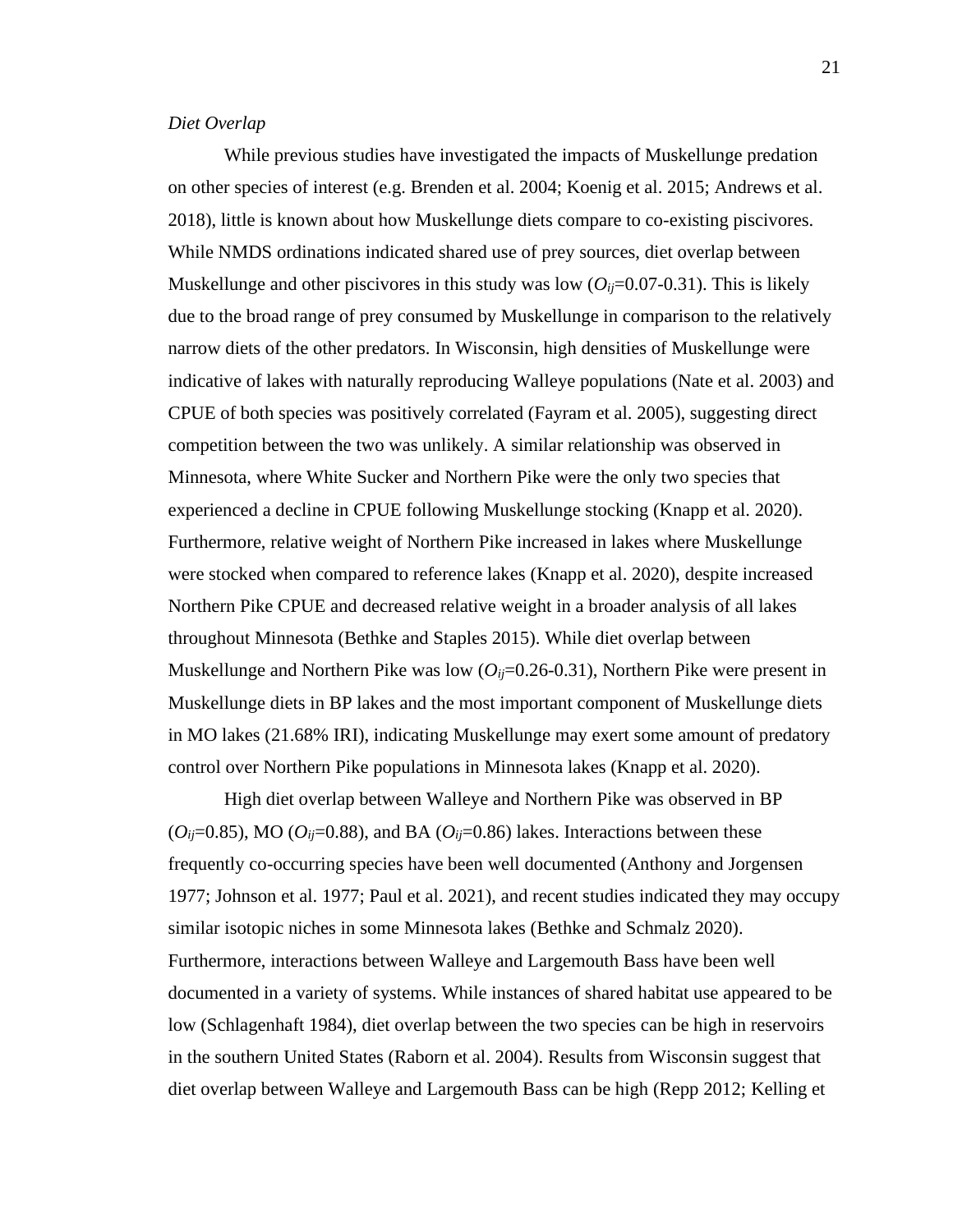al. 2016), and interactions between the two species is expected to favor Largemouth Bass in many systems as water temperatures continue to increase (Hansen et al. 2017). However, results of this study indicated diet overlap between Walleye and Largemouth Bass in Minnesota lakes was relatively low  $(O_{ij}=0.20-0.64)$ . This is supported by stable isotope analysis in northeast Minnesota lakes, which indicated low diet overlap between Largemouth Bass and both Walleye and Northern Pike due to a lower trophic position (Bethke and Schmalz 2020).

The apparent ability of Muskellunge to consume a broader range of prey compared to co-occurring piscivores led to low levels of diet overlap with the other piscivores and may contribute to stability of aquatic food webs (McMeans et al. 2016). This includes high consumption of prey categories considered 'secondary' (Yellow Perch) and 'alternative' (*Ameiurus* spp.) in Minnesota (MN DNR 2008) as well as other prey categories previously considered unimportant (Northern Pike, *Lepomis* spp., *Micropterus* spp.), despite the presence of 'primary' forage options (coregonids and catostomids). Furthermore, Walleye were not an important diet component of Muskellunge or any other piscivore in this study. This information suggests that Muskellunge can co-exist at current population densities with other piscivores in Minnesota lakes. Finally, diet overlap among all predator species tended to be lower in lakes where Cisco were present, despite the relative unimportance of Cisco in piscivore diets. Given recent and expected future declines in Cisco populations (Jacobson et al. 2012; Honsey et al. 2016; Renik et al. 2020), it will be critical to monitor piscivore populations and potential diet shifts in lakes where Cisco may be extirpated. This information will allow biologists to monitor prey species in systems with a variety of available forage and make management decisions to improve the health of piscivore populations.

#### **References**

Ahrenstorff, T.D., G.G. Sass, and M.R. Helmus. 2009. The influence of littoral zone coarse woody habitat on home range size, spatial distribution, and feeding ecology of largemouth bass (*Micropterus salmoides*). Hydrobiologia 623:223- 233.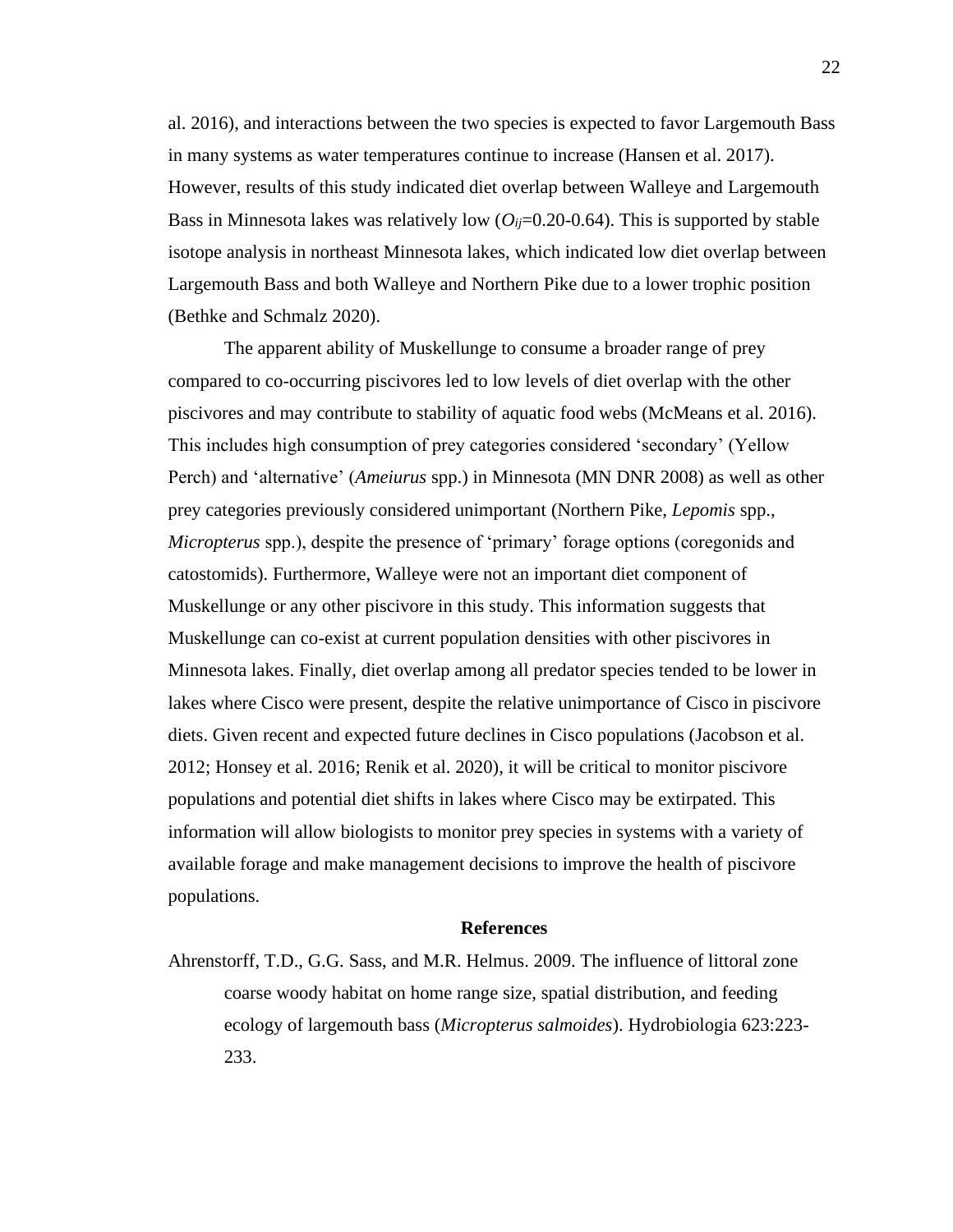- AVMA (American Veterinary Medical Association). 2020. AVMA guidelines for the euthanasia of animals: 2020 edition.
- Anderson, L.R. 1948. Unusual items in the diet of the northern muskellunge (*Esox masquinongy immaculatus*). Copeia 1948:63.
- Anderson, D.W., and D.H. Schupp. 1986. Fish community responses to northern pike stocking in Horeshoe Lake, Minnesota. Minnesota Department of Natural Resources Investigational Report 387.
- Andrews, S.N., K. Zelman, T. Ellis, T. Linnansaari, and R.A. Curry. 2018. Diet of striped bass and muskellunge downstream of a large hydroelectric dam: A preliminary investigation into suspected atlantic salmon smolt predation. North American Journal of Fisheries Management 38:734-746.
- Anthony, D.D., and C.R. Jorgensen. 1977. Factors in the declining contributions of walleye (*Stizostedion vitreum vitreum*) to the fishery of Lake Nipissing, Ontario, 1960-76. Journal of Fisheries Research Board of Canada 34:1703-1709.
- Beaudoin, C.P., W.M. Tonn, E.E. Prepas, and L.I. Wassenaar. 1999. Individual specialization and trophic adaptability of northern pike (*Esox lucius*): an isotope and dietary analysis. Oecologia 120:386-396.
- Becher, C., S.M. Tyszko, R.D. Zweifel, J.D. Conroy, J.J. Pritt, and S.A. Ludsin. 2021. Alternative prey reduces largemouth bass predation mortality on newly stocked channel catfish fingerlings. North American Journal of Fisheries Management 41:1322-1333.
- Bethke, B.J., and P.J. Schmalz. 2020. Trophic interactions and regulators of abundance of largemouth bass in northeastern Minnesota. Minnesota Department of Natural Resources Investigational Report 568.
- Bethke, B.J., and D.F. Staples. 2015. Changes in relative abundance of several Minnesota fishes from 1970 to 2013. Transactions of the American Fisheries Society 144:68- 80.
- Beyerle, G.B. 1971. A study of two northern pike-bluegill populations. Transactions of the American Fisheries Society 1:69-73.
- Bozek, M.A., T.M. Burri, and R.V. Frie. 1999. Diets of muskellunge in northern Wisconsin lakes. North American Journal of Fisheries Management 19:258-270.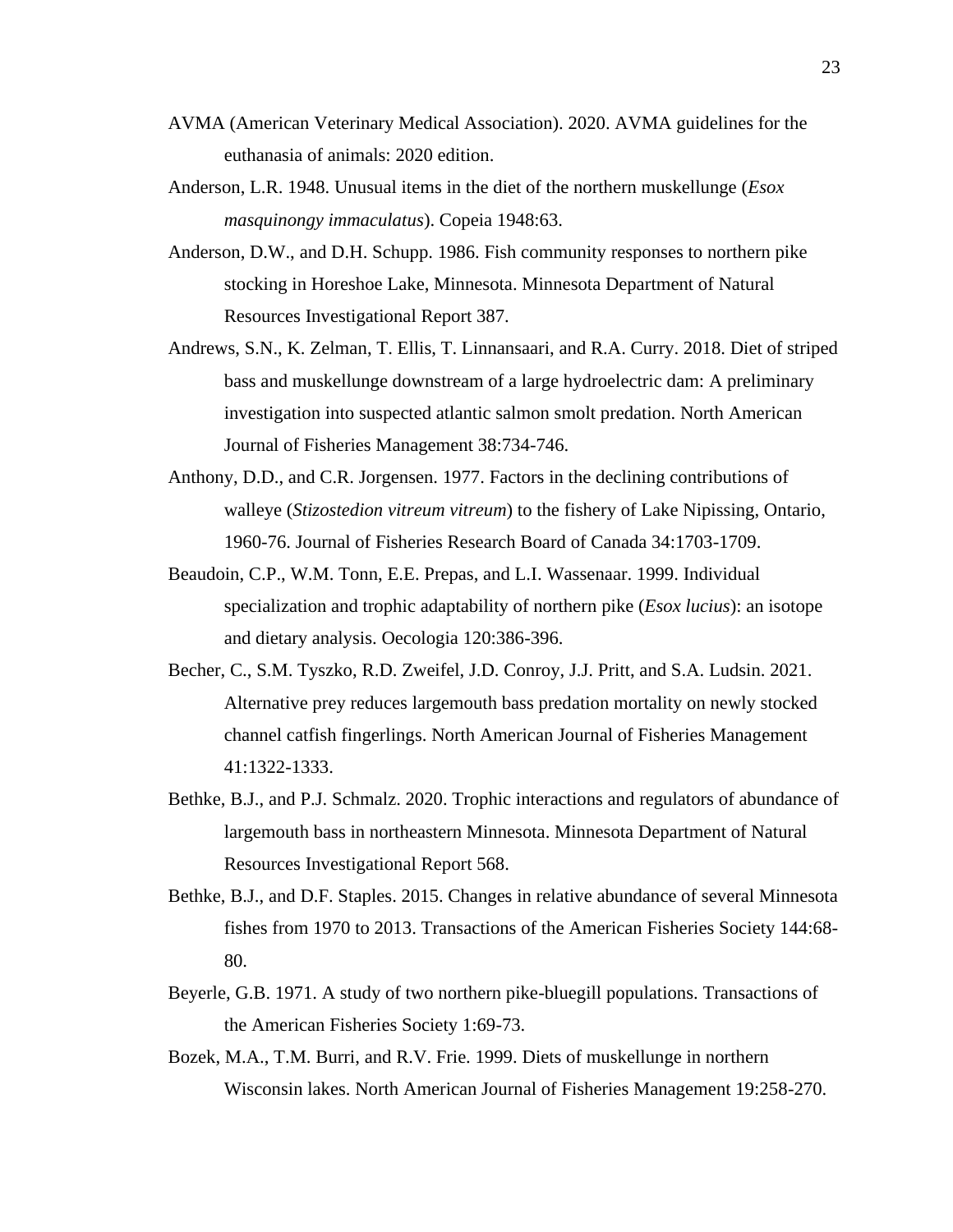- Brenden, T.O., E.M. Hallerman, and B.R. Murphy. 2004. Predatory impact of muskellunge on New River, Virginia, smallmouth bass. Proceedings of the 2004 Annual Conference of the Southeastern Association of Fish and Wildlife Agencies 58:12-22.
- Burri, T.M. 1997. Food habits of muskellunge in Wisconsin. Master's thesis. University of Wisconsin-Stevens Point, Stevens Point, WI, USA
- Canty, A., and B. Ripley. 2021. boot: Bootstrap R (S-Plus) functions. R package version 1.3-28.
- Chapman, L.J., W.M. Mackay, and C.W. Wilkinson. 1989. Feeding flexibility in northern pike (*Esox lucius*): Fish versus invertebrate prey. Canadian Journal of Fisheries and Aquatic Sciences 46:666-669.
- Cross, T.K. 2018. Large-scale habitat factors affecting fish populations in Minnesota lakes and a proposed habitat classification. Minnesota Department of Natural Resources Investigational Report 562.
- Crossman, E.J., and J.G. Hamilton. 1978. An apparatus for sampling gut contents of large, living fishes. Environmental Biology of Fishes 3:297-300.
- Diana, J.S. 1979. The feeding pattern and daily ration of a top carnivore, the northern pike (*Esox lucius*). Canadian Journal of Zoology 57:2121-2127.
- Dibble, E.D., and S.L. Harrel. 1997. Largemouth bass diets in two aquatic plant communities. Journal of Aquatic Plant Management 35:74-78.
- Doss, S.S. 2017. Muskellunge of the New River, Virginia: The effects of restrictive harvest regulations on population demographics and predation on sympatric smallmouth bass. Master's Thesis. Virginia Polytechnic Institute and State University, Blacksburg, Virginia, USA.
- Fayram, A.H., M.J. Hansen, and T.J. Ehlinger. 2005. Interactions between walleyes and four fish species with implications for walleye stocking. North American Journal of Fisheries Management 25:1321-1330.
- Forney, J.L. 1974. Interactions between yellow perch abundance, walleye predation, and survival of alternate prey in Oneida Lake, New York. Transactions of the American Fisheries Society 103:15-24.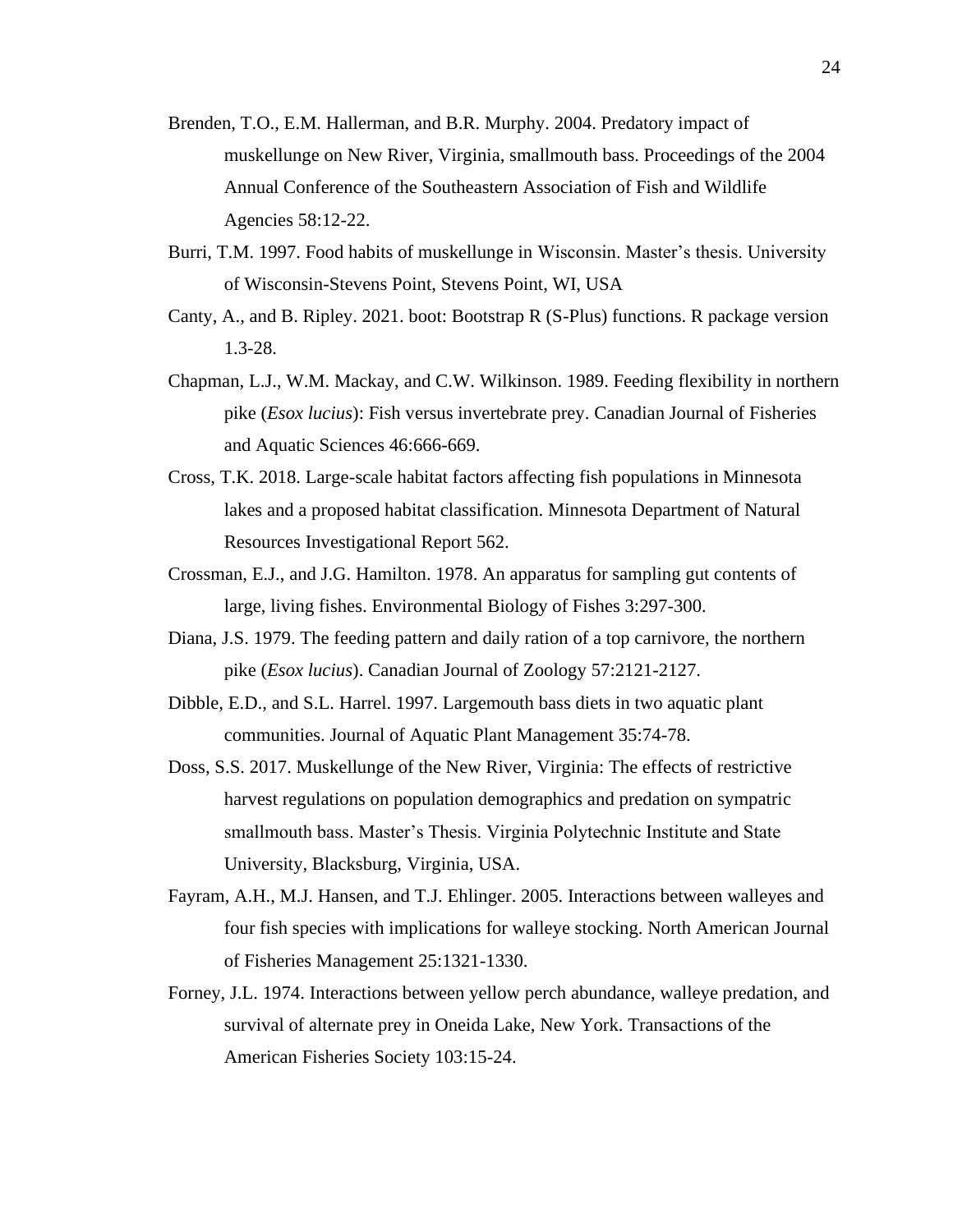- Foster, J.R. 1977. Pulsed gastric lavage: An efficient method of removing the stomach contents of live fish. Progressive Fish Culturist 39:166-169.
- Freedman, J.A., R.J.H. Hoxmeier, L.M. Einfalt, R.C. Brooks, and D.H. Wahl. 2012. Largemouth bass predation effect on stocked walleye survival in Illinois impoundments. North American Journal of Fisheries Management 32:1039-1045.
- Frey, A.P., M.A. Bozek, C.J. Edwards, and S.P. Newman. 2003. Diet overlap and predation between smallmouth bass and walleye in a north temperate lake. Journal of Freshwater Ecology 18:43-54.
- Giraudoux, P. 2021. pgirmess: Spatial analysis and data mining for field ecologists. R package version 1.7.0.
- Glon, M.G., E.R. Larson, L.S. Reisinger, and K.L. Pangle. 2017. Invasive dreissenid mussels benefit invasive crayfish but not native crayfish in the Laurentian Great Lakes. Journal of Great Lakes Research 43:289-297.
- Grausgruber, E.E., and M.J. Weber. 2020. Is bigger better? Evaluation of size-selective predation on age-0 walleye. North American Journal of Fisheries Management 40:726-732.
- Grausgruber, E.E., and M.J. Weber. 2021. Using bioenergetics to estimate consumption of stocked age-0 walleye by a suite of piscivores. North American Journal of Fisheries Management 41:383-398.
- Hansen, G.J.A., J.S. Read, J.F. Hansen, and L.A. Winslow. 2017. Projected shifts in fish species dominance in Wisconsin lakes under climate change. Global Change Biology 23:1463-1476.
- Hartman, K.J., and F.J. Margraf. 1992. Effects of prey and predator abundances on prey consumption and growth of walleyes in western Lake Erie. Transactions of the American Fisheries Society 121:245-260.
- Herbst, S.J., B.M. Roth, D.B. Hayes, and J.D. Stockwell. 2016. Walleye foraging ecology in an interconnected chain of lakes influenced by nonnative species. Transactions of the American Fisheries Society 145: 319-333.
- Herwig, B.R., M.A. Hanson, J.R. Reed, B.G. Parsons, A.J. Potthoff, M.C. Ward, K.D. Zimmer, M.G. Butler, D.W. Willis, and V.A. Snook. 2004. Walleye stocking as a tool to suppress fathead minnows and improve habitat quality in semipermanent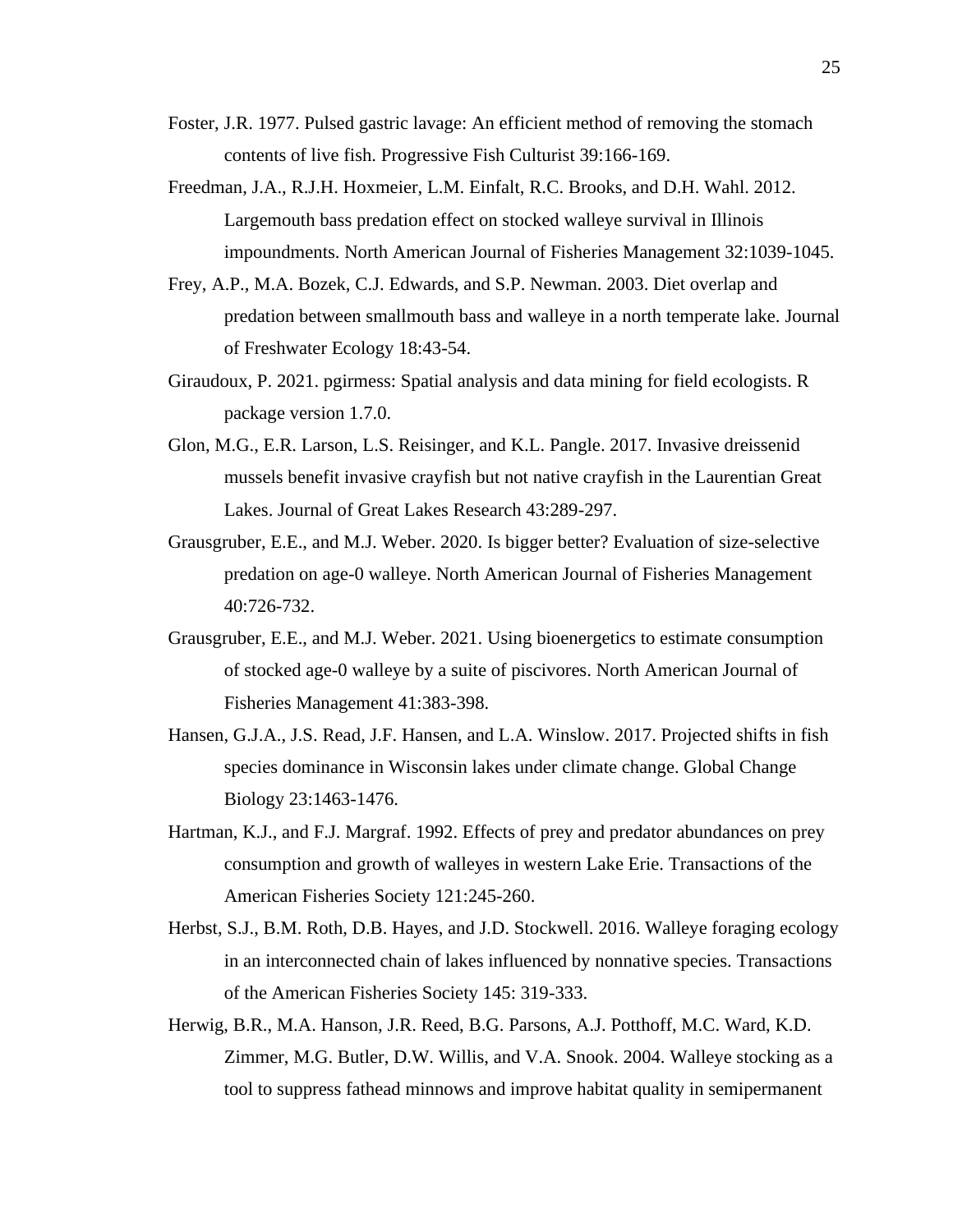and permanent wetlands in the prairie pothole region of Minnesota. Minnesota Department of Natural Resources Special Publication 159.

- Herwig, B.R., K.D. Zimmer, D.F. Staples. 2022. Using stable isotope data to quantify niche overlap and diets of muskellunge, northern pike and walleye in a deep Minnesota lake. Ecology of Freshwater Fish 31:60-71.
- Hodgson, J.R., and E.M. Hansen. 2005. Terrestrial prey items in the diet of largemouth bass, *Micropterus salmoides*, in a small north temperate lake. Journal of Freshwater Ecology 20:793-794.
- Hodgson, J.R., and J.F. Kitchell. 1987. Opportunistic foraging by largemouth bass (*Micropterus salmoides)*. American Midland Naturalist 118:323-336.
- Holsman, R., and A. Scott. 2021. Angler opinions about walleye fishing and management in Wisconsin. Wisconsin Department of Natural Resources Fisheries Management Report no. 159.
- Hourston, A.S. 1952. The food and growth of the maskinonge (*Esox masquinongy*) in Canada waters. Journal of the Fisheries Research Board of Canada 8:347-368.
- Jacobson, P.C. 1992. Analysis of factors affecting growth of northern pike in Minnesota. Minnesota Department of Natural Resources Investigational Report 424.
- Jacobson, P.C. 1994. Population dynamics of large walleye in Big Sand Lake. Minnesota Department of Natural Resources Investigational Report 436.
- Jacobson, P.C., T.K. Cross, J. Zandlo, B.N. Carlson, and D.P. Pereira. 2012. The effects of climate change and eutrophication on cisco *Coregonus artedi* abundance in Minnesota lakes. Advances in Limnology 63:417-427.
- Jacobson, P.C., T.S. Jones, P. Rivers, D.L. Pereira. 2008. Field estimation of a lethal oxythermal niche boundary for adult ciscoes in Minnesota lakes. Transactions of the American Fisheries Society 137:1464-1474.
- Johnson, M.G., J.H. Leach, C.K. Minns, and C.H. Olver. 1977. Limnological characteristics of Ontario lakes in relation to associations of walleye (*Stizostedion vitreum vitreum*), northern pike (*Esox lucius*), lake trout (*Salvelinus namaycush*), and smallmouth bass (*Micropterus dolomieui*). Journal of Fisheries Research Board of Canada 34:1592-1601.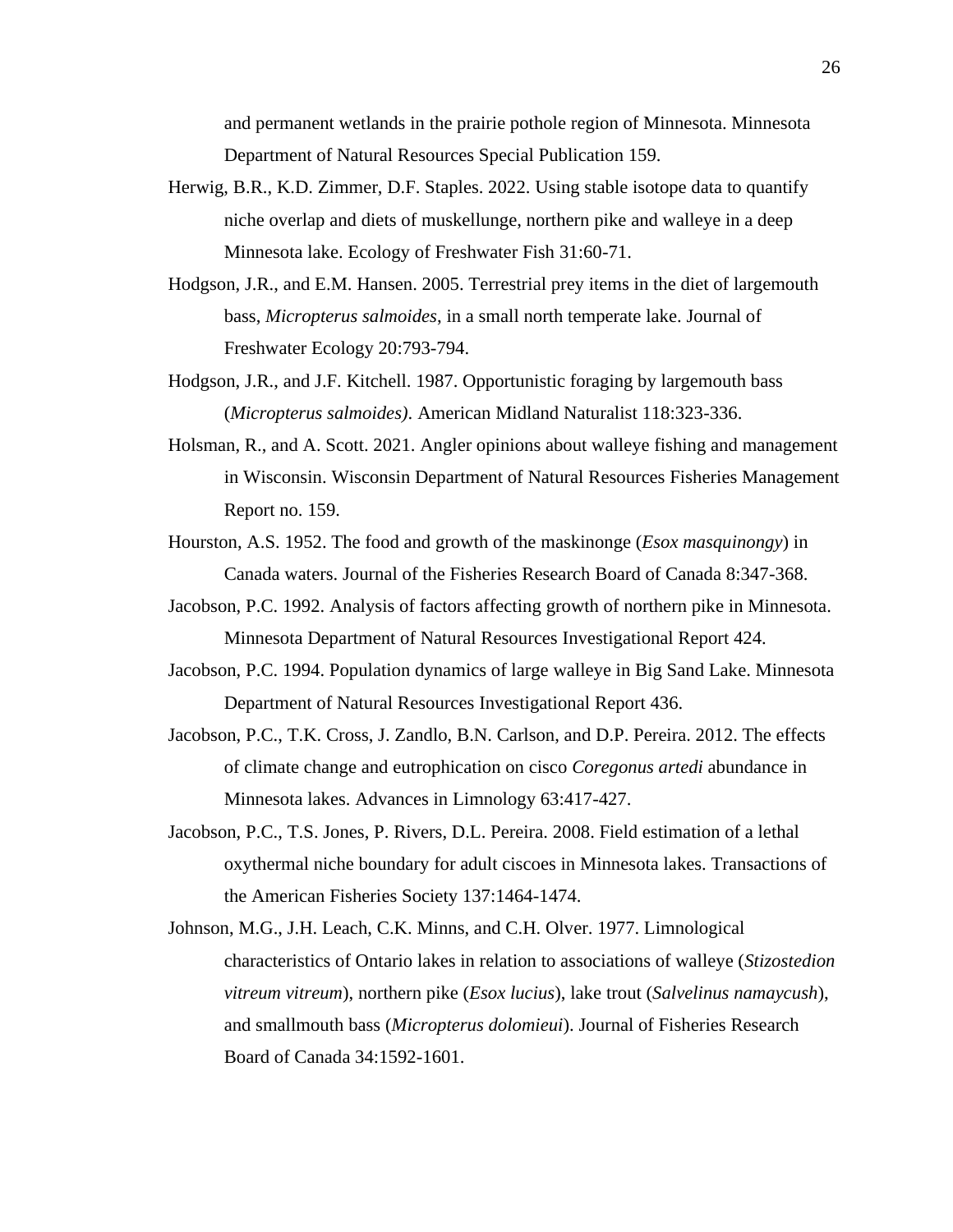- Kamler, J.F., and K.L. Pope. 2001. Nonlethal methods of examining fish stomach contents. Reviews in Fisheries Science 9:1-11.
- Kapuscinski, K.L., J.M. Farrell, and B.A. Murry. 2012. Feeding strategies and diets of young-of-the-year muskellunge from two large river ecosystems. North American Journal of Fisheries Management 32:635-647.
- Kaufman, S.D., G.E. Morgan, and J.M. Gunn. 2009. The role of ciscoes as prey in the trophy growth potential of walleyes. North American Journal of Fisheries Management 29:468-477.
- Kelling, C.J. 2014. Largemouth bass in Wisconsin: Dietary interactions with walleyes and factors regulating first-year growth and diet. Master's thesis. University of Wisconsin-Stevens Point, Stevens Point, WI, USA.
- Kelling, C.J., D.A. Isermann, B.L. Sloss, and K.N. Turnquist. 2016. Diet overlap and predation between largemouth bass and walleye in Wisconsin lakes using DNA barcoding to improve taxonomic resolution. North American Journal of Fisheries Management 36:621-629.
- Kennedy, P.J., T.J. Bartley, D.M. Gillis, K.S. McCann, and M.D. Rennie. 2018. Offshore prey densities facilitate similar life history and behavioral patterns in two distinct aquatic apex predators, northern pike and lake trout. Transactions of the American Fisheries Society 147:972-995.
- Kerr, S.J. 2011. Distribution and management of muskellunge in North America: An overview. Fisheries Policy Section, Biodiversity Branch. Ontario Ministry of Natural Resources.
- Kerr, S.J. 2016. Feeding habits and diet of the muskellunge (*Esox masquinongy*): A review of potential impacts on resident biota. Report prepared for Muskies Canada Inc. and the Ontario Ministry of Natural Resources and Forestry.
- Kerr, S.J., and R.E. Grant. 2000. Ecological impacts of fish introductions: Evaluating the risk. Fish and Wildlife Branch, Ontario Ministry of Natural Resources.
- Knapp, M.L., S.W. Mero, D.J. Bohlander, D.F. Staples, and J.A. Younk. 2012. Fish community responses to the introduction of muskellunge in Minnesota lakes. North American Journal of Fisheries Management 32:191-201.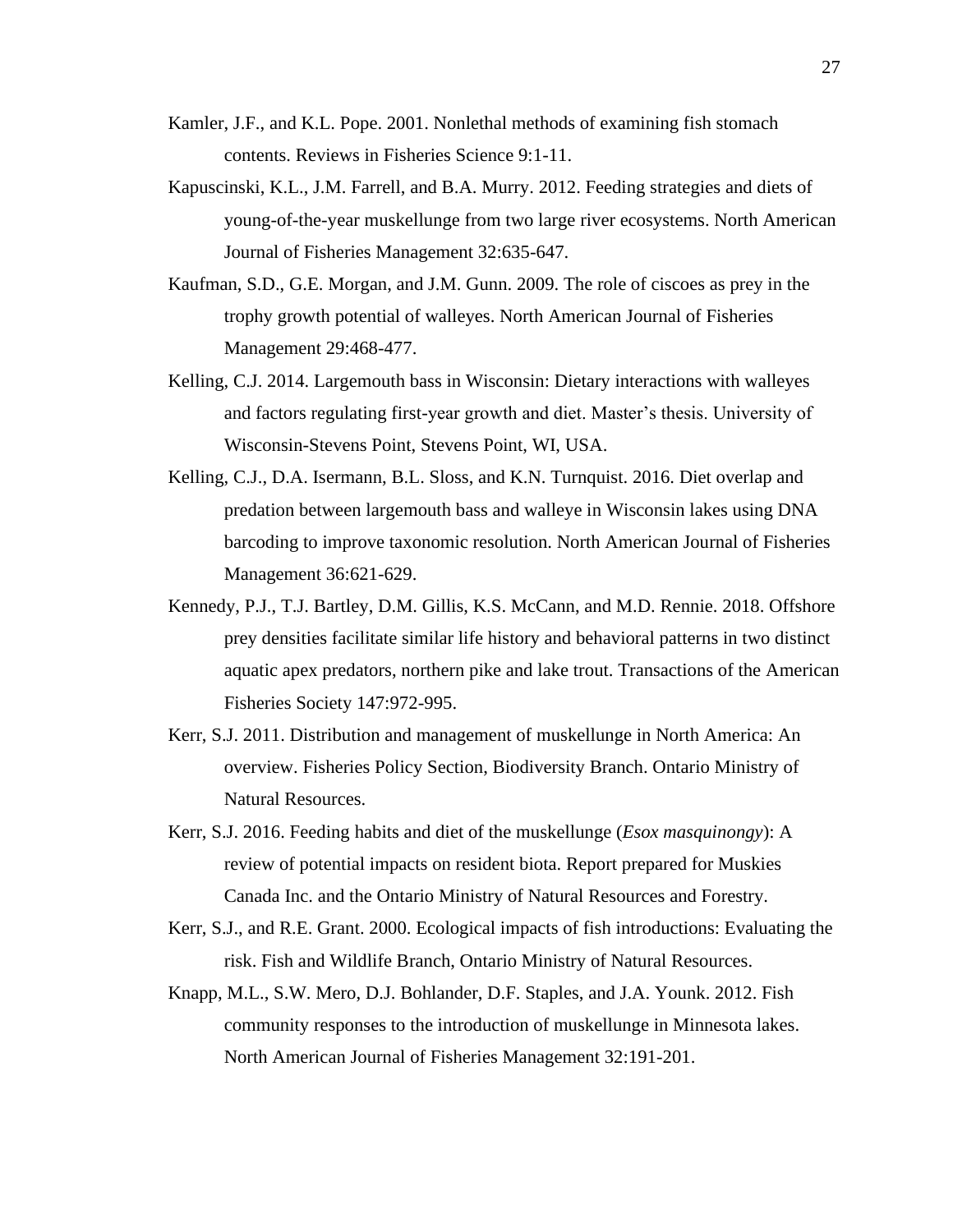- Knapp, M.L., S.W. Mero, and D.F. Staples. 2020. Are muskellunge affecting fish communities in waters where they have been introduced? A re-examination of Minnesota's stocked muskellunge waters. North American Journal of Fisheries Management 41:229-241.
- Knight, R.L. and B. Vondracek. 1993. Changes in prey fish populations in western Lake Erie, 1969-88, as related to walleye, *Stizostedion vitreum*, predation. Canadian Journal of Fisheries and Aquatic Science 50:1289-1298.
- Koenig, M.K., K.A. Meyer, J.R. Kozfkay, J.M. DuPont, and E.B. Schriever. 2015. Evaluating the ability of tiger muskellunge to eradicate brook trout in Idaho alpine lakes. North American Journal of Fisheries Management 35:659-670.
- Krska, R.J., and R.L. Applegate. 1982. Food of young muskellunge in a power plant cooling reservoir. Progressive Fish Culturist 44:172-173.
- Lawler, G.H. 1965. The food of the pike, *Esox lucius*, in Heming Lake, Manitoba. Journal of Fisheries Research Board of Canada 22:1357-1377.
- Liao, L. 2001. Assessment of diet and consumption dynamics of the adult piscivorous fish community in Spirit Lake, Iowa. Doctoral dissertation. Iowa State University, Ames, Iowa, USA.
- Liao, L., C.L. Pierce, and J.G. Larscheid. 2001. Empirical assessment of indices of prey importance in the diets of predacious fish. Transactions of the American Fisheries Society 130:583-591.
- Liao, H., C.L. Pierce, and J.G. Larscheid. 2002. Diet dynamics of the adult piscivorous fish community in Spirit Lake, Iowa, USA 1995-1997. Ecology of Freshwater Fish 11:178-189.
- Liao, H., C.L. Pierce, and J.G. Larscheid. 2004. Consumption dynamics of the adult piscivorous fish community in Spirit Lake, Iowa. North American Journal of Fisheries Management 24:890-902.
- Mann, R.H.K. 1982. The annual food consumption and prey preferences of pike (*Esox lucius*) in the River Frome, Dorset. Journal of Animal Ecology 51:81-95.
- Margenau, T.L., P.W. Rasmussen, and J.M. Kampa. 1998. Factors affecting growth of northern pike in small northern Wisconsin lakes. North American Journal of Fisheries Management 18:625-639.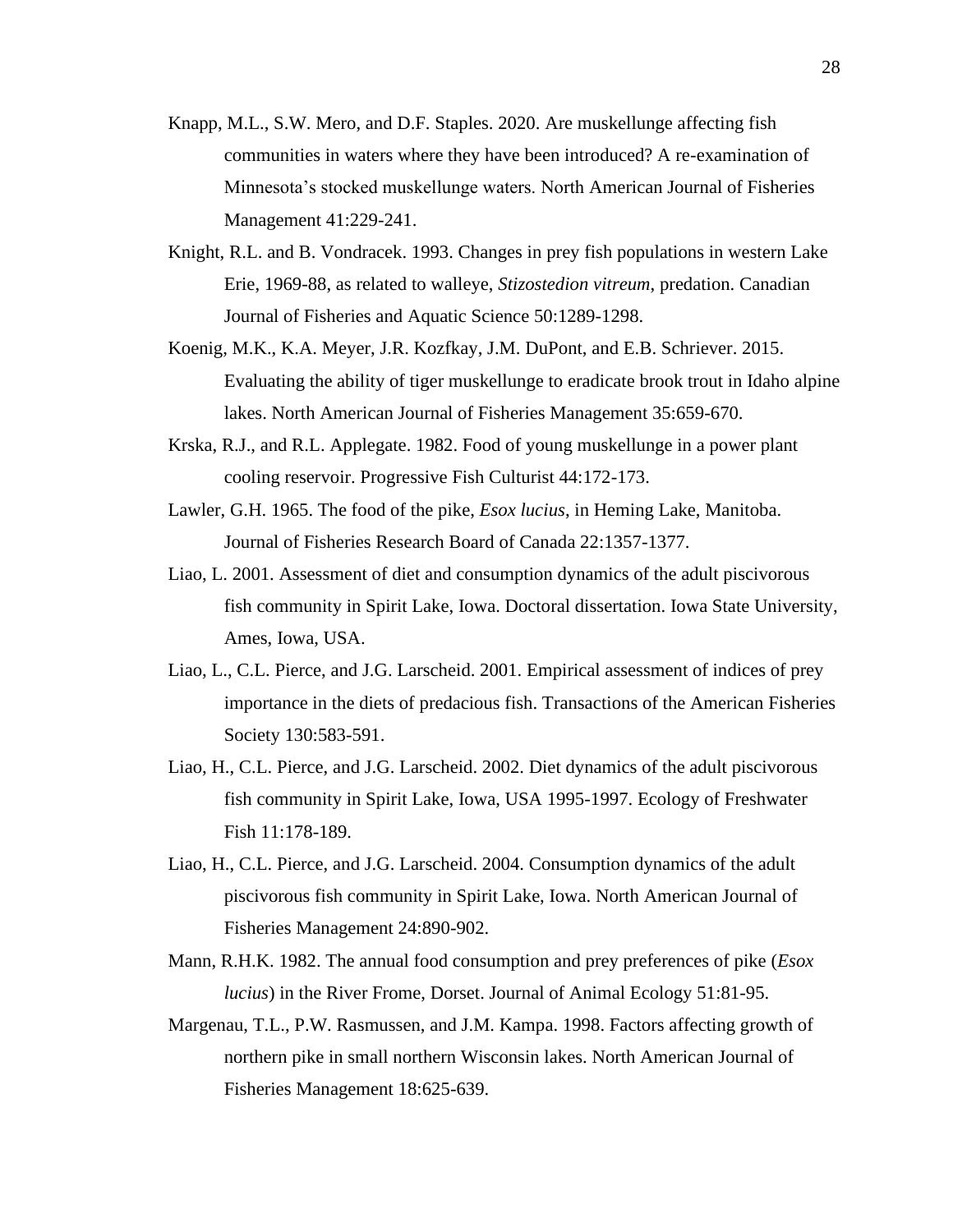- Martin, G.R., L.E. Twigg, and D.J. Robinson. 1996. Comparison of the diet of feral cats from rural and pastoral Western Australia. Wildlife Research 23:475-484.
- Matthews, W.J., J.R. Bek, and R. Surat. 1982. Comparative ecology of the darters *Etheostoma podostemone*, *E. Flabellare* and *Percina roanoka* in the Upper Roanoke River Drainage, Virginia. Copeia 1982:805-814.
- McEachran, M.C., R.S. Trapp, K.D. Zimmer, B.R. Herwig, C.E. Hegedus, C.E. Herzog, and D.F. Staples. 2018. Stable isotopes indicate that zebra mussels (*Dreissena polymorpha*) increase dependence of lake food webs on littoral energy sources. Freshwater Biology 64:183-196.
- McMahon, T.E., and D.H. Bennett. 1996. Walleye and northern pike: Boost or bane to northwest fisheries? Fisheries 21:6-13.
- McMeans, B.C., K.S. McCann, T.D. Tunney, A.T. Fisk, A.M. Muir, N. Lester, B. Shuter, and N. Rooney. 2016. The adaptive capacity of lake food webs: From individuals to ecosystems. Ecological Monographs 86:4-19.
- Miller, H.M. 2018. Fishing in Minnesota: A study of angler participation and activities. U.S. Geological Survey. Minnesota Cooperative Fish and Wildlife Research Unit, Department of Fisheries, Wildlife, and Conservation Biology.
- Miranda, L.E., and L.L. Pugh. 1997. Relationship between vegetation coverage and abundance, size, and diet of juvenile largemouth bass during winter. North American Journal of Fisheries Management 17:601-610.
- MN DNR (Minnesota Department of Natural Resources). 2008. Long range plan for muskellunge and large northern pike management through 2020. Minnesota Department of Natural Resources, Division of Fish and Wildlife.
- MN DNR (Minnesota Department of Natural Resources). 2016. Minnesota's managed muskellunge waters. Minnesota Department of Natural Resources, Division of Fish and Wildlife.
- Morrison, A.L., M.A. Thelen, S.E. Howe, K.D. Zimmer, B.R. Herwig, D.F. Staples, and M.C. McEachran. 2021. Impacts of zebra mussels (*Dreissena polymorpha*) on isotopic niche size and niche overlap among fish species in a mesotrophic lake. Biological Invasions 23:2985-3002.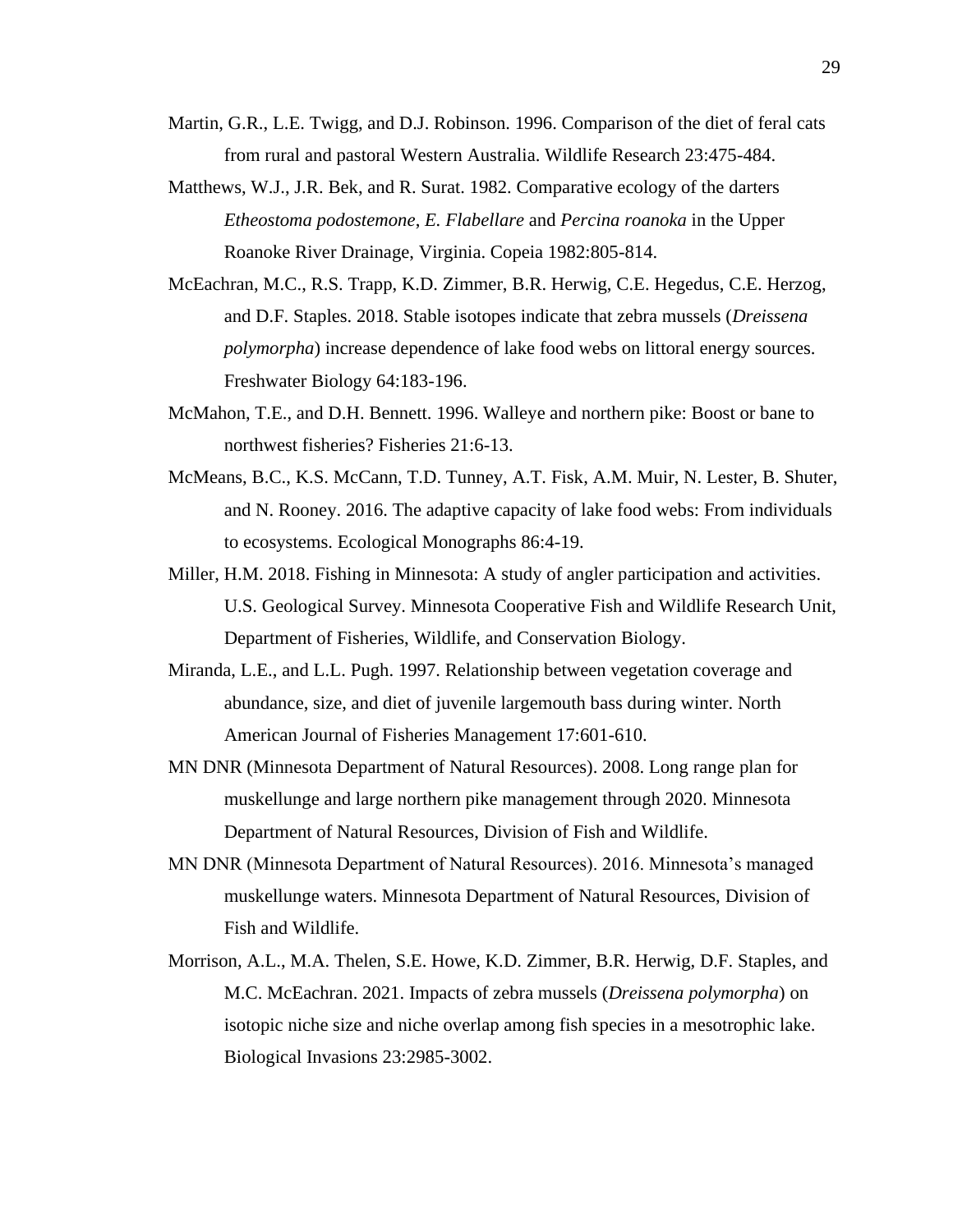- Murdoch, D., and E.D. Chow. 2020. ellipse: Functions for drawing ellipses and ellipselike confidence regions. R package version 0.4.2.
- Nate, N.A., M.A. Bozek, M.J. Hansen, C.W. Ramm, M.T. Bremigan, S.W. Hewett. 2003. Predicting the occurrence and success of walleye populations from physical and biological features of northern Wisconsin lakes. North American Journal of Fisheries Management 23:1207-1214.
- Nawrocki, B., A.M. McLeod, N.E. Hussey, S.F. Colborne, J. Del Papa, A.T. Fisk. 2020. Assessing trophic position quantification methods for three piscivorous freshwater fish using stable isotopes and stomach contents. Journal of Great Lakes Research 46:578-588.
- Oehmcke, A.A., L. Johnson, J. Klingbiel, and C. Wistrom. 1958. The Wisconsin muskellunge; Its life history, ecology, and management. Wisconsin Department of Natural Resources Publication 225.
- Oksanen, J., F.G. Blanchet, M. Friendly, R. Kindt, P. Legendre, D. McGlinn, P.R. Minchin, R.B. O'Hara, G.L. Simpson, P. Solymos, M.H.H. Stevens, E. Szoecs, and H. Wagner. 2020. vegan: Community ecology package. R package version  $2.5 - 7.$
- Olson, N.W. 2004. Interactions among hybrid striped bass, white bass, and walleye in Harlan County Reservoir. Master's thesis. Montana State University, Bozeman, Montana, USA.
- OMNR (Ontario Ministry of Natural Resources and Forestry). 2020. 2015 survey of recreational fishing in Canada: Results for fisheries management zones of Ontario. Ontario Ministry of Natural Resources and Forestry Technical Report.
- Paul, A.J., C.L. Cahill, L. MacPherson, M.G. Sullivan, and M.R. Brown. 2021. Are Alberta's northern pike populations at risk from walleye recovery? North American Journal of Fisheries Management 41:399-409.
- Parsons, J.W. 1959. Muskellunge in Tennessee streams. Transactions of the American Fisheries Society 88:136-140.
- Pianka, E.R. 1974. Niche overlap and diffuse competition. Proceedings of the National Academy of Sciences of the USA 71:2141-2145.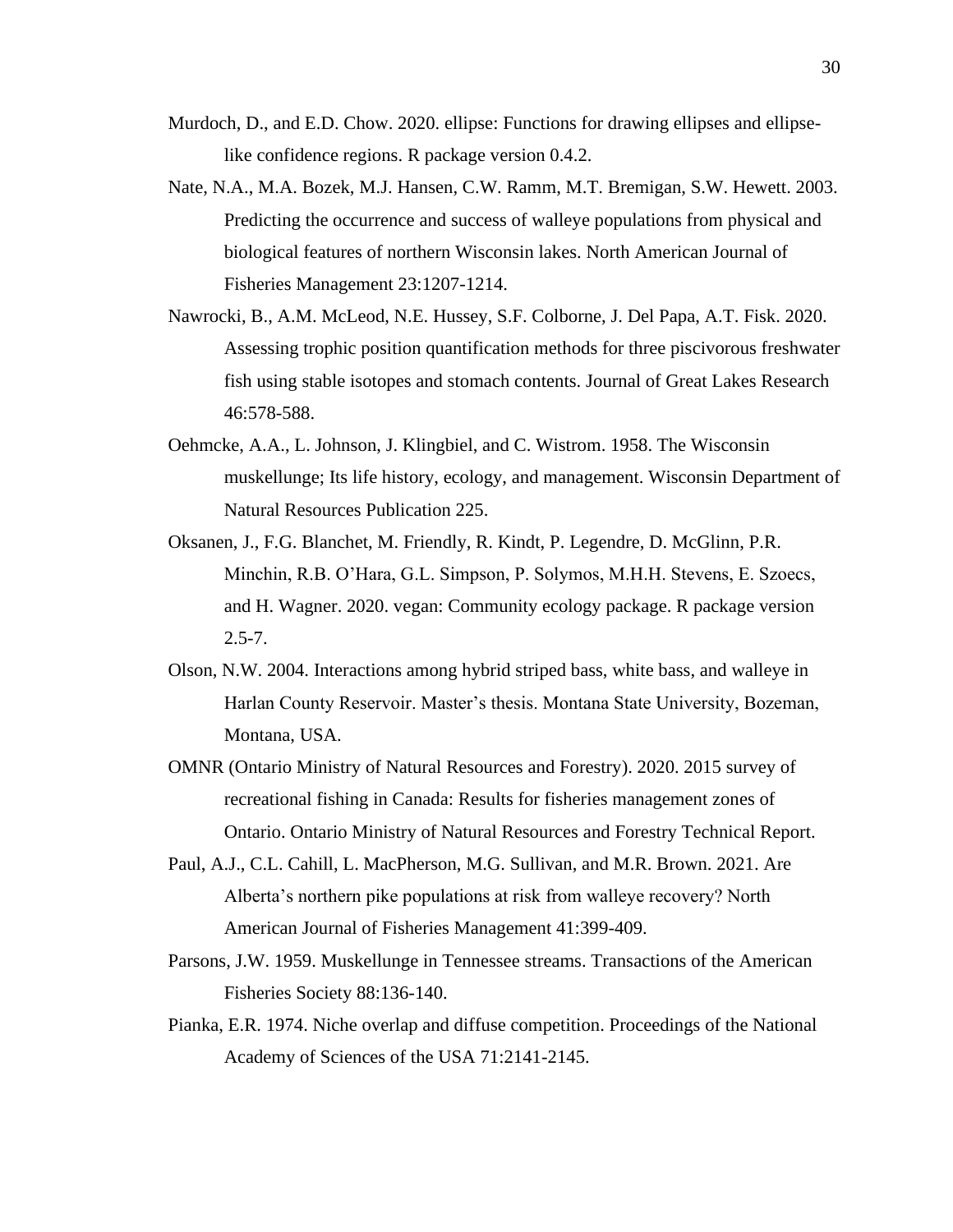- Pierce, R.B., and C.M. Tomcko. 2003. Effects of walleye stocking on the fish community of Lake Thirteen. Minnesota Department of Natural Resources Investigational Report 505.
- Pierce, R.B., C.M. Tomcko, and M.T. Drake. 2003. Population dynamics, trophic interactions, and production of northern pike in a shallow bog lake and their effects on simulated regulation strategies. North American Journal of Fisheries Management 23:323-330.
- Pierce, R.B., C.M. Tomcko, and M.T. Negus. 2006. Interactions between stocked walleyes and native yellow perch in Lake Thirteen, Minnesota: A case history of percid community dynamics. North American Journal of Fisheries Management 26:97-107.
- Pinkas, L., M.S. Oliphant, and I.L.K. Iverson. 1971. Food habits of albacore, bluefin tuna, and bonito in Californian waters. Fisheries Bulletin 152:11-105.
- Pope, K.L., M.L. Brown, W.G. Duffy, and P.H. Michaletz. 2001. A caloric-based evaluation of diet indices for largemouth bass. Environmental Biology of Fishes 61:329-339.
- Porath, M.T., and E.J. Peters. 1997. Walleye prey selection in Lake McConaughy, Nebrasky: A comparison between stomach content analysis and feeding experiments. Journal of Freshwater Ecology 12:511-520.
- Pothoven, S.A., B. Vondracek, and D.L. Pereira. 1999. Effects of vegetation removal on bluegill and largemouth bass in two Minnesota lakes. North American Journal of Fisheries Management 19:748-757.
- R Core Team. 2021. R: A language and environment for statistical computing. R Foundation for Statistical Computing. Vienna, Austria.
- Raborn, S.W., L.E. Miranda, and M.T. Driscoll. 2004. Diet overlap and consumption patterns suggest seasonal flux in the likelihood for exploitative competition among piscivorous fishes. Ecology of Freshwater Fish 13:276-284.
- Reed, J.R., and B.G. Parsons. 1996. Observations of predation on small bluegill in a Minnesota centrarchid lake. Minnesota Department of Natural Resources Investigational Report 452.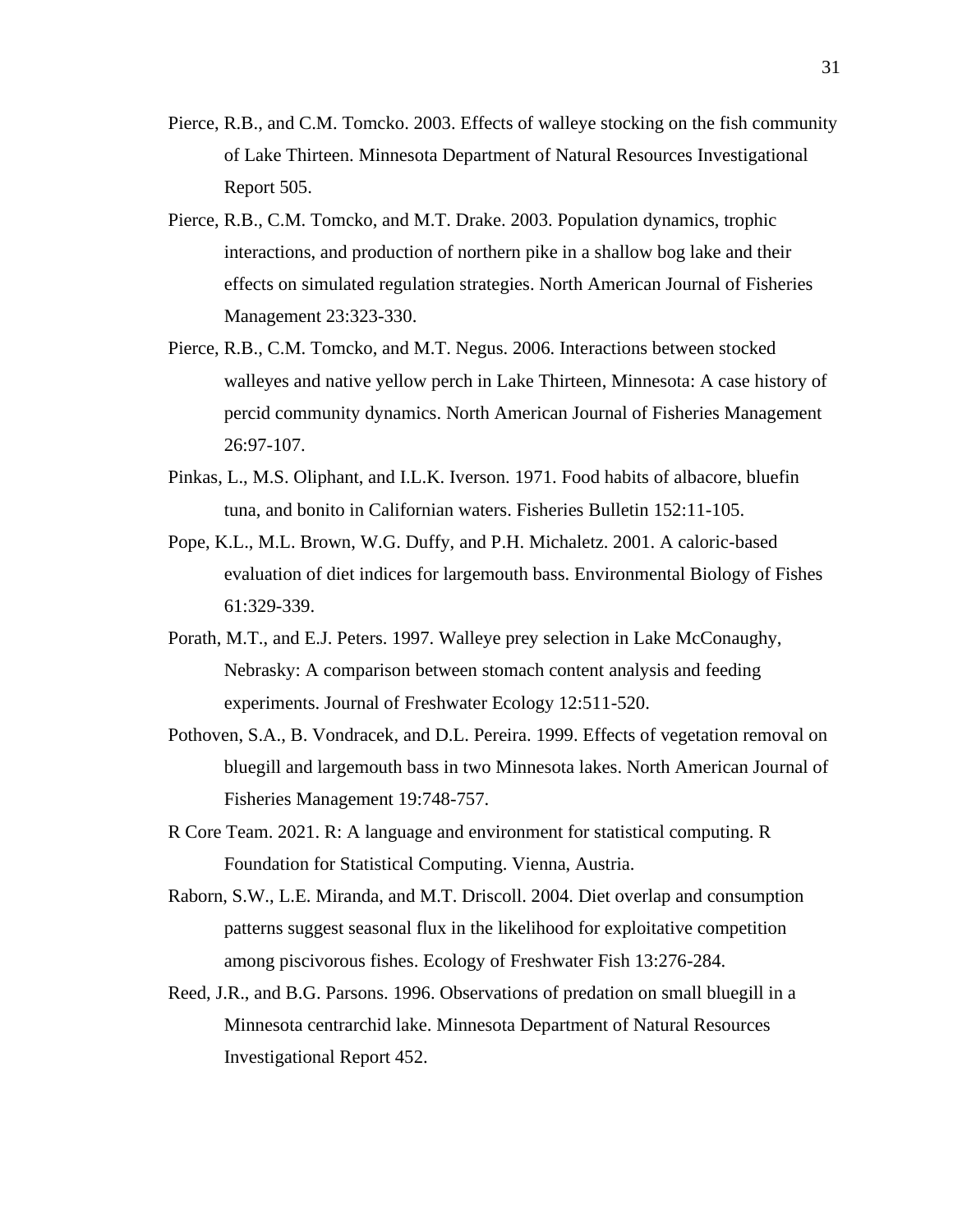- Renik, K.M., M.J. Jennings, J.M. Kampa, J. Lyons, T.P. Parks, and G.G. Sass. 2020. Status and distribution of cisco (*Coregonus artedi*) and lake whitefish (*Coregonus clupeaformis*) in inland lakes of Wisconsin. Northeaster Naturalist 27:469-484.
- Repp, A.J. 2012. Investigating interactions between walleye and black bass in northern Wisconsin lakes. Master's thesis. University of Wisconsin-Stevens Point, Stevens Point, Wisconsin, USA.
- Ross, S.T. 1986. Resource partitioning in fish assemblages: A review of field studies. Copeia 1986:352-388.
- Ross, R.M., J.H. Johnson, and C.M. Adams. 2005. Use of fish—otolith-length regressions to infer size of double-crested cormorant prey fish from recovered otoliths in Lake Ontario. Northeastern Naturalist 12:133-140.
- Rypel, A.L. 2008. An inexpensive image analysis system for fish otoliths. North American Journal of Fisheries Management 28:193-197.
- Sammons, S.M., C.G. Scalet, and R.M. Neumann. 1994. Seasonal and size-related changes in the diet of northern pike from a shallow prairie lake. Journal of Freshwater Ecology 9:321-329.
- Santucci, V.J. Jr., and D.H. Wahl. 1993. Factors influencing survival and growth of stocked walleye (Stizostedion vitreum) in a centrarchid-dominated impoundment. Canadian Journal of Fisheries and Aquatic Science 50:1548-1558.
- Sass, G.G., S.R. Carpenter, J.W. Gaeta, J.W. Kitchell, and T.D. Ahrenstorff. 2011. Whole-lake addition of coarse woody habitat: response of fish populations. Aquatic Sciences 74:255-266.
- Scheibel, N.C., D.J. Dembkowski, J.L. Davis, and S.R. Chipps SR. 2016. Impacts of northern pike on stocked rainbow trout in Pactola Reservoir, South Dakota. North American Journal of Fisheries Management 36:230-240.
- Schindler, D.E., J.R. Hodgson, J.F. Kitchell. 1997. Density-dependent changes in individual foraging specialization of largemouth bass. Oecologia 110:592-600.
- Schlagenhaft, T.W. 1984. Interactions between walleye and largemouth bass in a west Texas reservoir. Master's thesis. Texas Tech University, Lubbock, Texas, USA.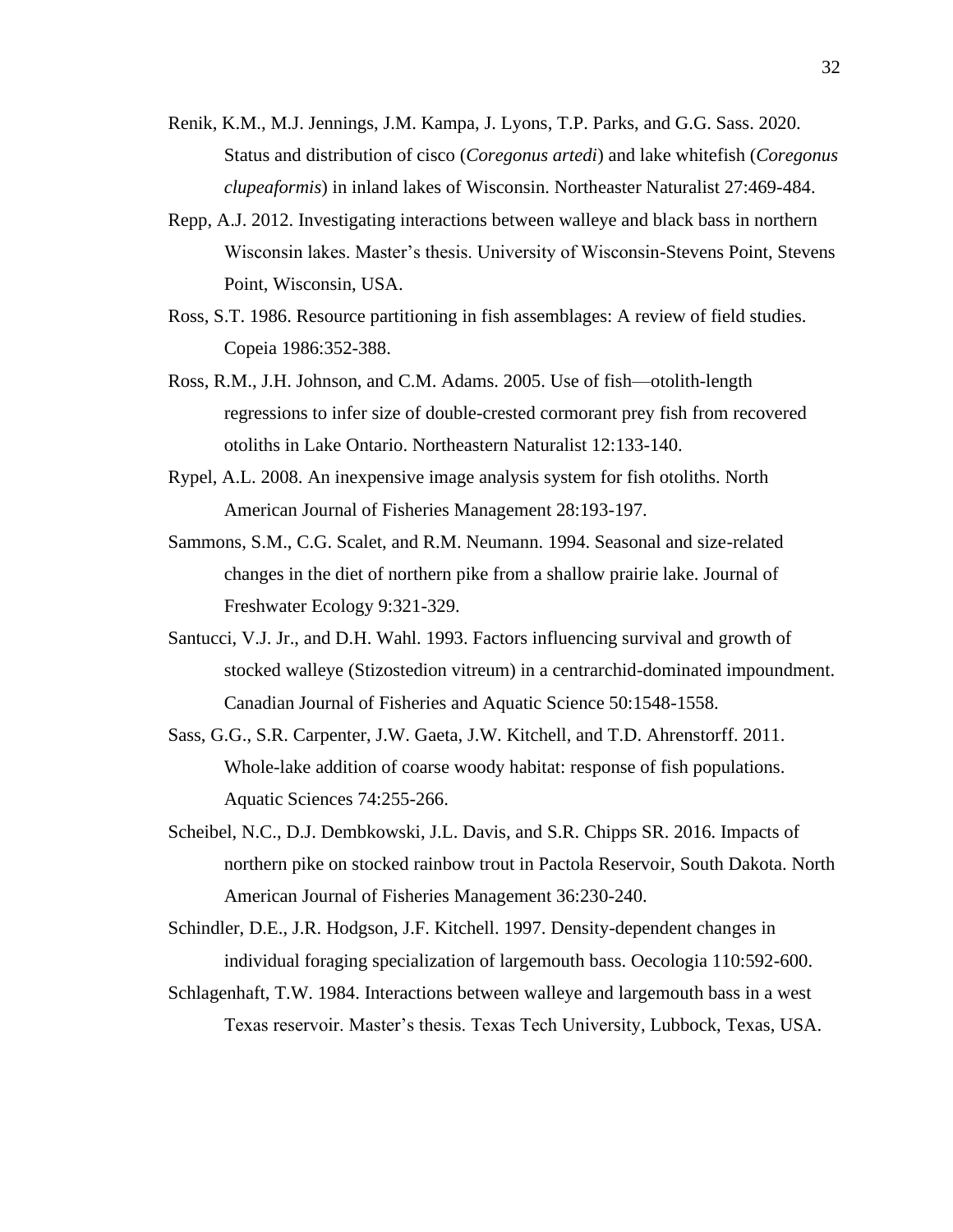- Schroeder, S.A., D.C. Fulton, and R.A. Dodd. 2007. Managing muskie in Minnesota. U.S. Geological Survey. Minnesota Cooperative Fish and Wildlife Research Unit, Department of Fisheries, Wildlife, and Conservation Biology.
- Scott, W.B., and E.J. Crossman. 1973. Freshwater fishes of Canada. Bulletin 184. Fisheries Research Board of Canada.
- S.F. 3319. 2018. Minnesota State Senate, 90<sup>th</sup> Session.
- Shoup, D.E., and C.R. Broderius. 2018. Effects of vegetation density on the ontogeny to piscivory of juvenile largemouth bass. North American Journal of Fisheries Management 38:630-638.
- Shoup, D.E., and W.D. Lane. 2015. Effects of turidity on prey selection and foraging return of adult largemouth bass in reservoirs. North American Journal of Fisheries Management 35:913-924.
- Siler, D.H., and G.B. Beyerle. 1986. Introduction and management of northern muskellunge in Iron Lake. Pages 257-262 *in* G. Hall, editor. Managing muskies: a treatise on the biology and propagation of muskellunge in North America. American Fisheries Society Special Publication 15, Bethesda, Maryland, USA.
- Spooner, E. 2016. Muskellunge (*Esox masquinongy*) feeding habits and habitat preferences in Lake St. Clair. Master's thesis. University of Michigan, Ann Arbor, Michigan, USA.
- Traynor, D., A. Moerke, R. Greil. 2010. Identification of Michigan fishes using cleithra. Great Lakes Fishery Commission Miscellaneous Publication 2010-02.
- VanderBloemen, S.V., J.A. Gorne, G.G. Sass, and S.L. Shaw. 2020. Influence of cisco (*Coregonus artedi*, Lesueur) on muskellunge (*Esox masquinongy*, Mitchill) mean length, population size structure, and maximum size in northern Wisconsin lakes. Journal of Applied Ichthyology 36:159-167.
- Venturelli, P.A., and W.M. Tonn. 2006. Diet and growth of northern pike in the absence of prey fishes: Initial consequences for persisting in disturbance-prone lakes. Transactions of the American Fisheries Society 135:1512-1522.
- Wahl, D.H., and R.A. Stein. 1988. Selective predation by three esocids: The role of prey behavior and morphology. Transactions of the American Fisheries Society 117:142-151.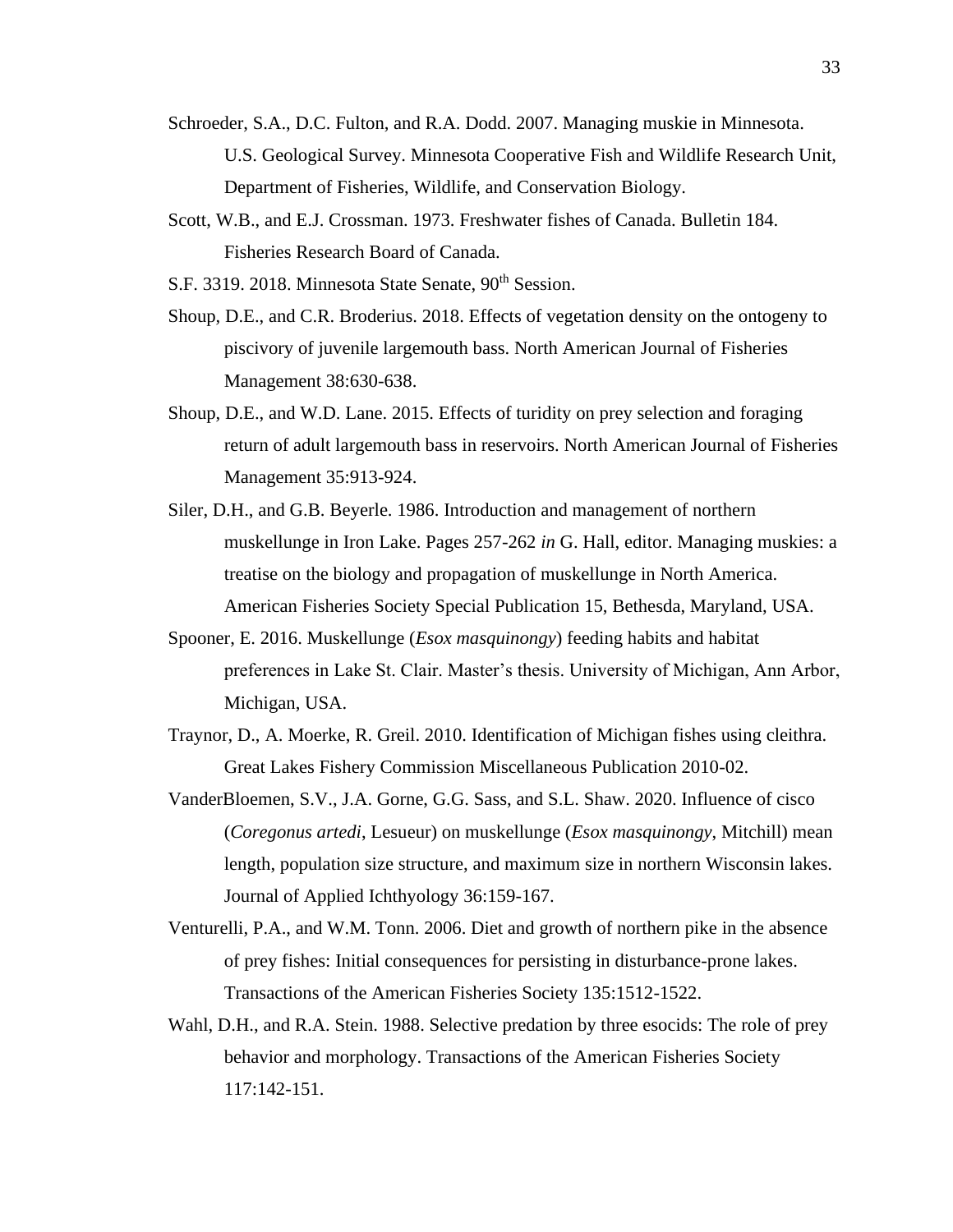- Wahl, D.H., and R.A. Stein. 1991. Food consumption and growth of three esocids: Field test of a bioenergetic model. Transactions of the American Fisheries Society 120:230-246.
- Walrath, J.D., M.C. Quist, J.A. Firehammer. 2015. Trophic ecology of nonnative northern pike and their effect on conservation of native westslope cutthroat trout. North American Journal of Fisheries Management 35:158-177.
- Ward, M.C., D.W. Willis, B.R. Herwig, S.R. Chipps, B.G. Parsons, J.R. Reed, and M.A. Hanson. 2008. Consumption estimates of walleye stocked as fry to suppress fathead minnow populations in west-central Minnesota wetlands. Ecology of Freshwater Fish 17:59-70.
- West, J.M., G.D. Williams, S.P. Madon, and J.B. Zedler. 2003. Integrating spatial and temporal variability into the analysis of fish food web linkages in Tijuana Estuary. Environmental Biology of Fishes 67:297-309.
- Wolter, M.H., C.S. DeBoom, C.P. Wagner, M.J. Diana, and D.H. Wahl. 2012. Evaluation of growth and survival of different genetic stocks of muskellunge: Implications for stocking programs in Illinois and the Midwest. Illinois Natural History Survey Technical Report 2012-33.
- Woomer, A., R. Lorantas, and B. Ensign. 2012. Plan for management of muskellunge in Pennsylvania. Pennsylvania Fish and Boat Commission, Division of Fisheries Management.
- Zimmerman, M.P. 1999. Food habits of smallmouth bass, walleyes, and northern pikeminnow in the lower Columbia River basin during outmigration of juvenile anadromous salmonids. Transactions of the American Fisheries Society 128:1036-1054.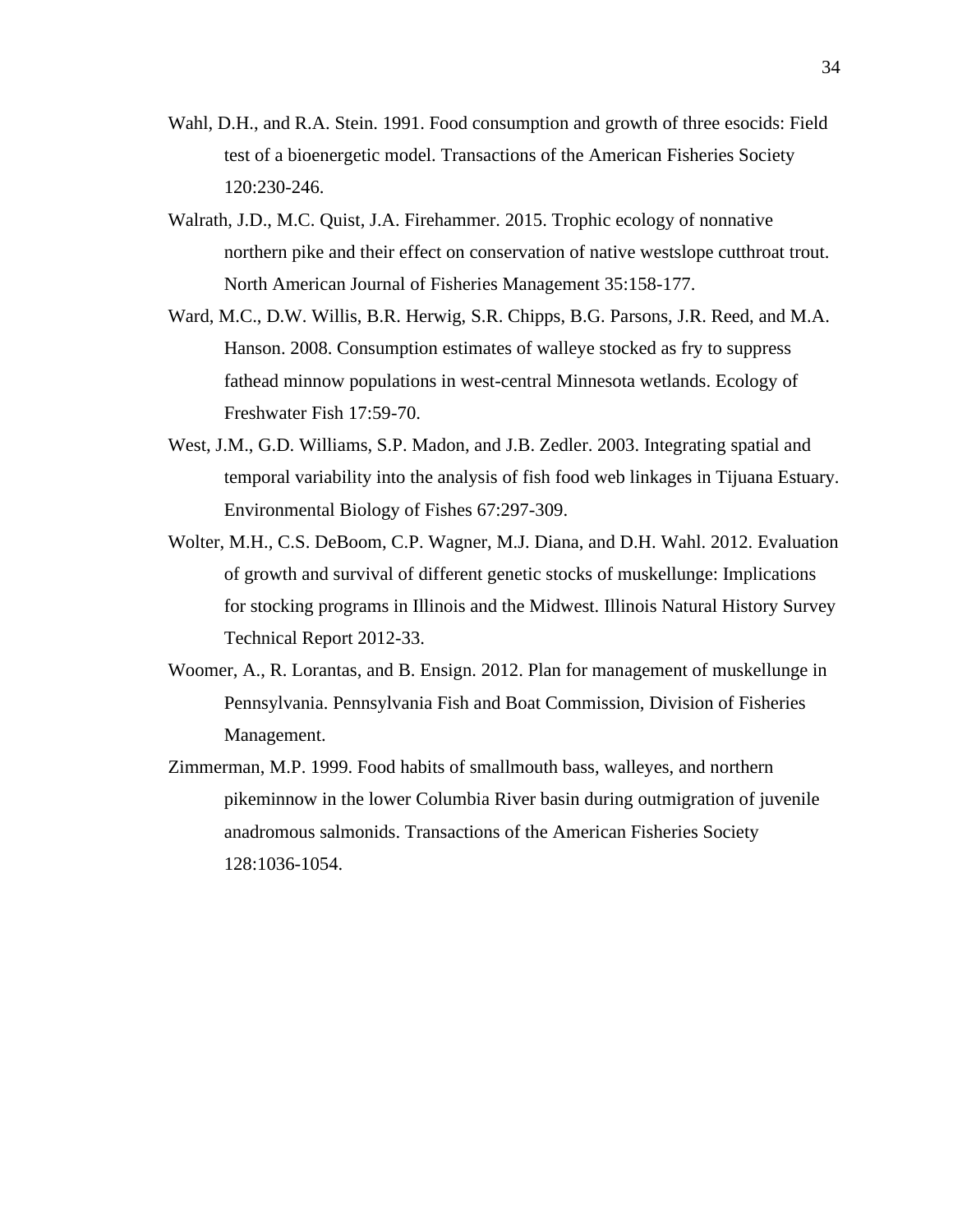## **TABLES**

**Table 1**. Surface area (ha), maximum depth (m), and lake group, as well as total sample sizes (*N*) and mean TLs (mm) with SDs (in parentheses) for Muskellunge, Northern Pike, Walleye, and Largemouth Bass collected in 2019 and 2020. Lakes are in one of four treatment groups: Muskellunge and Cisco Present (BP), Muskellunge present/Cisco absent (MO), Muskellunge absent/Cisco present (CO), Muskellunge and Cisco absent (BA).

|      |                     |      |          |           |                   |                   |                |               |                |           |                | Largemouth  |
|------|---------------------|------|----------|-----------|-------------------|-------------------|----------------|---------------|----------------|-----------|----------------|-------------|
|      |                     |      |          |           |                   | Muskellunge       |                | Northern Pike |                | Walleye   |                | <b>Bass</b> |
|      |                     | Area | Maximum  | Lake      |                   |                   |                |               |                |           |                |             |
| Year | Lake                | (ha) | depth(m) | group     | $\overline{N}$    | Mean TL           | $\overline{N}$ | Mean TL       | $\overline{N}$ | Mean TL   | $\overline{N}$ | Mean TL     |
| 2019 | Little Boy          | 588  | 23       | <b>BP</b> | 31                | 959 (194)         | 114            | 581 (126)     | 138            | 409 (131) | 53             | 380 (51)    |
| 2019 | Miltona             | 2316 | 32       | <b>BP</b> | 61                | 1043 (222)        | 85             | 588 (127)     | 116            | 471 (108) | 118            | 307 (79)    |
| 2019 | <b>Bald Eagle</b>   | 425  | 11       | <b>MO</b> | 74                | 1053 (147)        | 135            | 632 (131)     | 100            | 370 (118) | 139            | 308 (78)    |
| 2019 | Ten Mile            | 2056 | 63       | CO        | $-\,-$            | $- -$             | 68             | 568 (177)     | 107            | 510 (100) | 118            | 320(70)     |
| 2019 | <b>South Center</b> | 338  | 33       | <b>BA</b> | $\qquad \qquad -$ | $\qquad \qquad -$ | 72             | 633 (113)     | 98             | 460 (134) | 171            | 322 (94)    |
| 2020 | Bemidji             | 2669 | 23       | <b>BP</b> | --                | $- -$             | 97             | 608 (135)     | 98             | 444 (91)  | 6              | 440(42)     |
| 2020 | Deer                | 121  | 13       | CO        | $- -$             | --                | 64             | 601 (122)     | 74             | 387 (141) | 94             | 376(61)     |
| 2020 | Grace               | 348  | 13       | <b>BA</b> | --                | --                | 106            | 609(69)       | 115            | 396 (112) | 102            | 352 (100)   |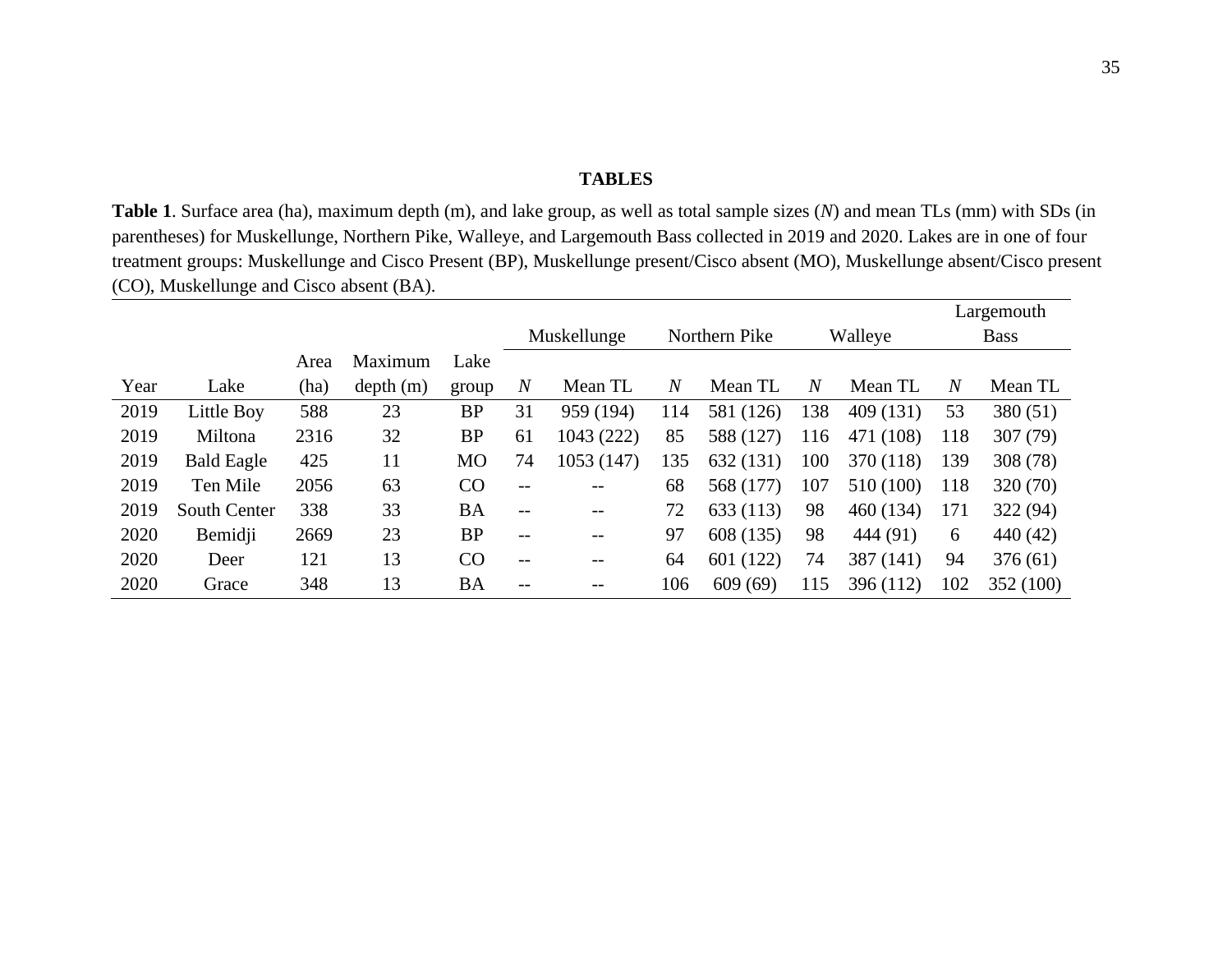| <b>Prey category</b>     | <b>Abbreviation</b> |
|--------------------------|---------------------|
| Amphibian                | <b>AMPH</b>         |
| <b>Banded Killifish</b>  | <b>BKF</b>          |
| <b>Bird</b>              | <b>BIRD</b>         |
| <b>Black Crappie</b>     | <b>BLC</b>          |
| <b>Bowfin</b>            | <b>BOF</b>          |
| <b>Brook Silverside</b>  | <b>BKS</b>          |
| <b>Brook Stickleback</b> | <b>BST</b>          |
| <b>Bullhead</b>          | <b>BLH</b>          |
| <b>Central Mudminnow</b> | <b>CNM</b>          |
| Cisco                    | <b>TLC</b>          |
| Crayfish                 | <b>CRAY</b>         |
| Cyprinidae               | <b>OTM</b>          |
| Darter                   | <b>DAR</b>          |
| Invertebrates            | <b>INV</b>          |
| Lake Whitefish           | <b>LKW</b>          |
| Mammals                  | <b>MAM</b>          |
| Micropterus spp.         | <b>MIC</b>          |
| Muskellunge              | <b>MUE</b>          |
| Northern Pike            | <b>NOP</b>          |
| <b>Rock Bass</b>         | <b>RKB</b>          |
| Sculpin                  | <b>SCU</b>          |
| Sunfish                  | <b>SUN</b>          |
| <b>Tadpole Madtom</b>    | <b>TPM</b>          |
| Trout-perch              | <b>TRP</b>          |
| Turtle                   | <b>TUR</b>          |
| Unidentified fish        | <b>UNK</b>          |
| Walleye                  | WAE                 |
| <b>White Sucker</b>      | <b>WTS</b>          |
| <b>Yellow Perch</b>      | <b>YEP</b>          |

**Table 2**. Common names and abbreviations used to represent 29 prey categories observed in diets of Muskellunge, Northern Pike, Walleye, and Largemouth Bass in Minnesota Lakes.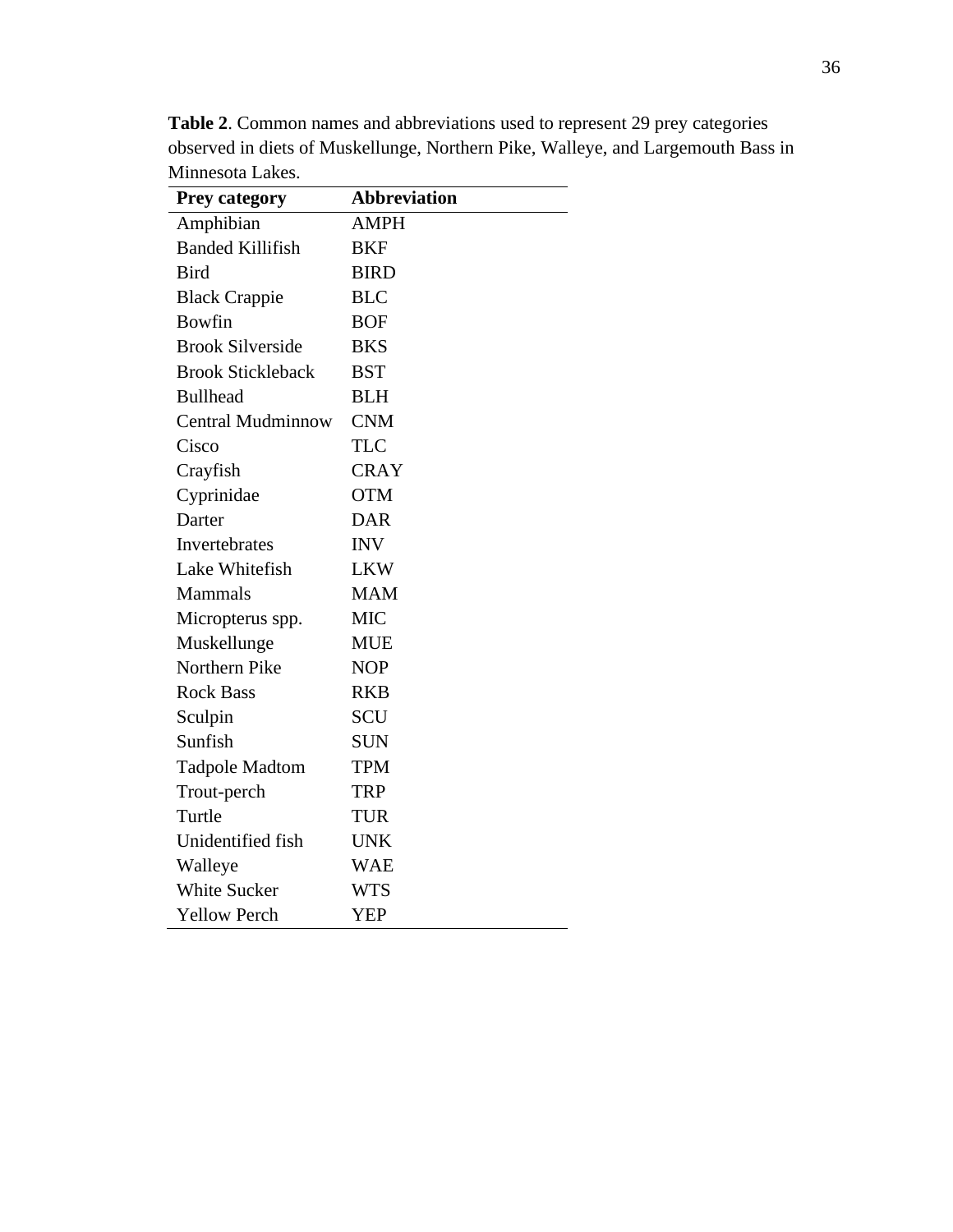| <b>BP</b> Lakes | <b>MO</b> Lakes | CO Lakes  | <b>BA Lakes</b> |
|-----------------|-----------------|-----------|-----------------|
| $0.255 -$       | $0.308 -$       | N/A       | N/A             |
| $0.264 -$       | $0.257 -$       | N/A       | N/A             |
| $0.066 -$       | $0.118 -$       | N/A       | N/A             |
| $0.847+$        | $0.877+$        | $0.336-$  | $0.860+$        |
| $0.268 -$       | 0.424           | $0.037 -$ | 0.707           |
| $0.119 -$       | 0.637           | $0.203 -$ | 0.621           |
|                 |                 |           |                 |

**Table 3**. Pianka's index of niche overlap for predator species pairs in different lake groups.

- low diet overlap

+ high diet overlap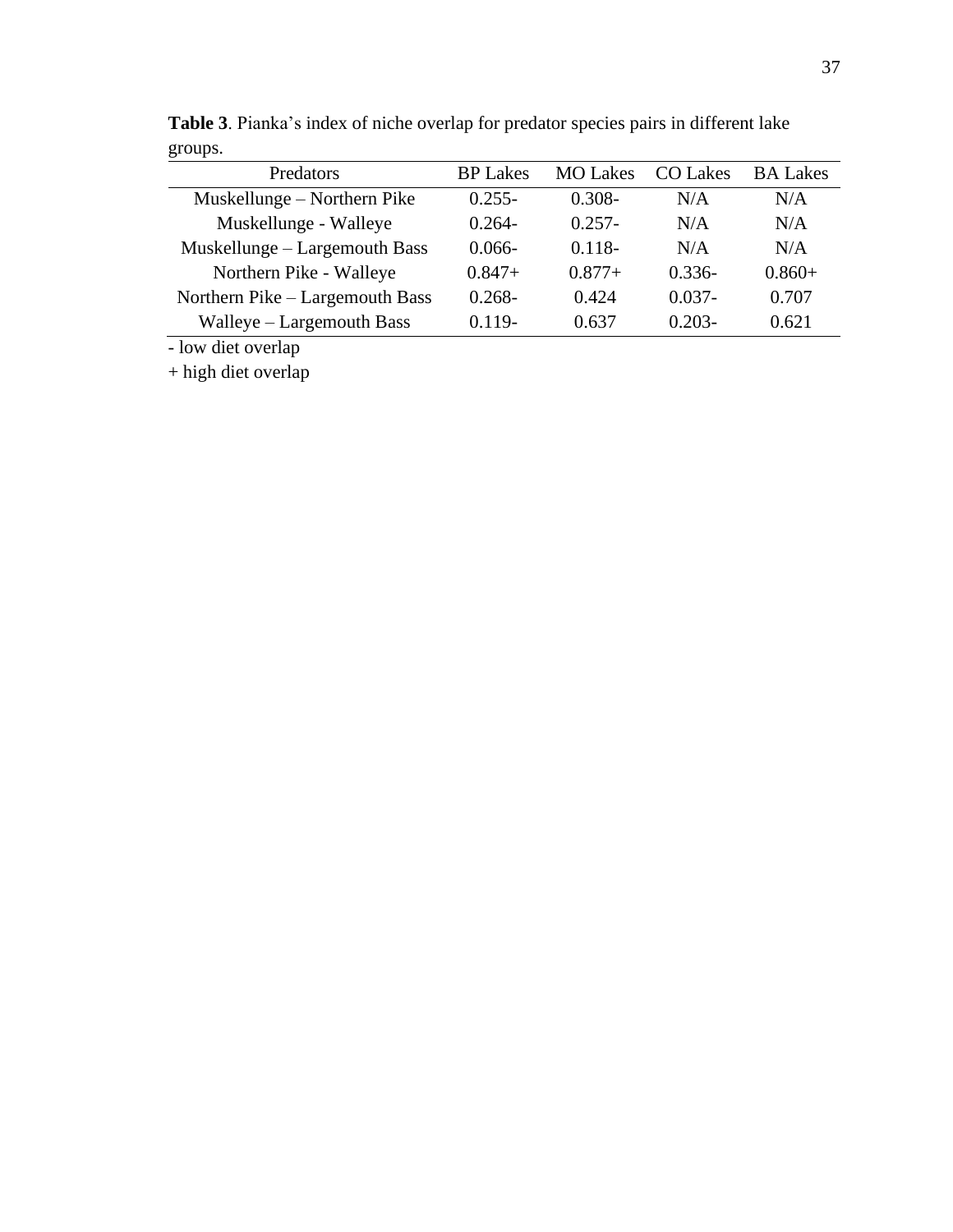



**Figure 1**. Map of Minnesota showing the locations of eight study lakes where piscivore stomach contents were collected.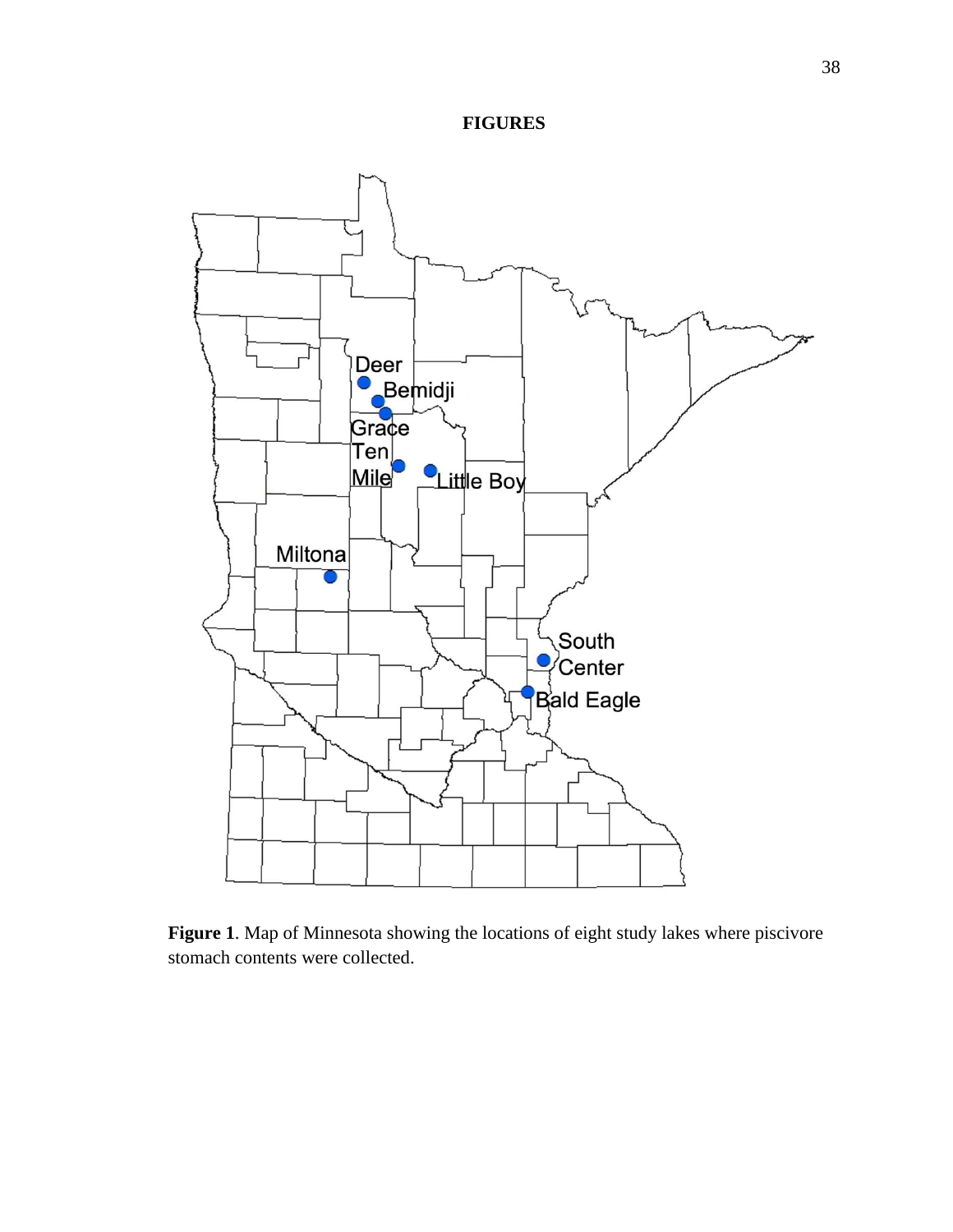

**Figure 2.** Experimental design where Muskellunge (present/absent) is crossed with Cisco (present/absent).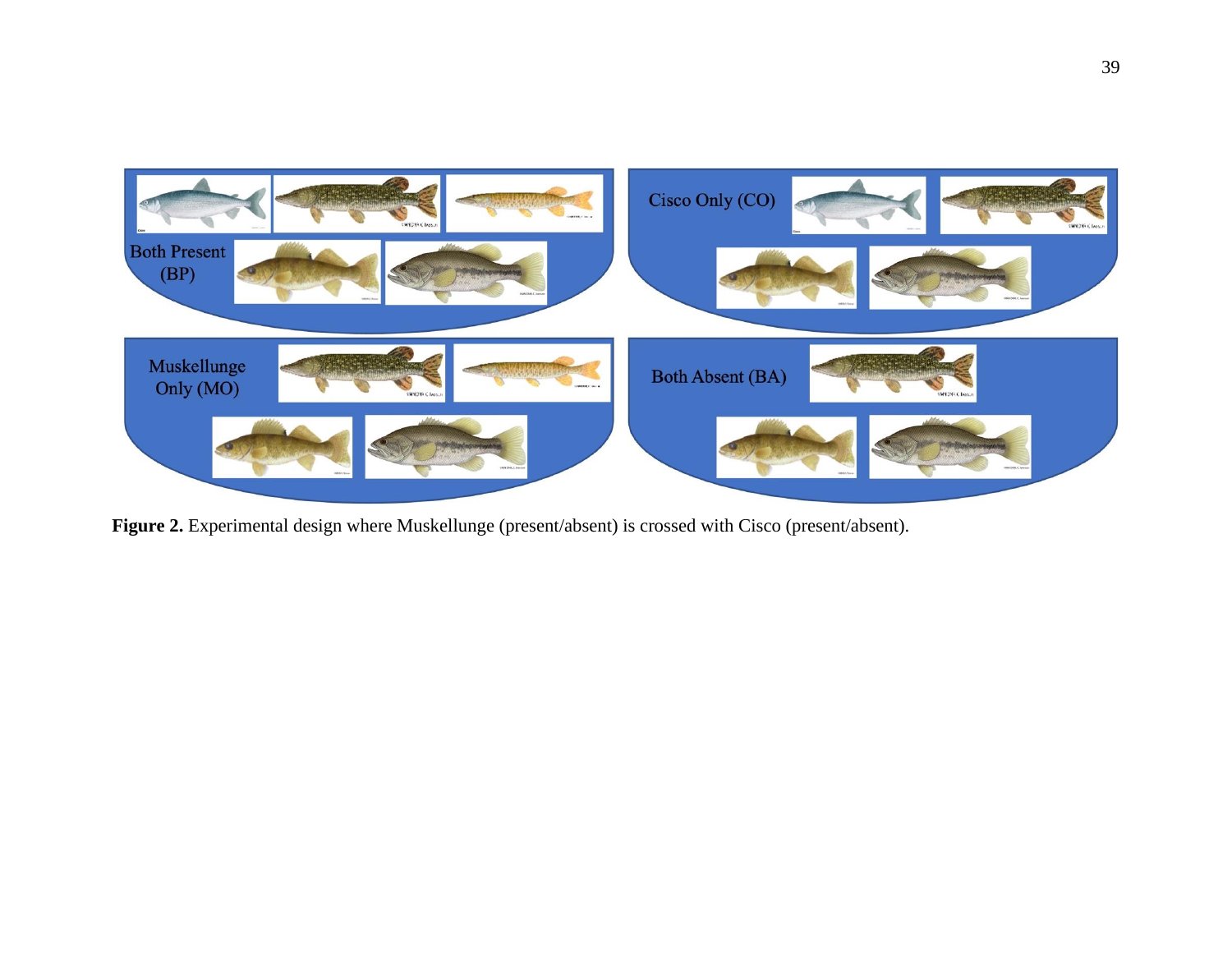

**Figure 3**. Number of stomachs examined from fish collected via angling (A), electrofishing (EF), gill nets (GN), and trap nets (TN).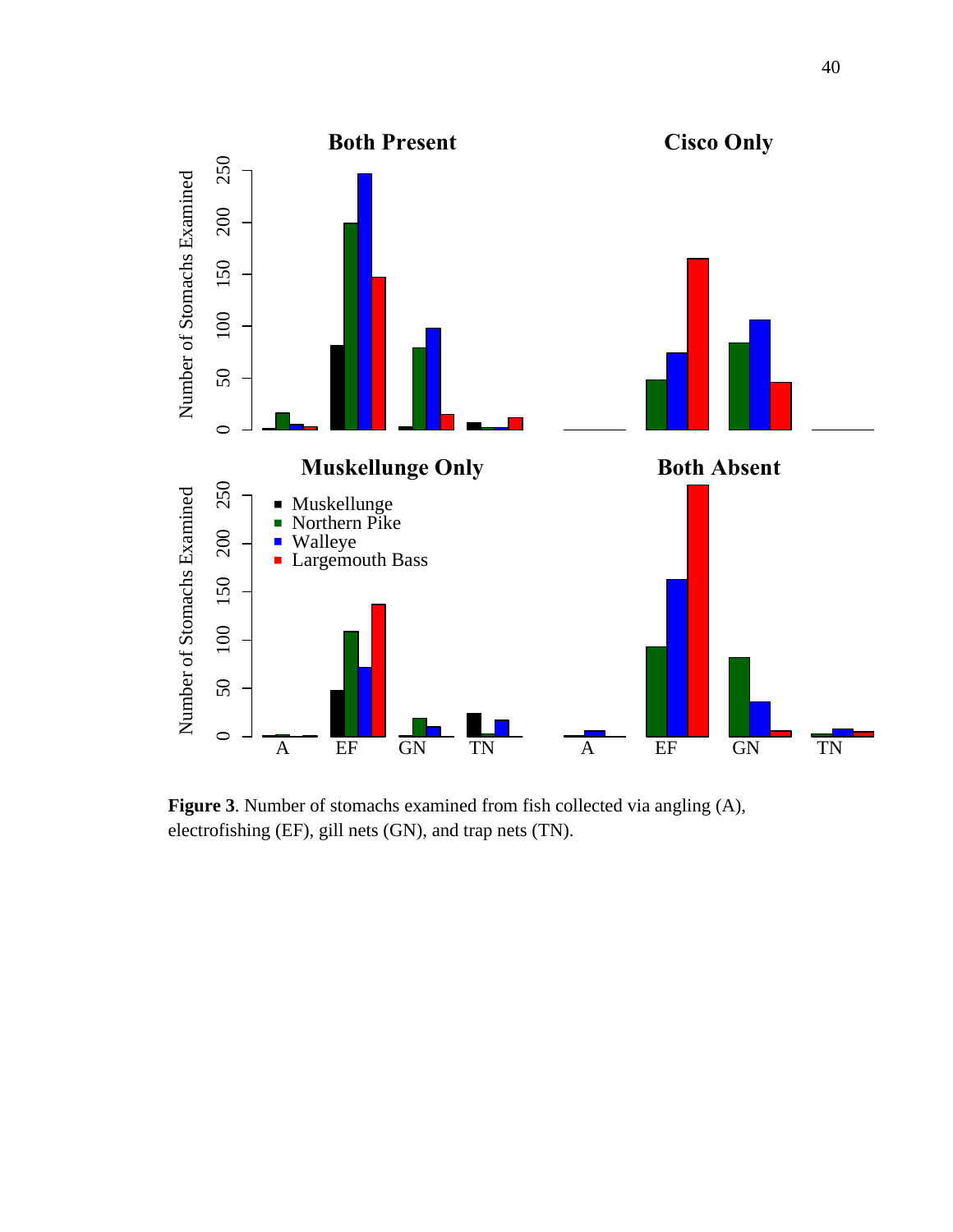

**Figure 4**. Percent Index of Relative Importance (IRI) values for common prey categories in piscivore diets. Error bars represent 95% confidence intervals calculated using bootstrapping methods.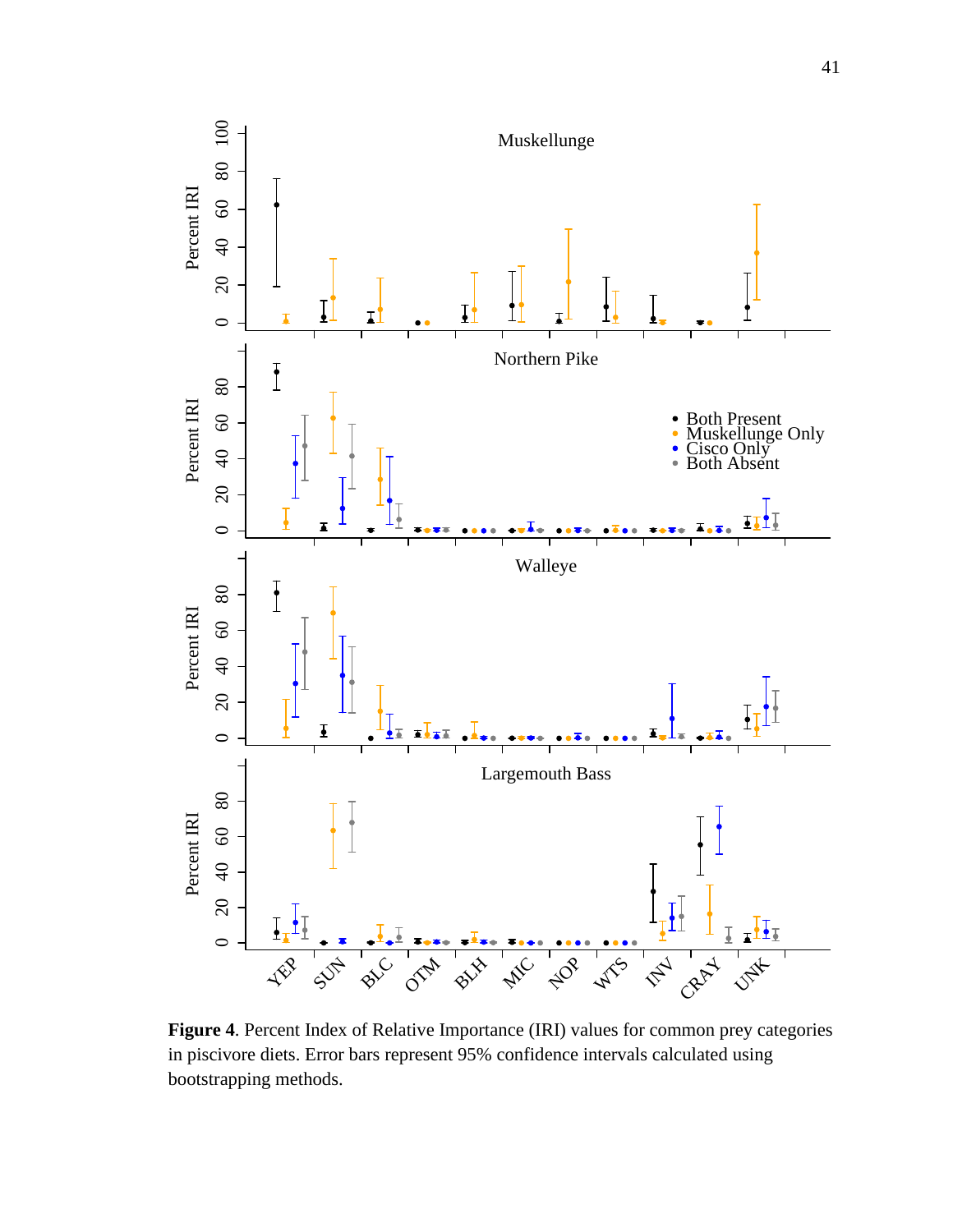

**Figure 5**. Percent Index of Relative Importance (IRI) values for common prey categories in piscivore diets compared across most common gears. Error bars represent 95% confidence intervals calculated using bootstrapping methods.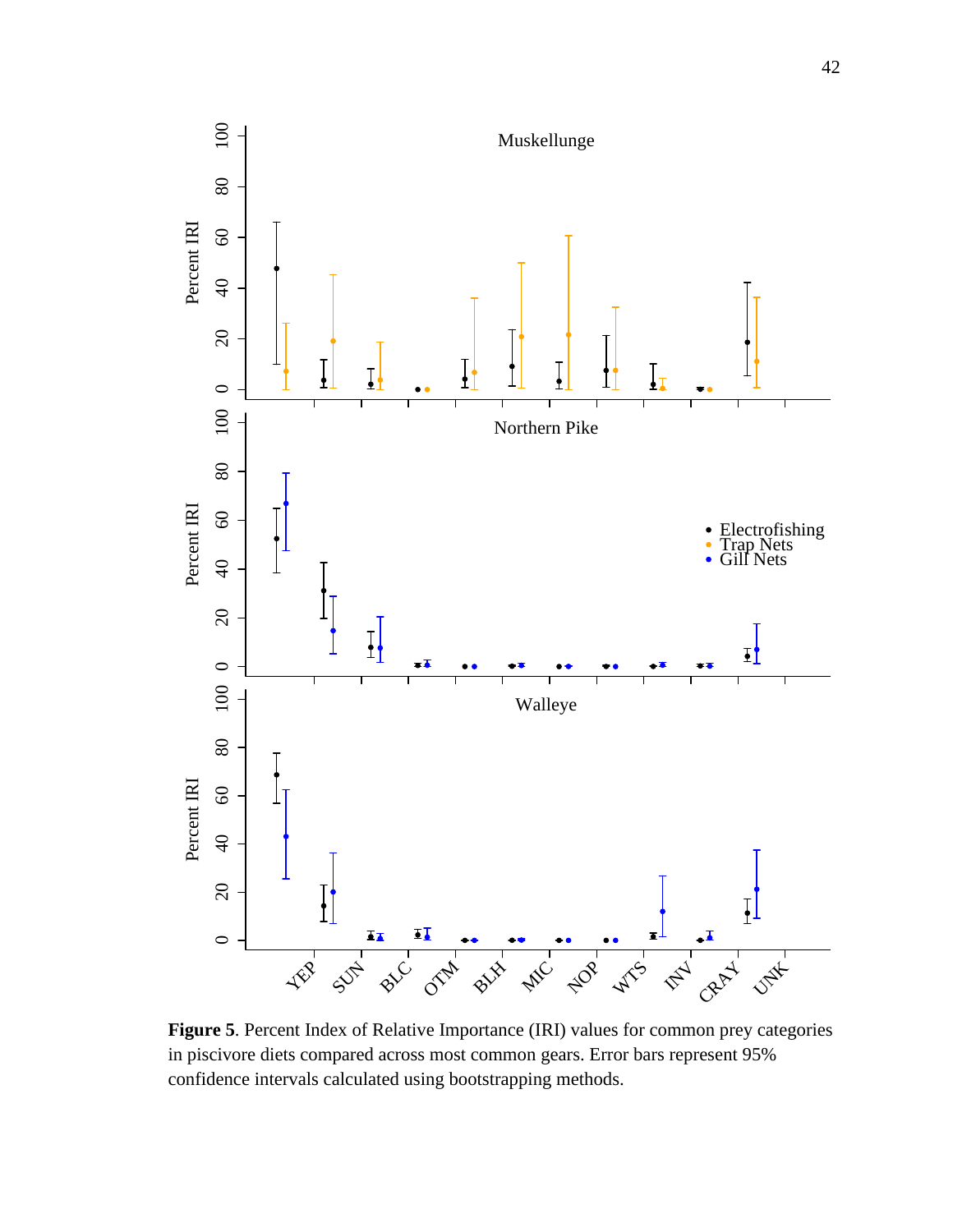

**Figure 6**. Pianka's index of niche overlap for Muskellunge (MUE), Northern Pike (NOP), Walleye (WAE), and Largemouth Bass (LMB) collected from eight Minnesota lakes in 2019-2020. Error bars represent 95% confidence intervals calculated by bootstrapping method. Horizontal lines at 0.75 (red) and 0.40 (blue) represent high and low diet overlap, respectively, following the methods of Kelling et al. (2016).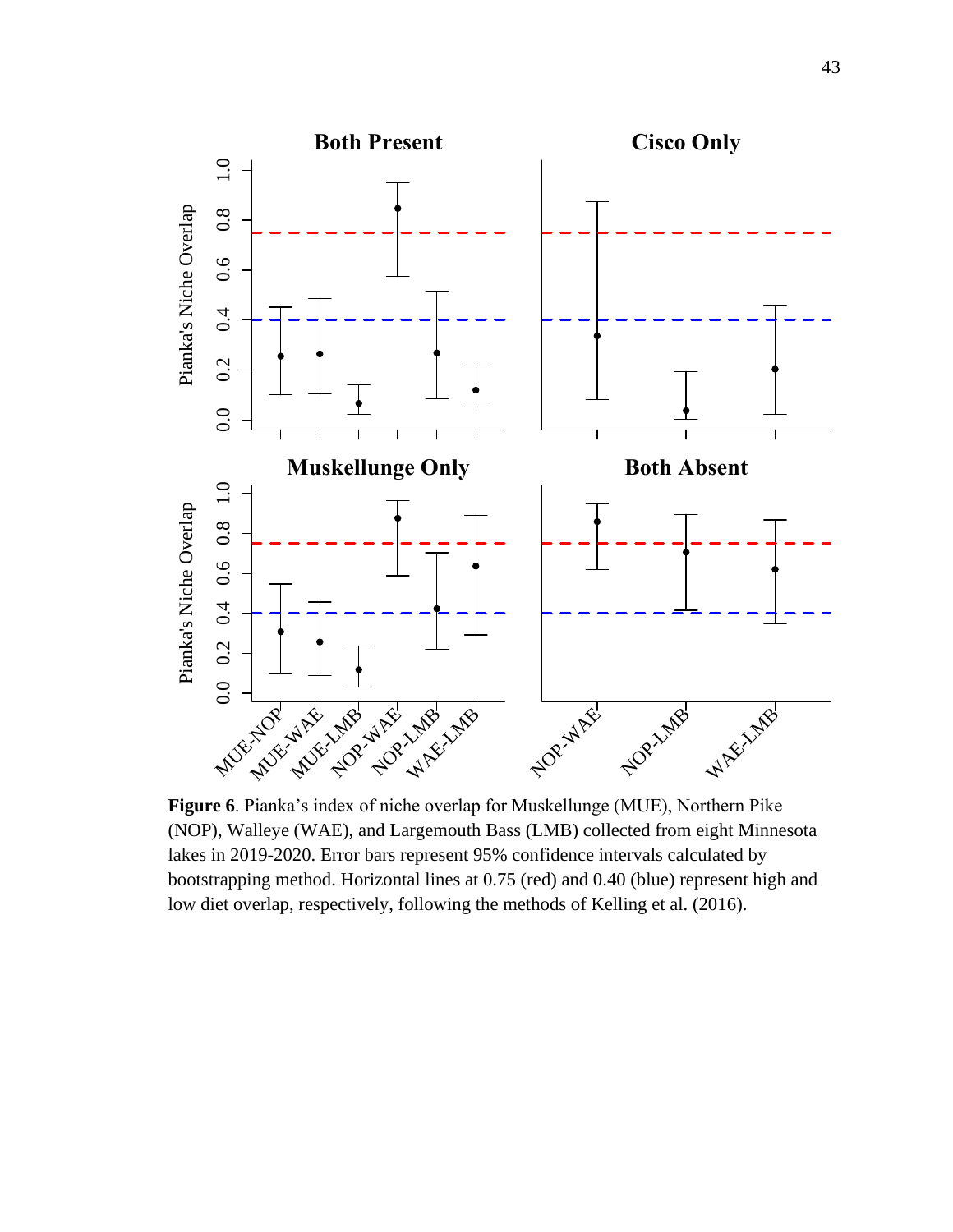

**Figure 7**. Non-metric multi-dimensional scaling (NMDS) ordinations based on number of items in each prey category for Muskellunge (MUE), Northern Pike (NOP), Walleye (WAE), and Largemouth Bass (LMB). Species codes represent the centroid of each species diet, and ellipses represent 95% confidence intervals.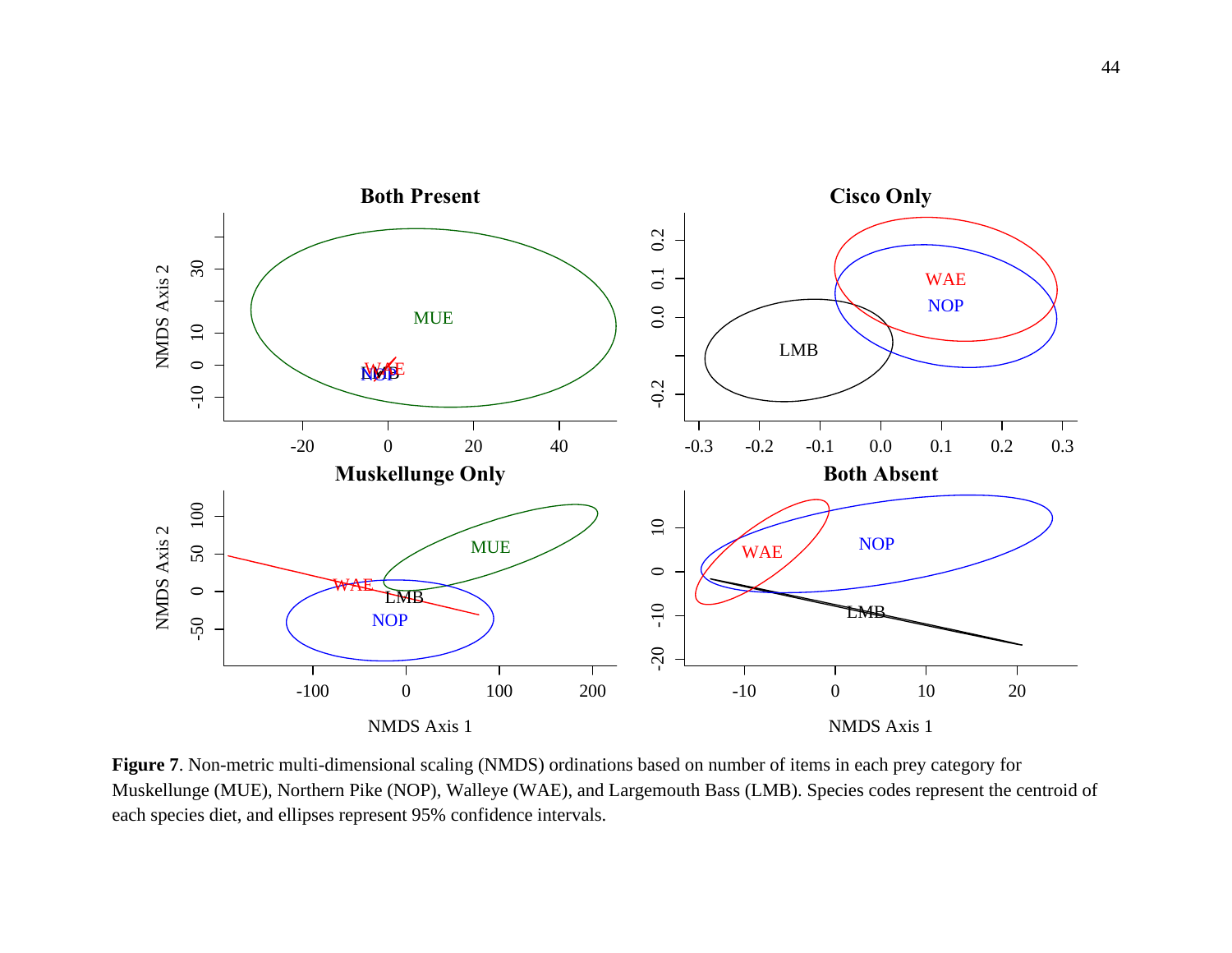# **APPENDIX A**

**Appendix A**. Prey category, scientific name, and coefficients for equations used to estimate weight (W, g) from total length (TL, mm) for fish prey. The standard equation is: log10W=*a+b*×log10TL

| <b>Prey category</b>     | <b>Scientific name</b><br>$\boldsymbol{a}$ |          | $\boldsymbol{b}$ | <b>Source</b>           |  |  |
|--------------------------|--------------------------------------------|----------|------------------|-------------------------|--|--|
| <b>Banded Killifish</b>  | Fundulus diaphanus                         | $-5.566$ | 3.326            | Schneider et al. 2000   |  |  |
| <b>Black Crappie</b>     | Pomoxis nigromaculatus                     | $-5.271$ | 3.200            | Bozek et al. 1999       |  |  |
| <b>Bowfin</b>            | Amia calva                                 | $-4.899$ | 2.960            | Schneider et al. 2000   |  |  |
| <b>Brook Silverside</b>  | Labidesthes sicculus                       | $-4.100$ | 2.346            | Miller et al. 2015      |  |  |
| <b>Brook Stickleback</b> | Culaea inconstans                          | $-5.000$ | 2.932            | Kapuscinski et al. 2012 |  |  |
|                          | Ameiurus melas                             | $-5.257$ | 3.097            | Bozek et al. 1999       |  |  |
| <b>Bullhead</b>          | Ameiurus natalis                           | $-4.792$ | 2.973            | Carlander 1969          |  |  |
|                          | Ameiurus nebulosus                         | $-5.061$ | 3.065            | Carlander 1969          |  |  |
| <b>Central Mudminnow</b> | Umbra limi                                 | $-4.848$ | 2.925            | Schneider et al. 2000   |  |  |
| Cisco                    | Coregonus artedi                           | $-5.304$ | 3.073            | Bozek et al. 1999       |  |  |
|                          | Cyprinella spiloptera                      | $-5.150$ | 3.044            | Kapuscinski et al. 2012 |  |  |
|                          | Notemigonus crysoleucas                    | $-5.248$ | 3.082            | Schneider et al. 2000   |  |  |
|                          | Notropis atherinoides                      | $-5.379$ | 3.114            | Atkinson et al. 2015    |  |  |
|                          | Notropis hudsonicus                        | $-2.044$ | 2.989            | Carlander 1969          |  |  |
| Cyprinidae               | Notropis spp.                              | $-5.243$ | 3.088            | Schneider et al. 2000*  |  |  |
|                          | Pimephales notatus                         | $-5.709$ | 3.390            | Schneider et al. 2000   |  |  |
|                          | Pimephales promelas                        | $-5.033$ | 3.077            | Schneider et al. 2000   |  |  |
|                          | Semotilus atromaculatus                    | $-4.848$ | 2.925            | Schneider et al. 2000   |  |  |
|                          | Etheostoma exile                           | $-5.518$ | 3.279            | Schneider et al. 2000*  |  |  |
|                          | Etheostoma flabellare                      | $-5.518$ | 3.279            | Schneider et al. 2000*  |  |  |
|                          | Etheostoma microperca                      | $-5.294$ | 3.145            | Hatch 1986*             |  |  |
| Darter                   | Etheostoma nigrum                          | $-5.404$ | 3.198            | Schneider et al. 2000   |  |  |
|                          | Percina caprodes                           | $-5.490$ | 3.236            | Schneider et al. 2000   |  |  |
|                          | Unidentifiable                             | $-5.518$ | 3.279            | Schneider et al. 2000*  |  |  |
| Lake Whitefish           | Coregonus clupeaformis                     | $-5.813$ | 3.289            | Carlander 1969*         |  |  |
|                          | Micropterus dolomieu                       | $-4.758$ | 3.007            | Bozek et al. 1999       |  |  |
| Micropterus spp.         | Micropterus salmoides                      | $-5.215$ | 3.140            | Bozek et al. 1999       |  |  |
| Muskellunge              | Esox masquinongy                           | $-6.658$ | 3.491            | Younk and Strand 1992   |  |  |
| Northern Pike            | Esox lucius                                | $-5.552$ | 3.122            | Bozek et al. 1999       |  |  |
| <b>Rock Bass</b>         | Ambloplites rupestris                      | $-4.724$ | 2.987            | Bozek et al. 1999       |  |  |
|                          | Cottus bairdii                             | $-5.299$ | 3.252            | Schneider et al. 2000   |  |  |
| Sculpin                  | Cottus cognatus                            | $-5.299$ | 3.252            | Schneider et al. 2000   |  |  |
|                          | Lepomis cyanellus                          | $-5.176$ | 3.206            | Carlander 1977*         |  |  |
| Sunfish                  | Lepomis gibbosus                           | $-5.142$ | 3.208            | Carlander 1977*         |  |  |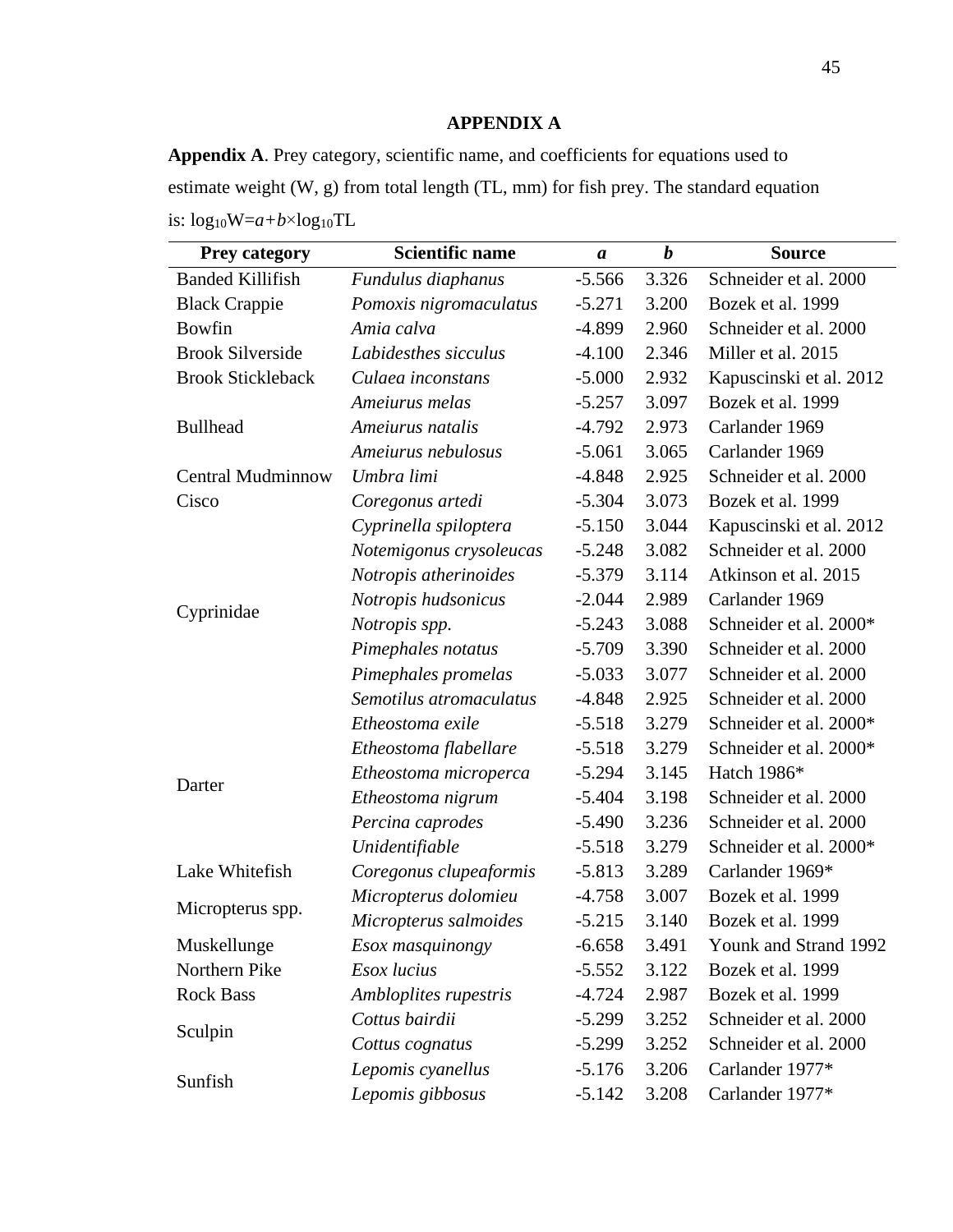|                       | Lepomis macrochirus         | $-5.286$ | 3.201 | Bozek et al. 1999             |
|-----------------------|-----------------------------|----------|-------|-------------------------------|
| <b>Tadpole Madtom</b> | Noturus gyrinus             | $-5.040$ | 3.102 | Schneider et al. 2000         |
| Trout-perch           | Percopsis omiscomaycus      | $-4.965$ | 3.000 | Schneider et al. 2000         |
| Unidentified fish     | Unidentifiable to any taxon | $-5.079$ |       | 3.056 Kapuscinski et al. 2012 |
| Walleye               | Sander vitreus              | $-5.142$ |       | 3.036 Schneider et al. 2000   |
| White Sucker          | Catostomus commersoni       | $-5.077$ | 3.059 | Bozek et al. 1999             |
| <b>Yellow Perch</b>   | Perca flavescens            | $-5.335$ |       | 3.173 Schneider et al. 2000   |

\* average of multiple equations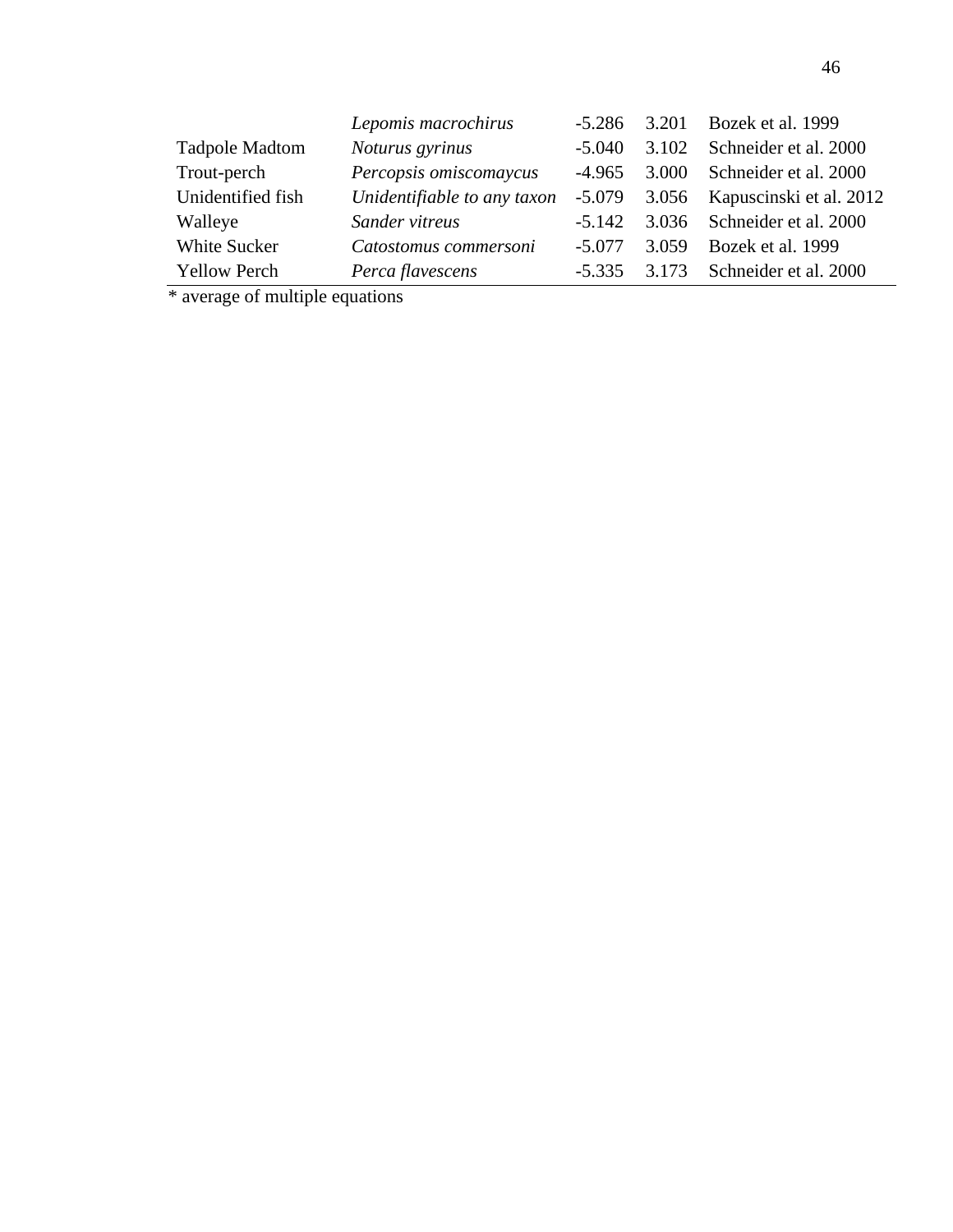## **APPENDIX B**

|  |  |  |  |  | <b>Appendix B</b> . Prey taxa, weight equations, and dry:wet weight conversions (if applicable) for invertebrate prey. |  |
|--|--|--|--|--|------------------------------------------------------------------------------------------------------------------------|--|
|  |  |  |  |  |                                                                                                                        |  |

| <b>Taxon</b>         | <b>Weight equation</b>                                                                | <b>Dry:wet conversion</b>       |
|----------------------|---------------------------------------------------------------------------------------|---------------------------------|
| Anisoptera           | DW = $0.0139 * L^{2.78}$ (Smock 1980)                                                 | 20 (Cummins and Wuycheck 1971)  |
| Arachnida            | $WW = -1.874 + 2.733 * \ln BL$ (Edwards and Gabriel 1998)                             | N/A                             |
| Ceratopogonidae      | $\log_{10} DW = 0.41 + 2.41 * \log_{10} HW$ (Méthot et al. 2012)                      | 8.5 (Cummins and Wuycheck 1971) |
| Chironomidae         | $\log_{10} DW = 0.19 + 2.3 * \log_{10} HW$ (Méthot et al. 2012)                       | 8.5 (Cummins and Wuycheck 1971) |
| Coleoptera           | DW = $0.1529 * L^{2.18}$ (Smock 1980)                                                 | 20 (Cummins and Wuycheck 1971)  |
| Corixidae            | $\log_{10} DW = -2.33 + 3.31 * \log_{10} BL$ (Méthot et al. 2012)                     | 20 (Cummins and Wuycheck 1971)  |
| Diptera              | $\log_{10} DW = 0.19 + 2.3 * \log_{10} HW$ (Méthot et al. 2012)                       | 8.5 (Cummins and Wuycheck 1971) |
| Dreissena polymorpha | $\ln DW = -9.622 + 2.864 * \ln BL$ (Hetherington et al. 2019)                         | 37 (Rudstam and Gandino 2019)   |
| Ephemeroptera        | $DW = 0.0066 * L^{2.88}$ (Smock 1980)                                                 | 20 (Cummins and Wuycheck 1971)  |
| Faxonius rusticus    | $WW = 3.0961 * CAL - 3.6979$ (Anderson and Simon 2015)                                | N/A                             |
| Faxonius virilis     | $WW = (2.129 * CAL) - 5.44$ (Simon and Stewart 2014)                                  | N/A                             |
| Gammaridae           | DW = $0.0015 * L^{3.01}$ (K.D. Zimmer, University of St. Thomas,<br>unpublished data) | 26 (Cummins and Wuycheck 1971)  |
| Gyrinidae            | DW = $0.1529 * L^{2.18}$ (Smock 1980)                                                 | 20 (Cummins and Wuycheck 1971)  |
| Hirudinea            | DW = $0.019 * L^{2.1083}$ (K.D. Zimmer, unpublished data)                             | 20 (Driver et al. 1974)         |
| Hyalella             | DW = $0.0038 * L^{2.82}$ (K.D. Zimmer, unpublished data)                              | 26 (Cummins and Wuycheck 1971)  |
| Hydrachnidia         | DW = $0.1232 * L^{2.166}$ (K.D. Zimmer, unpublished data)                             | 20 (Cummins and Wuycheck 1971)  |
| Hymenoptera          | DW = $0.016 * L^{2.55}$ (Schoener 1980)                                               | 20 (Cummins and Wuycheck 1971)  |
| Lepidoptera          | DW = $0.014 * L^{2.55}$ (Schoener 1980)                                               | 20 (Cummins and Wuycheck 1971)  |
| Nepidae              | $DW = 0.0314 * L^{2.4}$ (Smock 1980)                                                  | 20 (Cummins and Wuycheck 1971)  |
| Oligochaeta          | DW = $0.0005476 * BL^{2.86}$ (Méthot et al. 2012)                                     | 8.5 (Cummins and Wuycheck 1971) |
| Planorbidae          | $\log_{10} DW = -1.12 + 2.9 * \log_{10} SW$ (Méthot et al. 2012)                      | 29 (Driver et al. 1974)         |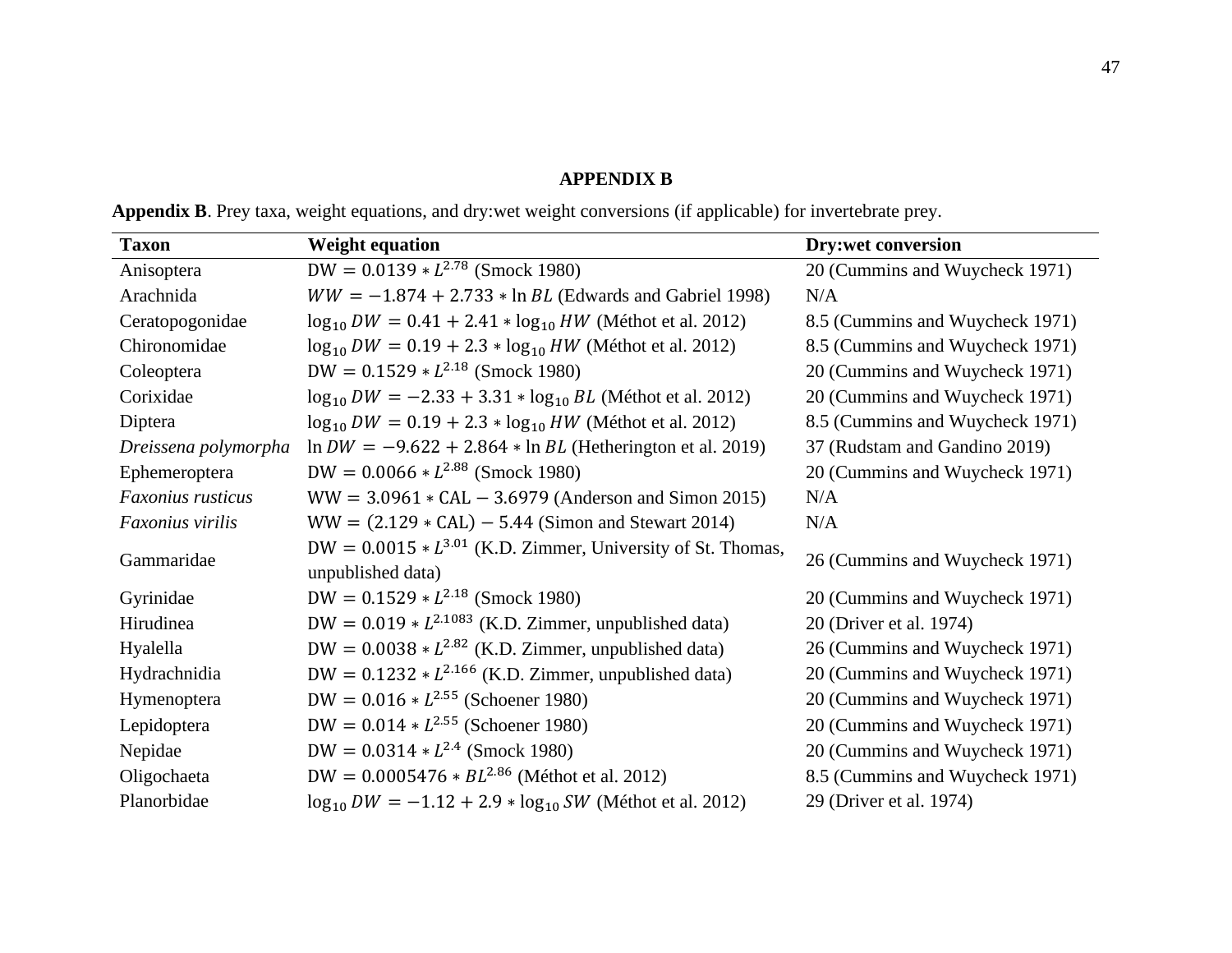| Sididae              | DW = $7.798 * L^{2.189}$ (McCauley 1984)                          | 11 (Hewett and Johnson 1992)   |
|----------------------|-------------------------------------------------------------------|--------------------------------|
| Trichoptera          | $DW = 0.0019 * L^{3.12}$ (Smock 1980)                             | 20 (Cummins and Wuycheck 1971) |
| Unionidae            | $DW = 0.000298 * SL^{2.79}$ (Atkinson et al. 2020)                | 37 (Rudstam and Gandino 2019)  |
| Valvatidae           | $\log_{10} DW = -0.93 + 3.18 * \log_{10} SH$ (Méthot et al. 2012) | 29 (Driver et al. 1974)        |
| Viviparus georgianus | $\ln WW = (3.09 * \ln BL) - 7.97$ (Obaza and Ruehl 2013)          | N/A                            |
| Zygoptera            | $DW = 0.0139 * L^{2.78}$ (Smock 1980)                             | 20 (Cummins and Wuycheck 1971) |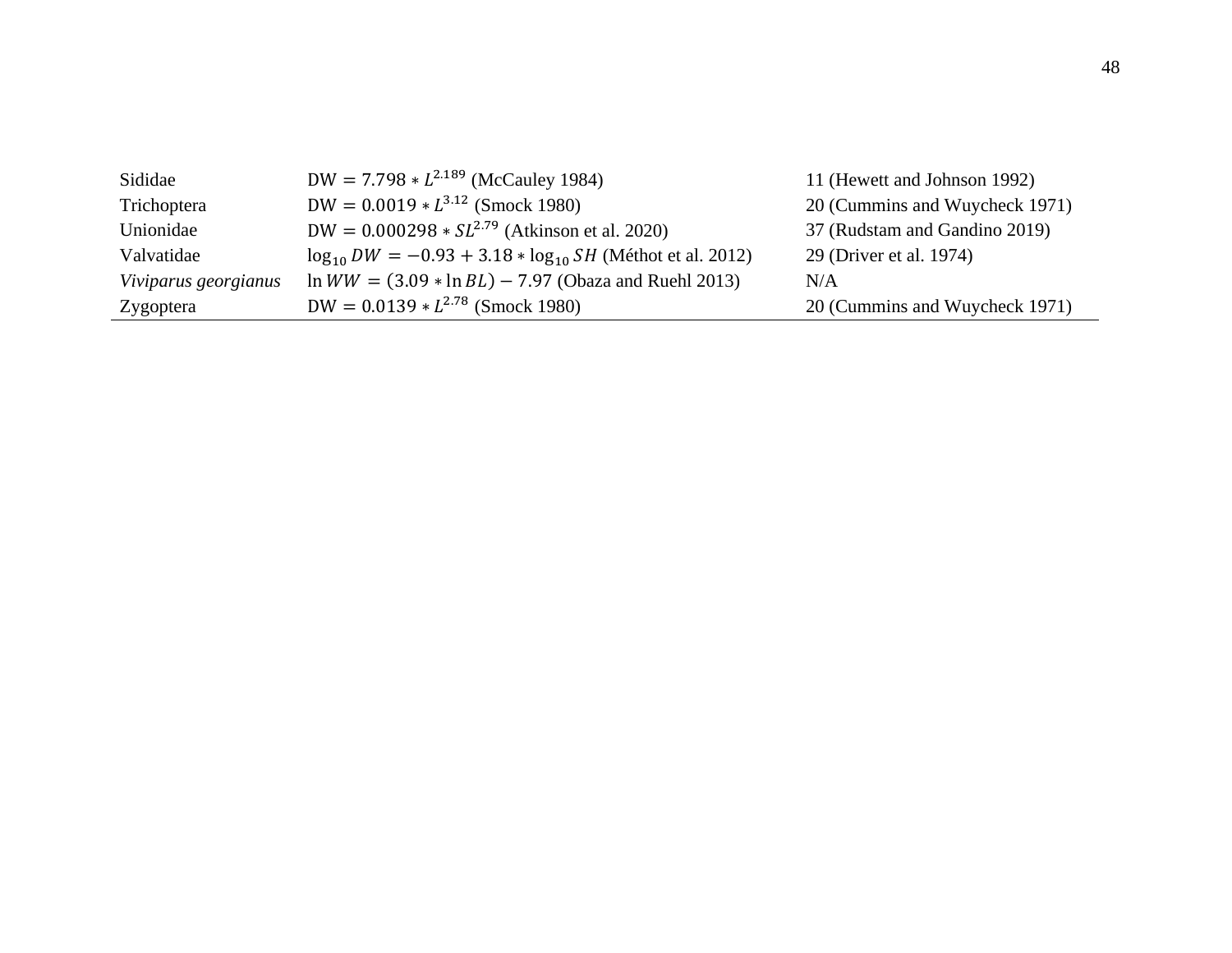**Appendix C**. Body part measured, units of length measurements, and units of mass predictions for invertebrate prey.  $\overline{\phantom{0}}$ 

| <b>Taxon</b>             | <b>Body part measured</b> | <b>Length units</b> | <b>Mass units</b> |
|--------------------------|---------------------------|---------------------|-------------------|
| Anisoptera               | Body length               | um                  | mg                |
| Arachnida                | Body length               | mm                  | mg                |
| Ceratopogonidae          | Head width                | um                  | mg                |
| Chironomidae             | Head width                | um                  | mg                |
| Coleoptera               | Body length               | um                  | mg                |
| Corixidae                | Body length               | um                  | mg                |
| Diptera                  | Head width                | um                  | mg                |
| Dreissena polymorpha     | Shell width               | mm                  | g                 |
| Ephemeroptera            | Body length               | um                  | mg                |
| <b>Faxonius rusticus</b> | Carapace length           | mm                  | g                 |
| Faxonius virilis         | Carapace length           | mm                  | g                 |
| Gammaridae               | Back length               | um                  | mg                |
| Gyrinidae                | Body length               | um                  | mg                |
| Hirudinea                | Body length               | um                  | mg                |
| Hyalella                 | Back length               | um                  | mg                |
| Hydrachnidia             | Greatest width            | um                  | mg                |
| Hymenoptera              | Body length               | mm                  | mg                |
| Lepidoptera              | Body length               | mm                  | mg                |
| Nepidae                  | Body length               | um                  | mg                |
| Oligochaeta              | Body length               | um                  | mg                |
| Planorbidae              | Shell width               | um                  | mg                |
| Sididae                  | Greatest length           | mm                  | mg                |
| Trichoptera              | Head width                | um                  | mg                |
| Unionidae                | Shell width               | mm                  | g                 |
| Valvatidae               | Shell height              | mm                  | mg                |
| Viviparus georgianus     | Operculum length          | mm                  | g                 |
| Zygoptera                | Body length               | um                  | mg                |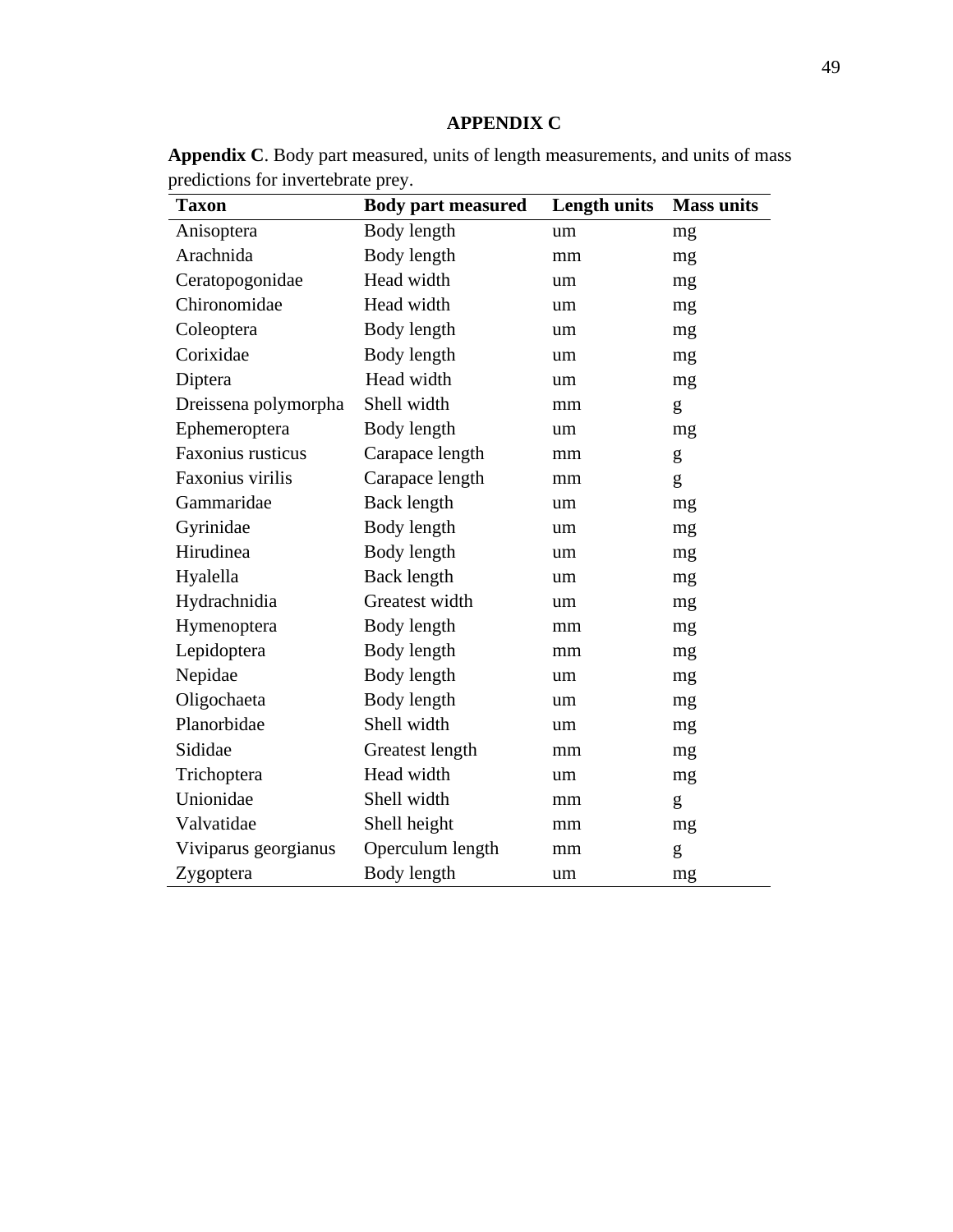#### **REFERENCES**

- Anderson, W.E., and T.P. Simon. 2015. Length-weight relationship, body morphometrics, and condition based on sexual stage in the rusty crayfish, *Orconectes rusticus* Girard, 1852 (Decapoda, Camaridae) with emphasis on management implications. Fisheries and Aquaculture Journal 6:1-7.
- Atkinson, T., S. Desrosiers, T. Townsend, and T.P. Simon. 2015. Length-weight relationships of the emerald shiner (*Notropis atherinoides* – Rafinesque, 1818) in the western basin of Lake Erie. Ohio Journal of Science 114:27-35.
- Atkinson, C.L., T.B. Parr, B.C. van Ee, D.D. Knapp, M. Winebarger, K.J. Madoni, and W.R. Haag. 2020. Length-mass equations for freshwater unionid mussel assemblages: Implications for estimating ecosystem function. Freshwater Science 39:377-392.
- Bozek, M.A., T.M. Burri, and R.V. Frie. 1999. Diets of muskellunge in northern Wisconsin lakes. North American Journal of Fisheries Management 19:258-270.
- Carlander, K.D. 1969. Handbook of freshwater fishery biology, volume 1. Iowa State University Press, Ames, Iowa, USA.
- Carlander, K.D. 1977. Handbook of freshwater fishery biology, volume 2. Iowa State University Press, Ames, Iowa, USA.
- Cummins, K.W., and J.C. Wuycheck. 1971. Caloric equivalents for investigations in ecological energetics. Internationale Vereinigung für Theoretische und Angewandte Limnologie: Milleilungen 18(1):1-158.
- Driver, E.A., L.G. Sugden, R.J. Kovach. 1974. Calorific, chemical and physical values of potential duck foods. Freshwater Biology 4:281-292.
- Edwards, R.L., and W.L. Gabriel. 1998. Dry weight of fresh and preserved spiders (Araneida: Labidognatha). Entomological News 109:66-74.
- Hatch, J.T. 1986. Life history of the least darter in Dinner Creek, Becker County, Minnesota. Final report submitted to the Nongame Wildlife Program, Minnesota Department of Natural Resources.
- Hetherington, A.L., L.G. Rudstam, R.L.Schneider, K.T. Holeck, C.W. Hotaling, J.E. Cooper, and J.R. Jackson. 2019. Invader invaded: population dynamics of zebra mussels (*Dreissena polymorpha*) and quagga mussels (*Dreissena rostriformis*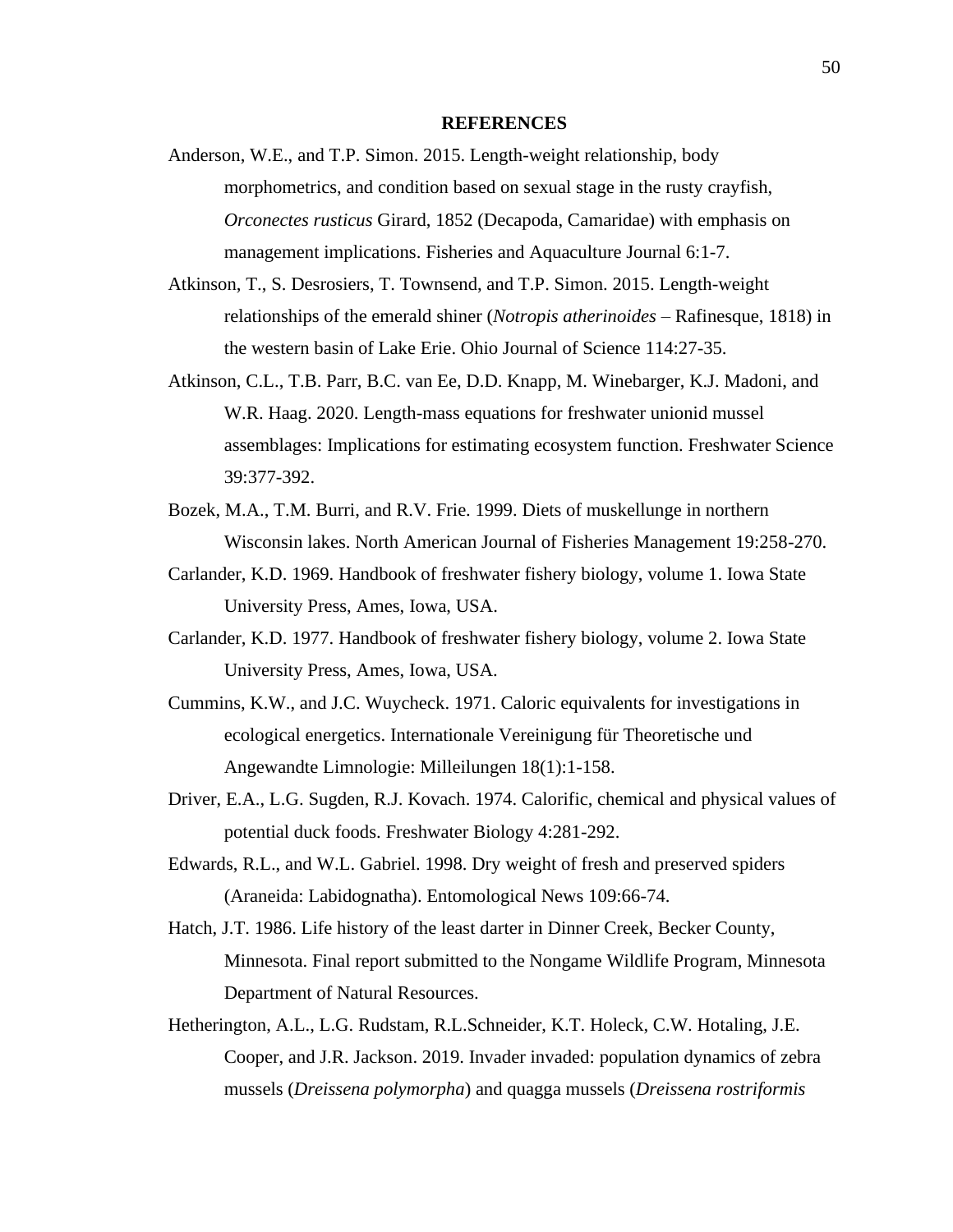*bugensis*) in polymictic Oneida Lake, NY, USA (1992-2013). Biological Invasions 21:1529-1544.

- Hewett, S.W., and B.L. Johnson. 1992. Fish bioenergetics model 2. University of Wisconsin, Sea Grant Institute. Technical Report WIS-SC-92-250.
- Kapuscinski, K.L., J.M. Farrell, and B.A. Murry. 2012. Feeding strategies and diets of young-of-the-year muskellunge from two large river ecosystems. North American Journal of Fisheries Management 32:635-647.
- McCauley, E. 1984. The estimation of the abundance and biomass of zooplankton in samples. Pages 228-265 *in* J.A. Downing and F.H. Rigler, editors. A manual on methods for the assessment of secondary productivity in freshwaters, 2<sup>nd</sup> edition. Blackwell Scientific Publications, Boston, MA, USA.
- Méthot, G., C. Hudon, P. Gagnon, B. Pinel-Alloul, A. Armellin, and A. Tourville Poirier. 2012. Macroinvertebrate size-mass relationships: How specific should they be? Freshwater Science 31:750-764.
- Miller, S.J., D.T. VanGenechten, C.E. Cichra. 2015. Length-weight relationships and an evaluation of fish-size and seasonal effects on relative condition (Kn) of fishes in the Wekiva River, Florida. Florida Scientist 78:1-19
- Obaza, A., and C.B. Ruehl. 2013. Regressions for estimating gastropod biomass with multiple shell metrics. Malacologia 56:343-349.
- Rudstam, L.G., and C.J. Gandino. 2019. Zebra and quagga mussels in Onondaga Lake, New York. Onandaga Lake Ambient Monitoring Program Annual Report, Onondaga County, New York, USA.
- Schneider, J.C., P.W. Laarman, and H. Gowing. 2000. Length-weight relationships. Chapter 17 *in* J.C. Schneider, editor. Manual of fisheries survey methods II: with periodic updates. Michigan Department of Natural Resources, Fisheries Special Report 25, Ann Arbor, Michigan, USA.
- Schoener, T.W. 1980. Length-weight regressions in tropical and temperate forestunderstory insects. Annals of the Entomological Society of America 73:106-109.
- Simon, T.P., and C.R. Stewart. 2014. Growth, length-weight relationships, and condition associated with gender and sexual stage in the invasive northern crayfish,